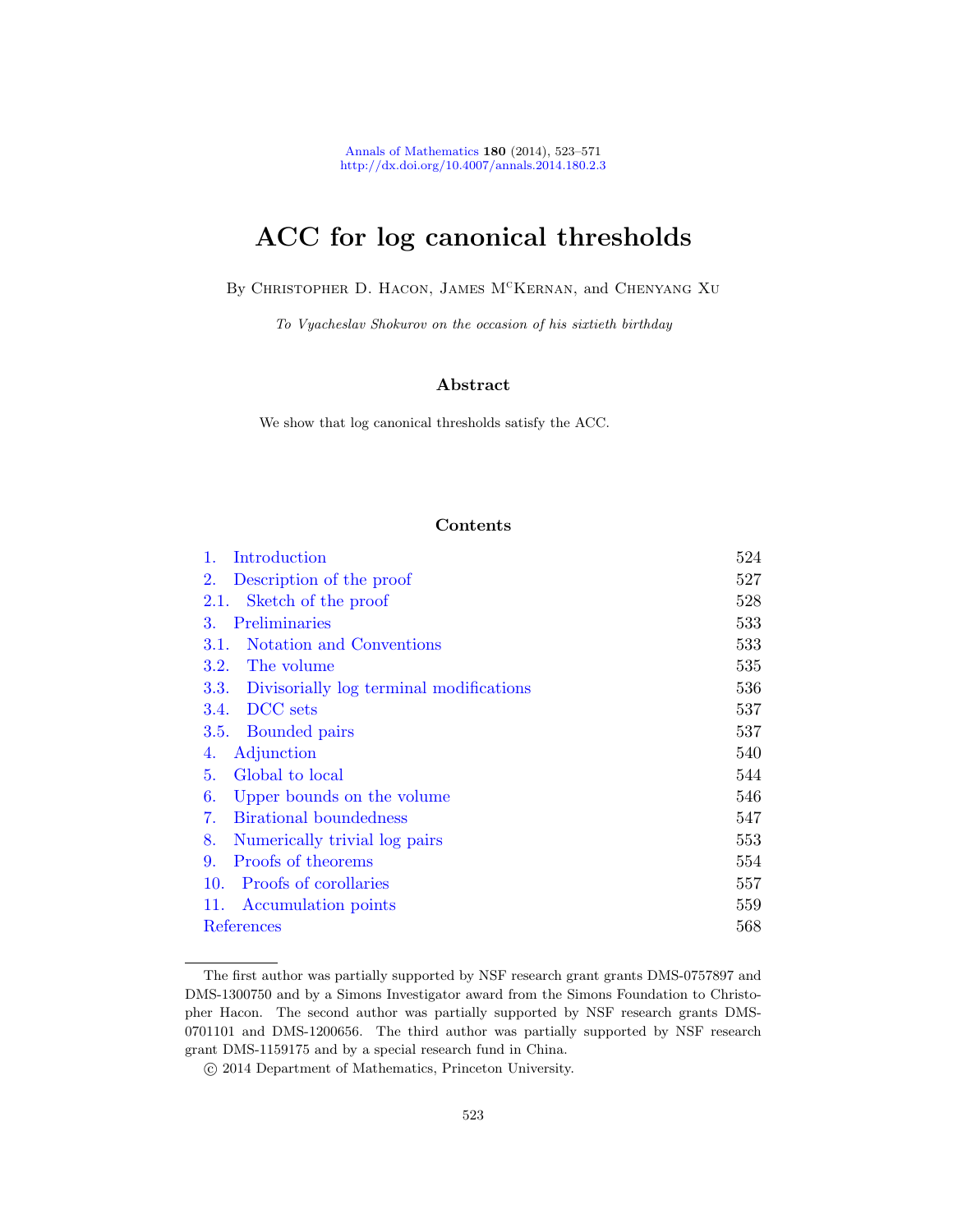# 1. Introduction

We work over an algebraically closed field of characteristic zero. ACC stands for the ascending chain condition whilst DCC stands for the descending chain condition.

Suppose that  $(X, \Delta)$  is a log canonical pair and  $M \geq 0$  is R-Cartier. The log canonical threshold of M with respect to  $(X, \Delta)$  is

$$
let(X, \Delta; M) = sup\{t \in \mathbb{R} \mid (X, \Delta + tM) \text{ is log canonical}\}.
$$

<span id="page-1-0"></span>Let  $\mathfrak{T} = \mathfrak{T}_n(I)$  denote the set of log canonical pairs  $(X, \Delta)$ , where X is a variety of dimension n and the coefficients of  $\Delta$  belong to a set  $I \subset [0,1]$ . Set

$$
LCT_n(I, J) = \{ \text{lct}(X, \Delta; M) \mid (X, \Delta) \in \mathfrak{T}_n(I) \},
$$

where the coefficients of  $M$  belong to a subset  $J$  of the positive real numbers.

THEOREM [1](#page-45-0).1 (ACC for the [log c](#page-1-0)anonical threshold). Fix a positive integer n,  $I \subset [0, 1]$  and a subset J of the positive real numbers.

If I and J satisfy the DCC, then  $\text{LCT}_n(I, J)$  satisfies the ACC.

 $(1.1)$  was conjectured by Shokurov [33]; see also [22] and [24]. When the dimension is three, [22] proves that 1 is not an accumulation point from below and  $(1.1)$  follows from the [re](#page-47-1)su[lts](#page-47-2) of  $[2]$ [. M](#page-48-1)ore recently  $(1.1)$  was proved for complete intersections,  $[10]$ , and even when X belongs to a bounded family, [11].

<span id="page-1-2"></span>The log canonical threshold is an interesting invariant of the pair  $(X, \Delta)$ and the divisor  $M$  which is a measure of the complexity of the singularities of the triple  $(X, \Delta; M)$ . It has made many appearances in many different forms, especially in the case of hypersurfaces; see [24], [25] and [34]. The ACC for the log canonical threshold plays a role in inductive approaches to higher dimensional geometry. For example, after [6], we have the following application of (1.1):

COROLLARY 1.2. Assume termination of flips for  $\mathbb{Q}$ -factorial kawamata log terminal pairs in dimension  $n-1$ .

<span id="page-1-1"></span>Let  $(X, \Delta)$  be a kawamata log terminal pair, where X is a Q-factorial projective variety of dimension n. If  $K_X + \Delta$  is numerically equivalent to a divisor  $D \geq 0$ , then any sequence of  $(K_X + \Delta)$ -flips terminates.

(1.1) is a consequence of the following theorem, which was conjectured by Alexeev  $\boxed{2}$  and Kollár  $\boxed{22}$ :

THEOREM 1.3. Fix a positive integer n and a set  $I \subset [0,1]$  which satisfies the DCC. Let  $\mathfrak D$  be the set of log canonical pairs  $(X, \Delta)$  such that the dimension of X is n and the coefficients of  $\Delta$  belong to I.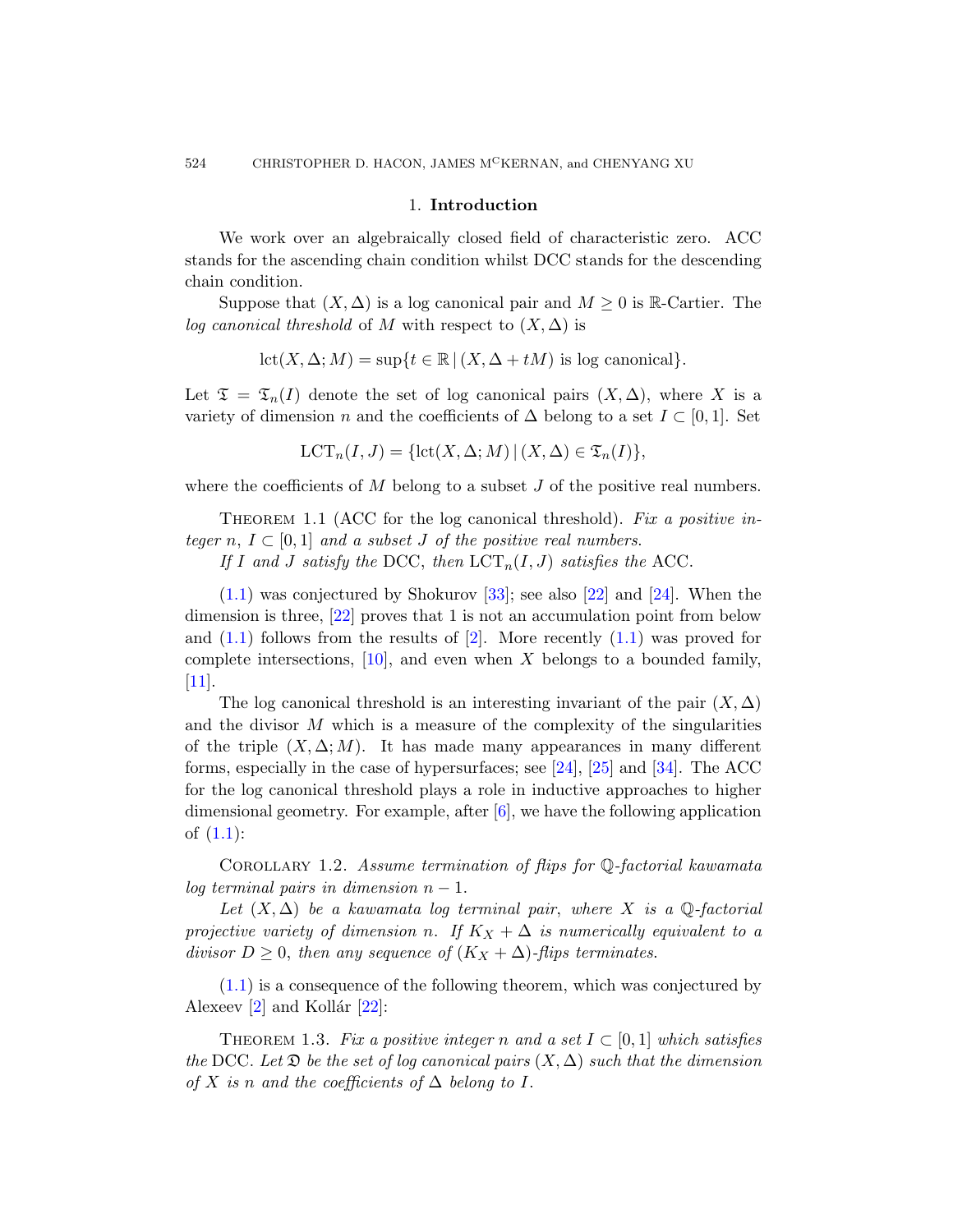Then there are a constant  $\delta > 0$  and a positive integer m with the following properties:

(1) the set

$$
\{\text{vol}(X, K_X + \Delta) \,|\, (X, \Delta) \in \mathfrak{D}\}\
$$

also satisfie[s th](#page-46-0)e DCC.

Further, if  $(X, \Delta) \in \mathfrak{D}$  and  $K_X + \Delta$  is big, then

- (2) vol $(X, K_X + \Delta) \geq \delta$ , and
- (3)  $\phi_{m(K_X+\Delta)}$  is birational.

[No](#page-1-1)te that, by convention,  $\phi_{m(K_X+\Delta)} = \phi_{\lfloor m(K_X+\Delta) \rfloor}$ . (1.3) was proved for surfaces in  $[2]$ .  $(1.3)$  is a generalisation of  $[15, 1.3]$ , which deals with the case that  $(X, \Delta)$  is the quotient of a smooth projective variety Y of general type by its automorphism group.

<span id="page-2-1"></span>One of the original motivations for  $(1.3)$  is to prove the boundedness of the moduli functor for canonically polarised varieties; see [26]. We plan to pursue this application of (1.3) in a forthcoming paper.

To state more results it is convenient to give a simple reformulation of  $(1.1):$ 

THEOREM 1.4. Fix a positive integer n and a set  $I \subset [0,1]$  which satisfies the DCC.

Then there is a finite subset  $I_0 \subset I$  with the following properties: If  $(X, \Delta)$  is a log pair such that

- [\(1\)](#page-47-3) X is a variety of dimension  $n$ ,
- (2)  $(X, \Delta)$  is log canonical,
- (3) the coefficients of  $\Delta$  belong to I, and
- (4) there is a non kawamata log terminal centre  $Z \subset X$  which is contained in every component of  $\Delta$ ,

<span id="page-2-0"></span>then the coefficients of  $\Delta$  belong to  $I_0$ .

(1.4) follows, cf. [33], [20, §18], almost immediately from the existence of divisorial log terminal modifications and from

THEOREM 1.5. Fix a positive integer n and a set  $I \subset [0,1]$  which satisfies the DCC.

Then there is a finite subset  $I_0 \subset I$  with the following properties: If  $(X, \Delta)$  is a log pair such that

- (1)  $X$  is a projective variety of dimension n,
- (2)  $(X, \Delta)$  is log canonical,
- (3) the coefficients of  $\Delta$  belong to I, and
- (4)  $K_X + \Delta$  is numerically trivial,

then the coefficients of  $\Delta$  belong to  $I_0$ .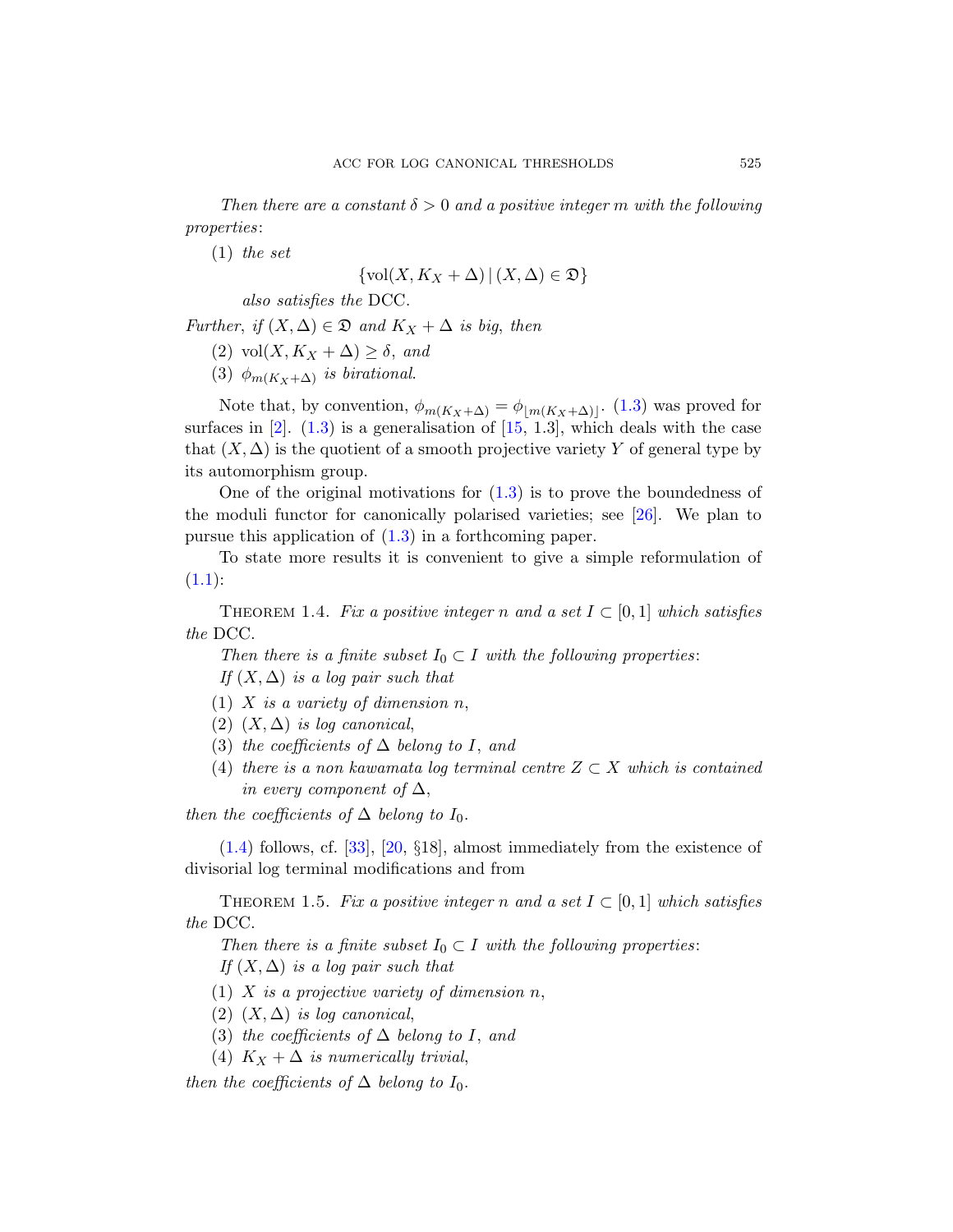<span id="page-3-0"></span>We use finiteness of log canonical models to prove a boundedness result for log pairs:

THEOREM 1.6. Fix a positive integer n and two real numbers  $\delta$  and  $\varepsilon > 0$ . Let  $\mathfrak D$  be a set of log pairs  $(X, \Delta)$  such that

- $X$  is a projec[tive va](#page-14-0)riety of di[men](#page-2-0)sion  $n$ [,](#page-3-0)
- $K_X + \Delta$  is ample,
- the coefficients of  $\Delta$  are at least  $\delta$ , and
- the total log discrepancy of  $(X, \Delta)$  is greater than  $\varepsilon$ .

If  $\mathfrak D$  is log birationally bounded, then  $\mathfrak D$  is a bounded family.

Log birationally bounded is defined in  $(3.5.1)$ . We use  $(1.5)$  and  $(1.6)$  to prove some boundedness results about Fano varieties.

COROLLARY 1.7. Fix a positive integer n, a real number  $\varepsilon > 0$  and a set  $I \subset [0,1]$  which satisfies the DCC. Let  $\mathfrak{D}$  be the set of all log pairs  $(X, \Delta)$ , where

- $X$  is a projective variety of dimension  $n$ ,
- the coefficients of  $\Delta$  bel[on](#page-46-1)g to I,
- the total log discrepancy of  $(X, \Delta)$  is greater than  $\varepsilon$ ,
- $K_X + \Delta$  is numerically trivial, and
- $\bullet$   $K_X$  is ample.

Then  $\mathfrak D$  forms a bounded family.

As a consequence we are able to prove a result on the boundedness of Fano varieties which was conjectured by Batyrev (cf. [9]):

COROLLARY 1.8. Fix two positive integers n and r. Let  $\mathfrak D$  be the set of all kawamata log terminal pairs  $(X, \Delta)$ , where X is a projective variety of dimension n and  $-r(K_X + \Delta)$  is an ample Cartier divisor. Then  $\mathfrak D$  forms a bounded family.

Definition 1.9. Let  $(X, \Delta)$  be a log canonical pair, where X is projective of dimension n and  $-(K_X + \Delta)$  is ample. The Fano index of  $(X, \Delta)$  is the largest real number r such that we can write

$$
-(K_X+\Delta)\sim_{\mathbb{R}} rH,
$$

where  $H$  is a Cartier divisor.

Fix a set  $I \subset [0,1]$  and a positive integer n. Let  $\mathfrak D$  be the set of log canonical pairs  $(X, \Delta)$ , where X is projective of dimension  $n, -(K_X + \Delta)$  is ample and the coefficients of  $\Delta$  belong to I.

The set

$$
R = R_n(I) = \{r \in \mathbb{R} \mid r \text{ is the Fano index of } (X, \Delta) \in \mathfrak{D}\}\
$$

is called the Fano spectrum of  $\mathfrak{D}$ .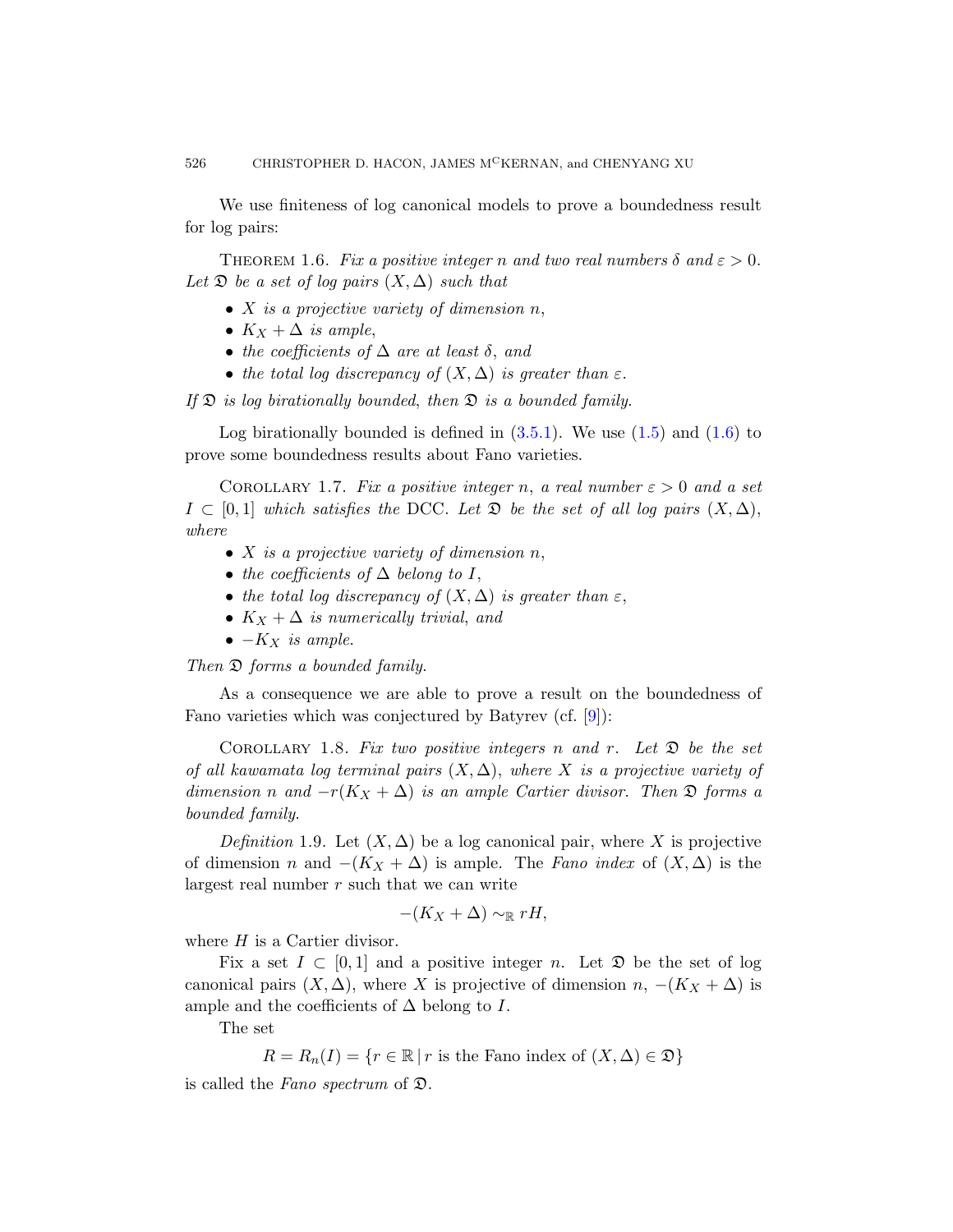[C](#page-47-4)OROLLARY 1.10. Fix a set  $I \subset [0,1]$  and a p[o](#page-1-0)sitive integer n. If I satisfies the DCC, then the Fano spectrum satisfies the ACC.

<span id="page-4-0"></span>Corollary 1.10 was proved in dimension 2 in [3] and for  $R \cap [n-2,\infty)$ in [1].

Now given any set which satisfies the ACC it is natural to try to identify the accumulation points. (1.1) implies that  $LCT_n(I) = LCT_n(I, N)$  satisfies the ACC. Kollár (cf. [24], [32], [27]) conjectured that the accumulation points in dimension *n* are lo[g cano](#page-4-0)nical thresholds in dimension  $n - 1$ :

THEOREM 1.11. If 1 is the only accumulation point of  $I \subset [0,1]$  and  $I = I_+$ , then the accumulation points of  $\mathrm{LCT}_n(I)$  are  $\mathrm{LCT}_{n-1}(I) - \{1\}$ . In particular, if  $I \subset \mathbb{Q}$ , then the accumulation points of  $\mathrm{LCT}_n(I)$  are rational numbers.

See Section 3.4 for the definition of  $I_{+}$ . (1.11) was proved if X is smooth in [27]. Note that in terms of inductive arguments it is quite useful to identify [the](#page-2-1) a[ccum](#page-2-0)ul[atio](#page-1-2)n poin[ts, es](#page-4-0)pecially to know that they are rational.

Finally, recall

CONJECTURE 1.12 (Borisov-Alexeev-Borisov). Fix a positive integer n and a positive real number  $\varepsilon > 0$ . Let  $\mathfrak D$  be the set of all projective varieties X of dimension n such that there is a divisor  $\Delta$  where  $(X, \Delta)$  has log discrepancy at least  $\varepsilon$  and  $-(K_X + \Delta)$  is ample. Then  $\mathfrak D$  forms a bounded family.

Note that  $(1.1)$ ,  $(1.4)$ ,  $(1.5)$ ,  $(1.2)$  and  $(1.11)$  are known to follow from (1.12); cf. [32]. Instead we use birational boundedness of log pairs of general type; cf.  $(1.3)$  to prove these results.

<span id="page-4-1"></span>Acknowledgements. We would like to thank Valery Alexeev, János Kollár, and Vyacheslav Shokurov, as well as the referee, for some helpful comments. We would also like to thank Osamu Fujino, Kento Fujita and Hiromu Tanaka for pointing out an error in a previous version of the paper.

# 2. Description of the proof

THEOREM A (ACC for the log canonical threshold). Fix a positive integer n and a set  $I \subset [0,1]$  which satisfies the DCC.

Then there is a finite subset  $I_0 \subset I$  with the following property: If  $(X, \Delta)$  is a log pair such that

- (1) X is a variety of dimension  $n$ ,
- (2)  $(X, \Delta)$  is log canonical,
- (3) the coefficients of  $\Delta$  belong to I, and
- (4) there is a non kawamata log terminal centre  $Z \subset X$  which is contained in every component of  $\Delta$ ,

then the coefficients of  $\Delta$  belong to  $I_0$ .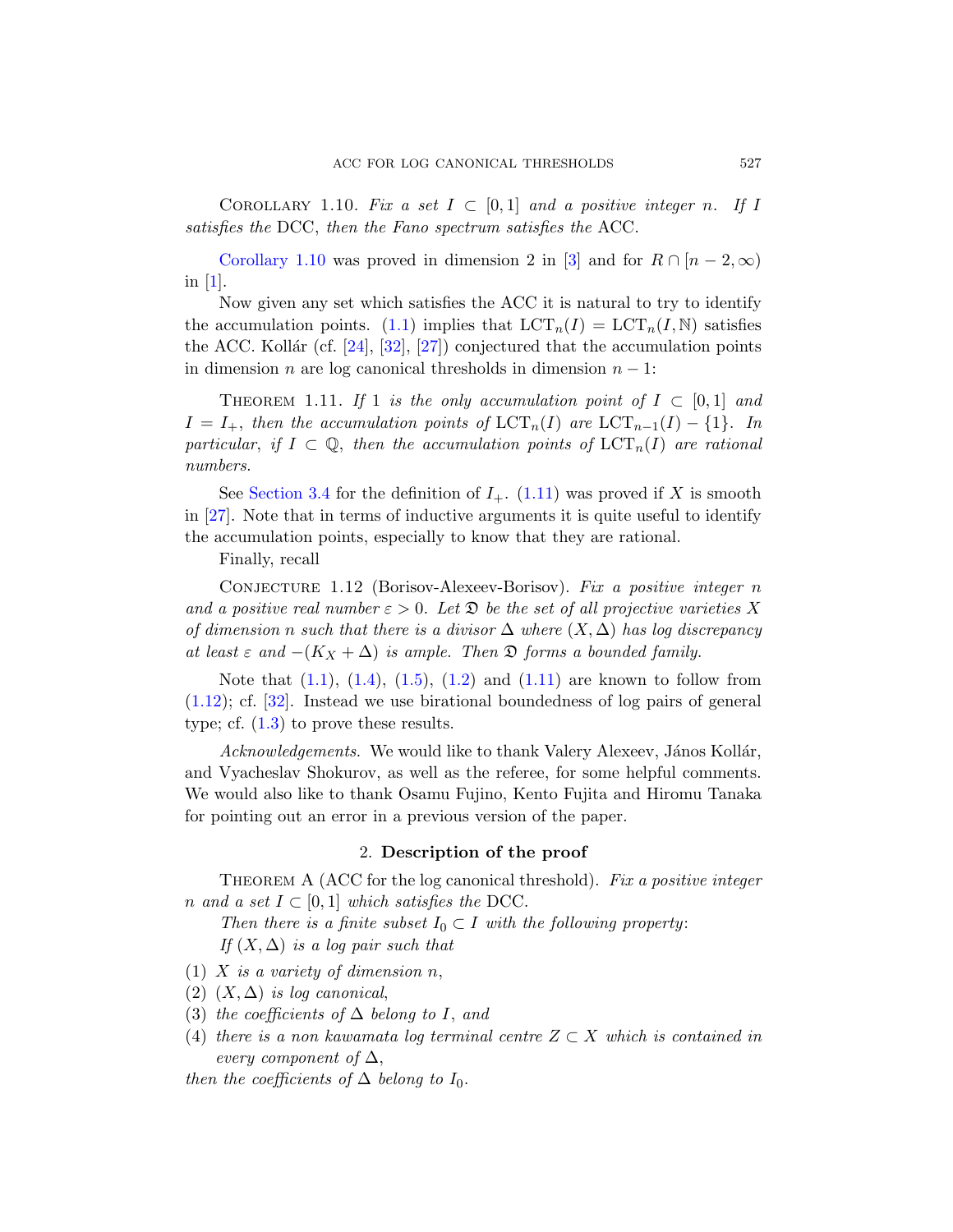<span id="page-5-1"></span><span id="page-5-0"></span>THEOREM B (Upper bounds for the volume). Let  $n \in \mathbb{N}$ , and let  $I \subset [0,1)$ be a set which satisfies the DCC. Let  $\mathfrak D$  be the set of kawamata log terminal pairs  $(X, \Delta)$ , where X is projective of dimension n,  $K_X + \Delta$  is numerically trivial and the coefficients of  $\Delta$  belong to I.

Then the set

$$
\{\text{vol}(X,\Delta) \,|\, (X,\Delta) \in \mathfrak{D}\}
$$

is bounded from above.

<span id="page-5-2"></span>THEOREM C (Birational boundedness). Fix a positive integer n and a set  $I \subset [0,1]$  which satisfies the DCC. Let  $\mathfrak{B}$  be the set of log canonical pairs  $(X, \Delta)$ , where X is projective of dimension n,  $K_X + \Delta$  is big and the coefficients of  $\Delta$  belong to I.

Then there is a positive integer m such that  $\phi_{m(K_X+\Delta)}$  is birational for every  $(X, \Delta) \in \mathfrak{B}$ .

THEOREM D (ACC for numerically trivial pairs). Fix a positive integer  $n$ and a set  $I \subset [0,1]$ , which satisfies the DCC.

Then there is a finite subset  $I_0 \subset I$  with the following property: If  $(X, \Delta)$  is a log pair such that

[\(1\)](#page-4-1) X i[s p](#page-5-0)[roje](#page-5-1)ctiv[e o](#page-5-2)f dimension  $n$ ,

(2) [the coefficien](#page-4-1)ts of  $\Delta$  belong [to](#page-24-1) I,

([3\)](#page-4-1)  $(X, \Delta)$  is [log canonica](#page-5-0)l, and

(4)  $K_X + \Delta$  $K_X + \Delta$  $K_X + \Delta$  is n[umerically tr](#page-5-1)ivial,

t[hen](#page-5-1) the co[efficients of](#page-5-2)  $\Delta$  bel[ong t](#page-30-1)o  $I_0$ .

The proof of Theorems A, B, C and [D](#page-1-0) proceeds by induction:

- Theorem  $D_{n-1}$  implies Theorem  $A_n$ ; cf. (5.3).
- Theorems  $D_{n-1}$  and  $A_{n-1}$  imply Theorem  $B_n$ ; cf. (6.2).
- Theorems  $C_{n-1}$ ,  $A_{n-1}$  and  $B_n$  imply Theorem  $C_n$ ; cf. (7.4).
- Theorems  $D_{n-1}$  and  $C_n$  imply Theorem  $D_n$ ; cf. (8.1).

2.1. Sketch of the proof. The basic idea of the proof of  $(1.1)$  goes back to Shokurov, and we start by explaining this. Consider the following simple family of plane curve singularities,

$$
C = (y^a + x^b = 0) \subset \mathbb{C}^2,
$$

where a and b are two positive integers. A priori, to calculate the log discrepancy c, one should take a log resolution of the pair  $(X = \mathbb{C}^2, C)$ , write down the log discrepancy of every exceptional divisor  $E_i$  with respect to the pair  $(X, tC)$  as a function of t, and then find out the largest value c of t for which all of these log discrepancies are nonnegative. However there is an easier way. We know that when  $t = c$  there is at least one divisor of log discrepancy zero (and every other divisor has nonnegative log discrepancy). Let  $\pi: Y \longrightarrow X$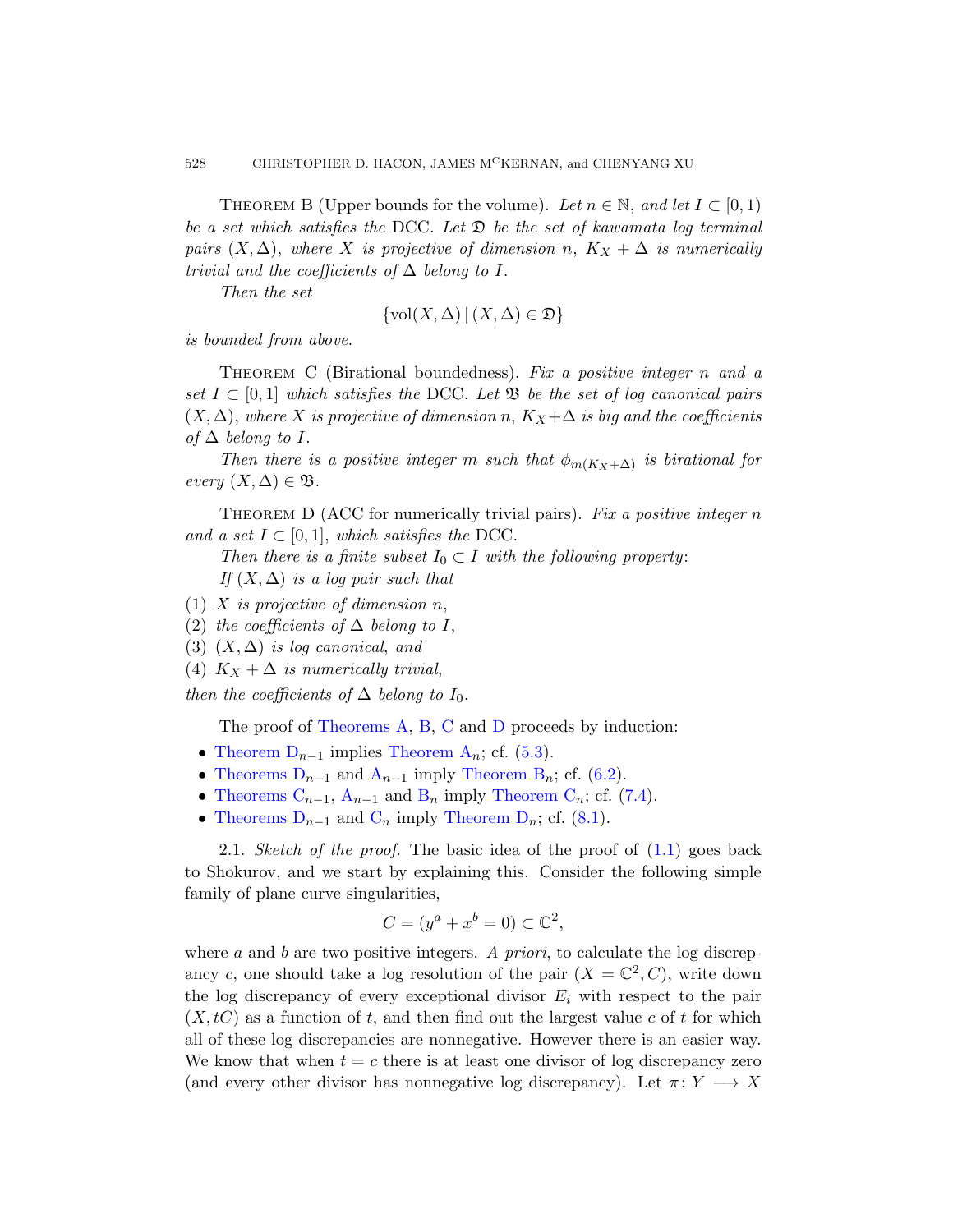extract just this divisor. To construct  $\pi$  we simply contract all other divisors on the log resolution.

Almost by definition we can write

$$
K_Y + E + cD = \pi^*(K_X + cC),
$$

where  $E$  is the exceptional divisor and  $D$  is the strict transform of  $C$ . Restrict both sides of this equation to  $E$ . As the right-hand side is a pullback, we get a numerically trivial divisor.

To compute the left-hand side we apply adjunction. E is a copy of  $\mathbb{P}^1$ . One slightly delicate issue is that  $Y$  is singular along  $E$ , and the adjunction formula has to take account of this. In fact  $Y \longrightarrow X$  is precisely the weighted blow up of  $X = \mathbb{C}^2$ , with weights  $(a, b)$ , in the given coordinates x, y. There are two singular points  $p$  and  $q$  of  $Y$  along  $C$ , of index  $a$  and  $b$ , and  $D$  intersects C transversally at another point  $r$ . If we apply adjunction, we get

$$
(K_Y + E + cD)|_E = K_E + \left(\frac{a-1}{a}\right)p + \left(\frac{b-1}{b}\right)q + cr.
$$

As  $(K_Y + E + cD)|_E$  is numerically trivial, we have  $(K_Y + E + cD) \cdot E = 0$  so that

and so

$$
-2 + \frac{a-1}{a} + \frac{b-1}{b} + c = 0,
$$
  

$$
c = \frac{1}{a} + \frac{1}{b}.
$$

Now let us consider the general case. As with the example above the first st[ep i](#page-21-0)s to extract divisors of log discrepancy zero,  $\pi: Y \longrightarrow X$ . To construct  $\pi$  [we m](#page-17-0)imic the argument above; pick a log resolution for the pair  $(X, \Delta+C)$ , and contract every divisor whose log di[screpancy](#page-21-1) is not zero. The fact that we c[an do this in](#page-5-2) all di[mensions foll](#page-4-1)ows from the MM[P \(m](#page-23-1)inimal model program), see  $(3.3.1)$ , and  $\pi$  is called a divisorially log terminal modification.

The next step is the same, restrict to the general fibre of some divisor of log discrepancy zero; see (5.1). There are similar formulae for the coefficients of the restricted divisor; see  $(4.1)$ . In this way, we reduce the problem from a local one in dimension *n* to a global problem in dimension  $n-1$ ; see Section 5. This explains how to go from Theorem  $D_{n-1}$  to Theorem  $A_n$ ; see the proof of (5.3).

The global problem involves log canonical pairs  $(X, \Delta)$ , where X is projective and  $K_X + \Delta$  is numerically trivial. One reason that the dimension one case is easy is that there is only one possibility for  $X: X$  must be isomorphic to  $\mathbb{P}^1$ . In higher dimensions it is not hard, running the MMP again, to reduce to the case where  $X$  has Picard number one, so that at least  $X$  is a Fano variety and  $\Delta$  is ample. In this case we perturb  $\Delta$  by increasing one of its coefficients to get a kawamata log terminal pair  $(X, \Lambda)$  such that  $K_X + \Lambda$  is ample. We then exploit the fact that some fixed multiple  $m(K_X + \Lambda)$  of  $K_X + \Lambda$  gives a birational map  $\phi_{m(K_X+\Lambda)}$ . By definition this means that  $\phi_{\lfloor m(K_X+\Lambda) \rfloor}$  is a birational map which, in particular, means that  $K_X + \Lambda_{|m|}$  (see (3.1) for the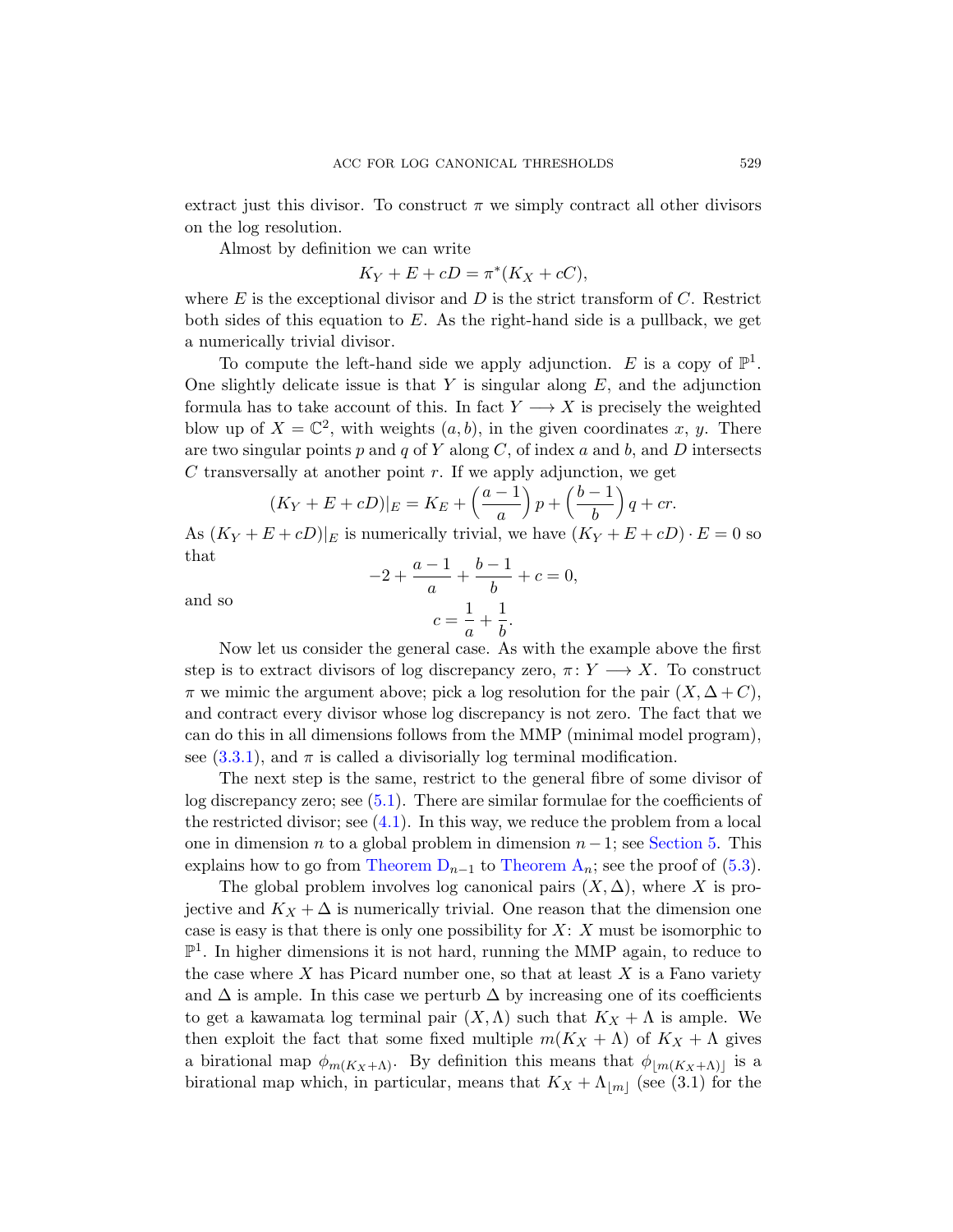definition of  $\Lambda_{|m|}$  is big. This forces  $\Delta \leq \Lambda_{|m|}$ , which implies that there are lot[s of g](#page-14-1)aps. [This e](#page-16-0)xplains ho[w t](#page-46-2)o go [from](#page-47-1) Theorem  $C_n$  to Theorem  $D_n$ ; see the proof of  $(8.1)$ .

It is clear then that the main thing to prove is that if  $(X, \Delta)$  is a kawamata log terminal pair,  $K_X + \Delta$  is big and the coefficients of  $\Delta$  belong to a DCC set, then some fixed m[ultiple](#page-16-0) of  $K_X + \Delta$  gives a birational map  $\phi_{m(K_X + \Delta)}$ . Following some ideas of Tsuji, we developed a fairly general method to prove such a result in  $[15]$ ; see  $(3.5.2)$  and  $(3.5.5)$ . We use the technique of cutting non kawamata log terminal centres as developed in [5]; see [24]. The main issue is to find a boundary on the non kawamata log terminal centre so that we can run an induction[.](#page-17-1)

There are two key hypotheses to apply  $(3.5.5)$ . One of them requires that the volume of  $K_X + \Delta$  restricted to appropriate non kawamata log terminal centres is bounded from below. The other places a requirement on the coefficients of  $\Delta$  which is stronger than the DCC.

The first condition follows by induction on the dimension and a strong version of Kawamata's subadjunction formula, (4.2), which we now explain. If  $(X, \Lambda)$  is a log pair and V is a non kawamata log terminal centre such that  $(X, \Lambda)$  is log canonical at the generic point of V, then one can write

$$
(K_X + \Lambda)|_W = K_W + \Theta_b + J,
$$

where W is the normalisation of  $V$ ,  $\Theta_b$  is the discriminant divisor and J is the moduli part. Not much is known about the moduli part J beyond the fact that it is pseudo-effective. On the other hand,  $\Theta_b \geq 0$  behaves very well. If  $(X, \Lambda)$  is log canonical at the generic point of a prime divisor B on W, then the coefficient of B in  $\Theta_b$  is at most one. In fact there is a simple way to compute the coefficient of B involving the log canonical threshold. By assumption there is a log canonical place, that is, a valuation with centre  $V$  of log discrepancy zero. Then we can find a divisorially log terminal modification  $g: Y \longrightarrow X$ such that the centre of this log canonical place is a divisor  $S$  on  $Y$ . Note that there is a commutative diagram



If we pull back  $K_X + \Delta$  to Y and restrict to S, we get a divisor  $\Phi'$  on S. Let

 $\lambda = \sup\{t \in \mathbb{R} \mid (S, \Phi' + tf^*B) \text{ is log canonical over a }\}$ 

neighbourhood of the generic point of  $B$ }

be the log canonical threshold. Then the coefficient of B in  $\Theta_b$  is  $1 - \lambda$ .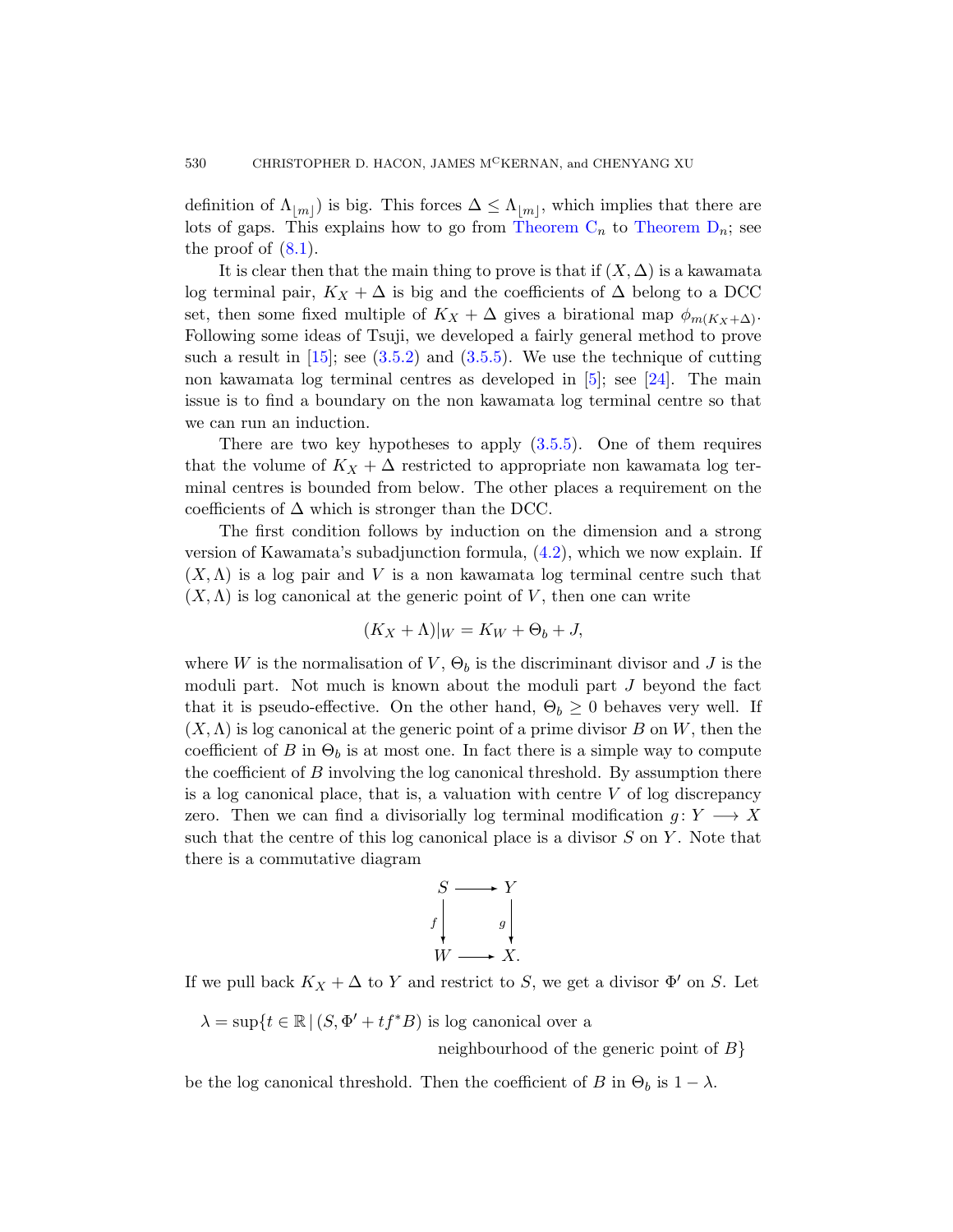In practice we start with a divisor  $\Delta$  whose coefficients belong to I such [that](#page-17-0)  $(X, \Delta)$  is kawamata log terminal. We then find a divisor  $\Delta_0$ , whose coefficients we have no control on, and  $V$  is a non kawamata log terminal centre of  $(X, \Lambda = \Delta + \Delta_0)$ . It follows that the coefficients of  $\Phi'$  do not behave well and we have no control on the coefficients of  $\Theta_b$ .

To circumvent this we simply mimic the same construction for  $(X, \Delta)$ rather than  $(X, \Lambda)$ . First we construct a divisor  $\Phi$  on S whose coefficients of  $\Phi$  belong to  $D(I)$ ; see (4.1). Then we c[onstruct a di](#page-4-1)visor  $\Theta$  whose coefficients automatically belong to the set

$$
\{a \mid 1 - a \in \text{LCT}_{n-1}(D(I))\} \cup \{1\}.
$$

It is clear from the construction that  $\Theta_b \geq \Theta$ , so that if we bound the volume of  $K_W + \Theta$  from below, we bound the volume of  $(K_X + \Delta + \Delta_0)|_W$  from below.

On the other hand, as part of the induction we assume that Theorem  $A_{n-1}$ holds. Hence  $LCT_{n-1}(D(I))$  satisfies the ACC and the coefficients of  $\Theta$  belong to a set which satisfies the DCC. The final step is to observe that if we choose V to pass through a general point, then it belongs to a family which covers X. If we assume that  $V$  is a general member of such a family then we can pull back  $K_X + \Delta$  to this family and restri[ct to](#page-16-0) V. It is straightforward to check that the difference between  $K_W + \Theta$  and  $(K_X + \Delta)|_W$  on a log resolution of the family is pseudo-effective (for example, if  $X$  and  $V$  are smooth, then this follows from the fact that the first Chern class of the normal bundle is pseudo-effective), so that if  $K_X + \Delta$  is big, then so is  $K_W + \Theta$ . In this case we know the volume is bounded from below by induction.

We now explain the condition on the coefficients. To apply  $(3.5.5)$  we require that either I is a finite set or

$$
I = \left\{ \frac{r-1}{r} \, \middle| \, r \in \mathbb{N} \right\}.
$$

The first lemma,  $(7.2)$ , simply assumes this condition on I, and we deduce the result in this case.

The key is then to reduce to the case when  $I$  is finite. Given any positive integer p and a log pair  $(X, \Delta)$ , let  $\Delta_{|p|}$  denote the largest divisor less than  $\Delta$ such that  $p\Delta_{|p|}$  is integral. Given I it suffices to find a fixed positive integer p such that if we start with  $(X, \Delta)$  such that  $K_X + \Delta$  is big and the coefficients belong to I, then  $K_X + \Delta_{|p|}$  is big since the coefficients of  $\Delta_{|p|}$  belong to the finite set

$$
\left\{\frac{i}{p}\,\middle|\, 1\leq i\leq p\right\}.
$$

Let

$$
\lambda = \inf\{t \in \mathbb{R} \,|\, K_X + t\Delta \text{ is big}\}
$$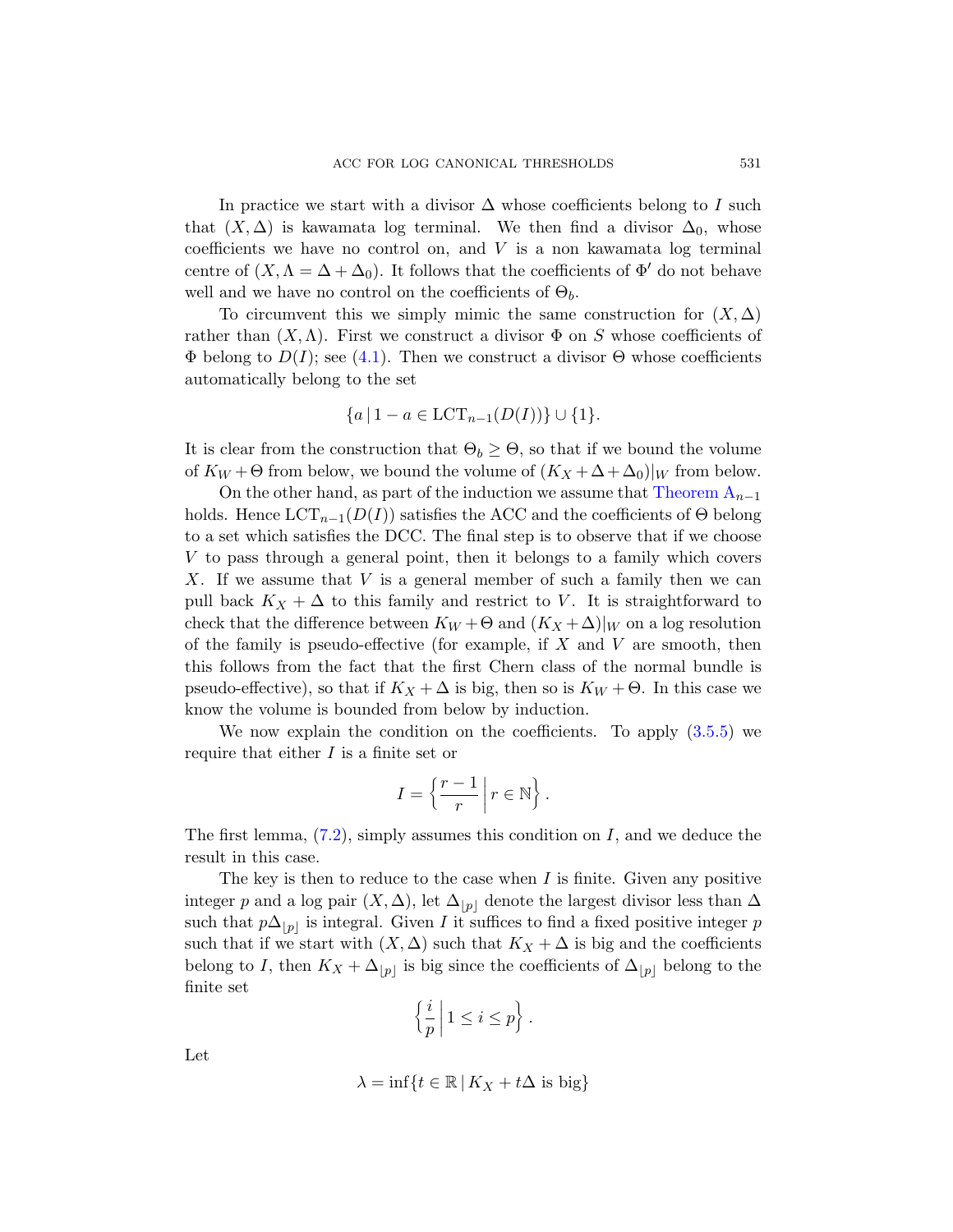be the pseudo-effective threshold. A simple computation, (7.4), shows that it suffices to bound  $\lambda$  away from one. Running the MMP we reduce to the case when X has Picard number one. Since  $K_X + \lambda \Delta$  is numerically trivial and kawamata log terminal, Theorem B implies that the volume of  $\Delta$  is bounded away from one. [Passing to](#page-5-0) a lo[g resolution](#page-5-1) we [may](#page-28-0) assume that  $(X, D)$  has simple normal crossings where D is the sum of the components of  $\Delta$ . As  $K_X+D$ is big, then so is  $K_X + \frac{r-1}{r}D$  for any positive integer r which is sufficiently large. It follows that some fixed multiple of  $K_X + \frac{r-1}{r}D$  gives a birational map, and  $(3.5.2)$  implies that  $(X, D)$  belongs to log birationally bounded family. In this case, it is easy to bound the pseudo-effective threshold  $\lambda$  away from one; see (7.3). This explains how to go from Theorem  $B_n$  to Theorem  $C_n$ ; cf. (7.4).

We now explain the last implication. Suppose that  $(X, \Delta)$  is kawamata log terminal and  $K_X + \Delta$  is numerically trivial. If the volume of  $\Delta$  is large, then we may find a divisor  $\Pi$  numerically equivalent to a small multiple of  $\Delta$  with large multiplicity at a general point, so that  $(X,\Pi)$  is not kawamata log terminal. In particular, we may find  $\Phi$  arbitrarily close to  $\Delta$  such that  $(X, \Phi)$  is not kawamata log terminal. The key lemma is to show that this is impossible,  $(6.1)$ . By [assu](#page-4-1)mpti[on we may ex](#page-5-0)tract [a di](#page-24-1)visor S of log discrepancy zero with respect to  $(X, \Phi)$ . After we run the MMP we get down a log pair  $(Y, S + \Gamma)$  where  $\Gamma$  is the strict transform of  $\Delta$  and both  $K_Y + S + \Gamma$  and  $-(K_Y + S + (1 - \varepsilon)\Gamma)$  are ample. Here  $\varepsilon > 0$  is arbitrarily close to zero. If we restrict to S and apply adjunction, it is easy to see that this contradicts either ACC for the log canonical threshold or ACC for numerically trivial pairs. This explains how to go from Theorems  $D_{n-1}$  and  $A_{n-1}$  to Theorem  $B_n$ ; cf. (6.2).

It is interesting to note that if  $(X, \Delta)$  is log canonical, then there is no bound on the volume of  $\Delta$ :

*Example* 2.1.1. Let X be the weighted projective surface  $\mathbb{P}(p,q,r)$ , where p, q and r are three positive integers, and let  $\Delta$  be the sum of the three coordinate lines. [The](#page-47-6)n  $K_X + \Delta \sim_{\mathbb{Q}} 0$  and

$$
vol(X, \Delta) = \frac{(p+q+r)^2}{pqr}.
$$

But the set

$$
\left\{ \frac{(p+q+r)^2}{pqr} \; \middle| \; (p,q,r) \in \mathbb{N}^3 \right\}
$$

i[s dense in](#page-21-1) the positive real numbers; cf. [19, 22.5].

We now explain the proof of  $(1.11)$ , which mirrors the proof of  $(1.1)$ . We are given a sequence of log pairs  $(X, \Delta) = (X_i, \Delta_i)$ , and we want to identify the limit points of the log canonical thresholds. The first step is to show that the set of log canonical thresholds is essentially the same as the set of pseudoeffective thresholds. In Section 5 we show that every log canonical threshold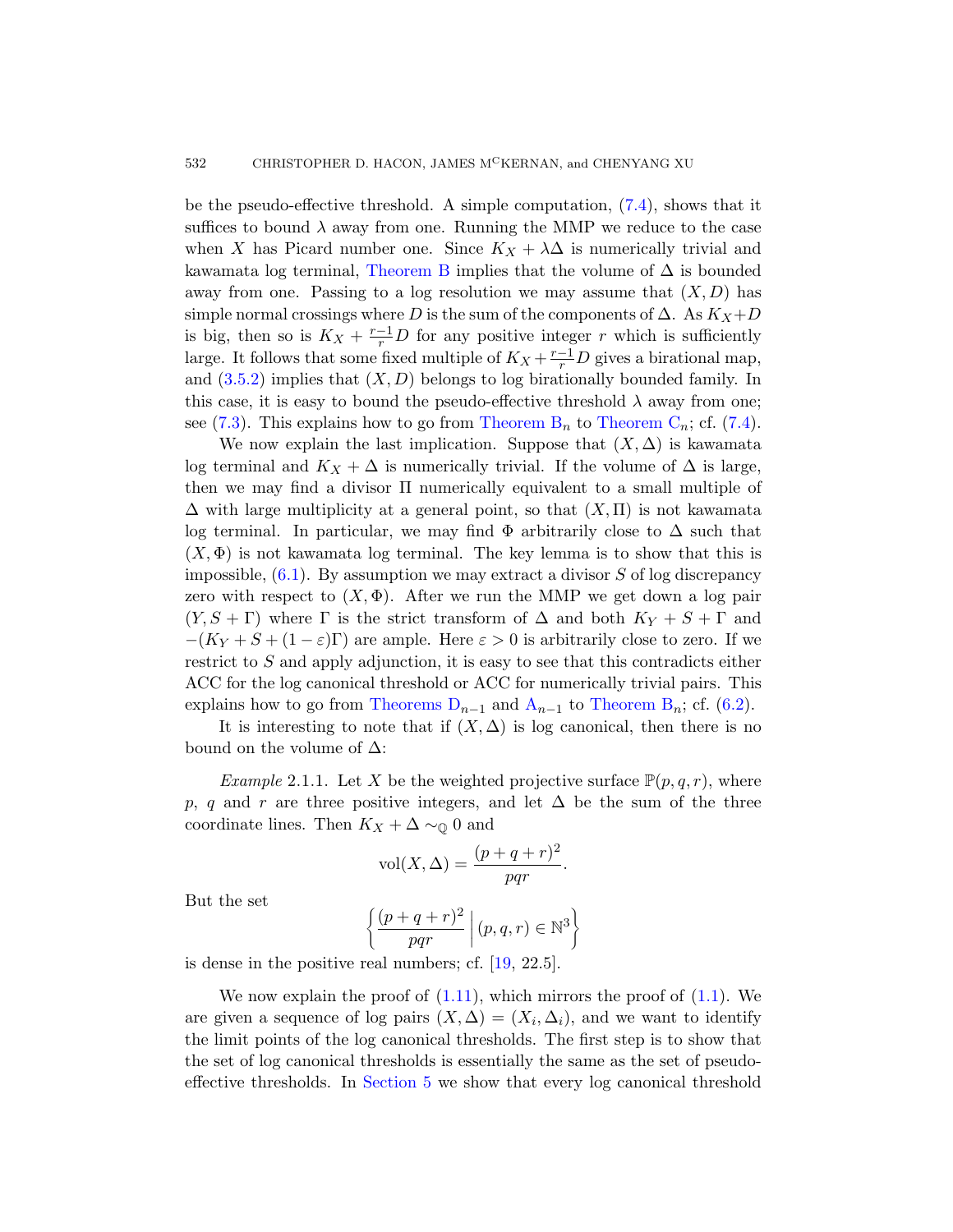in dimension  $n + 1$  is a numerically trivial threshold in dimension n. To show the reverse [inclu](#page-39-0)sion, one takes the cone  $(Y, \Gamma)$  over a log canonical pair  $(X, \Delta)$ where  $K_X + \Delta$  is numerically trivial; (11.5).

In this way we are reduced to looking at log canonical pairs  $(X, \Delta)$  such that  $K_X + \Delta$  is numerically trivial. The basic idea is to generate a component of coefficient one and apply adjunction. To this end, we need to deal with the case where some coefficients of  $\Delta$  do not necessarily belong to I but instead they are increasing towards one; (11.7).

Running the MMP we reduce to the case of Picard number one, Case A, Step 1 and Case B, Steps 3 and 5. We may also assume that the non kawamata log terminal locus is a divisor. In particular,  $-K_X$  is ample, any two components of  $\Delta$  inter[sect](#page-3-0) and we may assume that the number of components of  $\Delta$  is constant; (11.6). If  $(X, \Delta)$  is not kawamata log terminal, then there is a component of coefficient one and we are done; Case B, Step 2.

The argument now splits into two cases. Case A deals with the case that the coefficients of  $\Delta$  are bounded away from one. In this case if the volume of  $\Delta$  is arbitrarily large, then we can create a component of coefficient one and we reduce to the other case, Case B. Otherwise  $(1.6)$  implies that  $(X, \Delta)$  belongs to a bounded family, which contradicts the fact that the coefficients of  $\Delta$  are not constant.

So we may assume we are in Case B, namely that some of the coefficients of the components of  $\Delta$  are approaching one. We decompose  $\Delta$  as  $A + B + C$ where the coefficients of  $A$  are approaching one, the coefficients of  $B$  are fixed, and we are trying to identify the limit of the coefficients of  $C$ . Using the fact that the Picard number of X is one, we may increase the coefficients of  $A$  to one and decrease the coefficients of  $C$ , without changing the limit of the coefficients of C. At this point we apply adjunction and induction; Case B, Step 6.

# 3. Preliminaries

3.1. Notation and Conventions. If  $D = \sum d_i D_i$  is an R-divisor on a normal variety X, then the *round down* of D is  $[D] = \sum [d_i] D_i$ , where [d] denotes the largest integer which is at most d, the fractional part of D is  $\{D\} = D-|D|$ , and the round up of D is  $[D] = -[-D]$ . If m is a positive integer, then let

$$
D_{\lfloor m\rfloor} = \frac{\lfloor mD \rfloor}{m}.
$$

Note that  $D_{\lfloor m \rfloor}$  is the largest divisor less than or equal to D such that  $mD_{\lfloor m \rfloor}$ is integral.

The sheaf  $\mathcal{O}_X(D)$  is defined by

$$
\mathcal{O}_X(D)(U) = \{ f \in K(X) \, | \, (f)|_U + D|_U \ge 0 \},
$$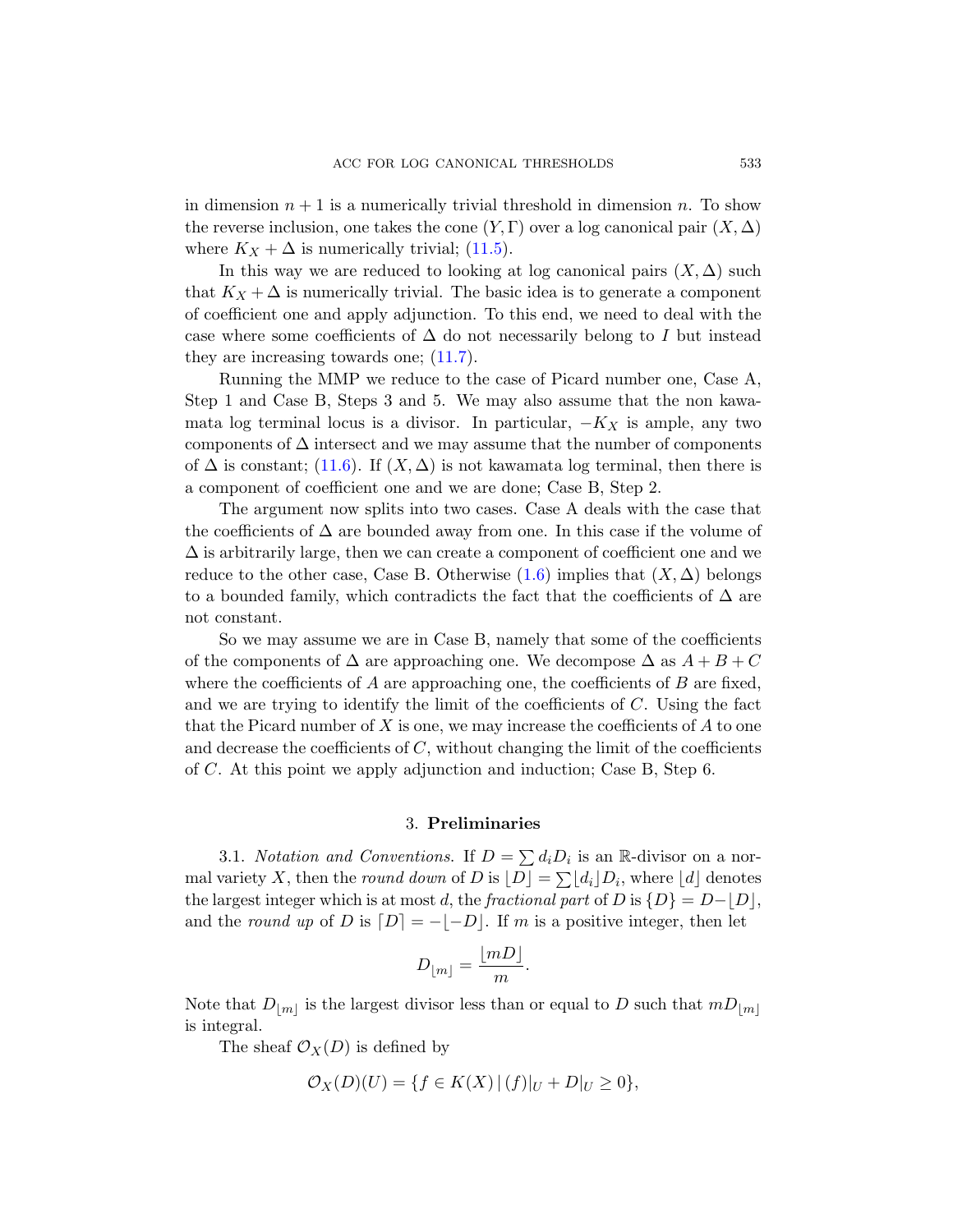so that  $\mathcal{O}_X(D) = \mathcal{O}_X(|D|)$ . Similarly, we define  $|D| = ||D||$ . If X is normal and D is an R-divisor on X, the rational map  $\phi_D$  associated to D is the rational map determined by the restriction of  $|D|$  to the smooth locus of X.

We say that  $D$  is  $\mathbb{R}$ -Cartier if it is a real linear combination of Cartier divisors. If  $f: Y \longrightarrow X$  is a morphism, then  $D|_Y$  denotes the pullback of D to Y,  $f^*D$ . In general,  $D|_Y$  is only well defined up to R-linear equivalence. However, if  $f(Y)$  is not contained in the support of D, then  $D|_Y$  is a welldefined R-Cartier divisor. An R-Cartier divisor  $D$  on a normal variety X is nef if  $D \cdot C \geq 0$  for any curve  $C \subset X$ . We say that two R-divisors  $D_1$  and  $D_2$ are R-linearly equivalent, denoted  $D_1 \sim_R D_2$ , if the difference is an R-linear combination of principal divisors.

A log pair  $(X, \Delta)$  consists of a normal variety X and a R-Weil divisor  $\Delta \geq 0$  such that  $K_X + \Delta$  is R-Cartier. The *support* of  $\Delta = \sum_{i \in I} d_i D_i$  (where  $d_i \neq 0$ ) is the sum  $D = \sum_{i \in I} D_i$ . If  $(X, \Delta)$  has simple normal crossings, a stratum of  $(X, \Delta)$  is an irreducible component of the intersection  $\cap_{i \in J} D_i$ , where J is a nonempty subset of I. (In particular, a stratum of  $(X, \Delta)$  is always a proper closed subset of X.) If we are given a morphism  $X \longrightarrow T$ , then we say that  $(X, \Delta)$  has simple normal crossings over T if  $(X, \Delta)$  has simple normal crossings and both X and every stratum of  $(X, D)$  is smooth over T. We say that the birational morphism  $f: Y \longrightarrow X$  only blows up strata of  $(X, \Delta)$ , if f is the composition of birational morphisms  $f_i: X_{i+1} \longrightarrow X_i, 1 \leq i \leq k$ , with  $X = X_0, Y = X_{k+1}$ , and  $f_i$  is the blow up of a stratum of  $(X_i, \Delta_i)$ , where  $\Delta_i$ is the sum of the strict transform of  $\Delta$  and the exceptional locus.

A log resolution of the pair  $(X, \Delta)$  is a projective birational morphism  $\mu: Y \longrightarrow X$  such that the exceptional locus is the support of a  $\mu$ -ample divisor and  $(Y, G)$  has simple normal crossings, where G is the support of the strict transform of  $\Delta$  and the exceptional divisors. If we write

$$
K_Y + \Gamma + \sum b_i E_i = \mu^* (K_X + \Delta),
$$

where  $\Gamma$  is the strict transform of  $\Delta$ , then  $b_i$  is called the *coefficient of*  $E_i$ with respect to  $(X, \Delta)$ . The log discrepancy of  $E_i$  is  $a(E_i, X, \Delta) = 1 - b_i$ . The log discrepancy of  $(X, \Delta)$  is the infimum over all log resolutions of the log discrepancy of any exceptional divisor. The total log discrepancy of  $(X, \Delta)$ is the minimum of the log discrepancy of  $(X, \Delta)$  and  $1 - a$  where a ranges over the coefficients of the components of  $\Delta$ . The pair  $(X, \Delta)$  is kawamata log terminal (respectively log canonical; purely log terminal; divisorially log terminal) if  $b_i < 1$  for all i and  $|\Delta| = 0$  (respectively  $b_i \leq 1$  for all i and for all log resolutions;  $b_i < 1$  for all i and for all log resolutions; the coefficients of  $\Delta$  belong to [0, 1] and there exists a log resolution such that  $b_i < 1$  for all i).

A non kawamata log terminal centre is the centre of any valuation associated to a divisor  $E_i$  with  $b_i \geq 1$ . In this paper, we only consider valuations  $\nu$ of X whose centre on some birational model Y of X is a divisor.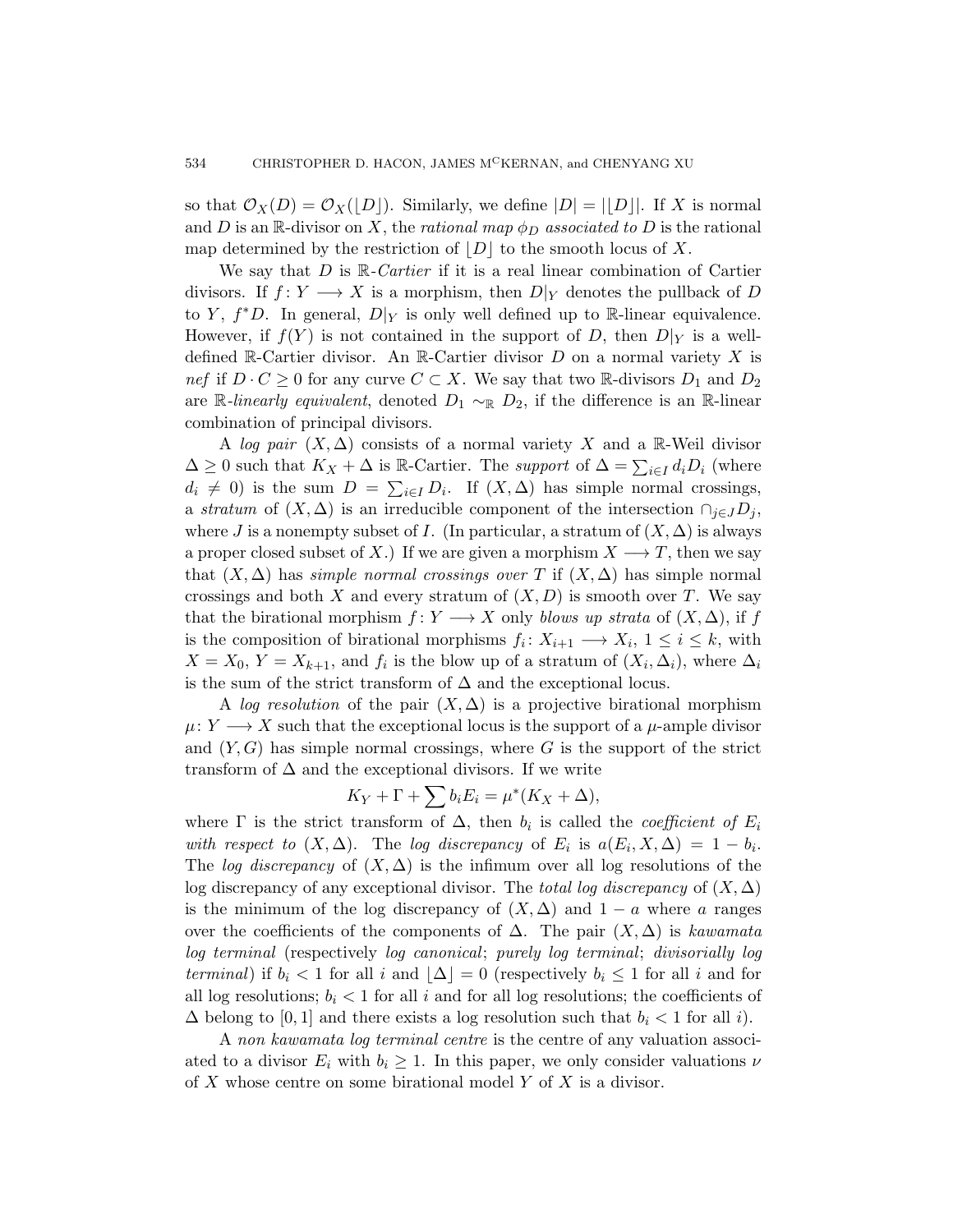Now suppose that X is a normal variety and  $K_X + \Delta$  is R-Cartier (so that we drop the condition that  $\Delta \geq 0$  in the definition of a log pair). Pick a projective birational morphism  $\mu: Y \longrightarrow X$  so that the strict transform of  $\Delta$ and the exceptional locus has global normal crossings. If we write

$$
K_Y + \Xi = \mu^* (K_X + \Delta)
$$

and all of the coefficients of  $\Xi$  are at most one, then we say that  $(X, \Delta)$  is sub log canonical. Note that it might not be possible to find a log canonical pair  $(X, \Delta')$  such that  $\Delta \leq \Delta'$ , contrary to what might be suggested by the prefix sub.

We now introduce some results, some of which are well known to experts but which are included for the convenience of the reader.

# 3.2. The volume.

<span id="page-12-1"></span>De[finit](#page-47-7)ion 3.2.1. Let X be an irreducible projective variety of dimension n, and let  $D$  be an R-divisor. The volume of  $D$  is

$$
vol(X, D) = \limsup_{m \to \infty} \frac{n! h^{0}(X, \mathcal{O}_{X}(mD))}{m^{n}}.
$$

We say that D is [bi](#page-47-1)g if  $vol(X, D) > 0$ .

For more background, see [31].

<span id="page-12-0"></span>LEMMA 3.2.2. Let X be a [pro](#page-47-1)jective variety, and let  $(X, \Delta)$  be a log pair. If D is an  $\mathbb{R}$ -divisor and vol $(X, D) > n^n$ , then for every point  $x \in X$ , we may find  $\Pi \sim_{\mathbb{R}} D$  such that  $(X, \Delta + \Pi)$  is not kawamata log terminal at  $x \in X$ .

*Proof.* Arguing as in the proof of [24, 6.7.1] we may assume that  $x \in X$ is a general point so that, in particular, x is a smooth point of X. As the volume is a continuous function of D we may assume that D is a  $\mathbb Q$ -divisor, [30, 2.2.44]. The result then follows as in the proof of [24, 6.1].

LEMMA 3.2.3. Let X be a quasi-projective  $\mathbb Q$ -factorial variety, and let  $(X, \Delta)$  be a kawamata log terminal pair. If  $(X, \Delta + D)$  is not log canonical, where  $D \geq 0$  is big, then we may find  $0 \leq D' \sim_{\mathbb{R}} tD$  for some  $0 < t < 1$  such that  $(X, \Delta + D')$  has exactly one log canonical place.

*Proof.* As  $(X, \Delta + D)$  is not log canonical we may find  $\delta > 0$  such that  $(X, \Delta + (1 - \delta)D)$  is not log canonical. As D is big we may find divisors  $A \geq 0$  and  $B \geq 0$  such that  $D \sim_{\mathbb{R}} A + B$  and A is ample. Replacing D by  $(1 - \delta)D + \delta A + \delta B$  we may assume that there is an ample divisor  $A \geq 0$  such that  $D \geq A$ .

Let

$$
\pi\colon Y\longrightarrow X
$$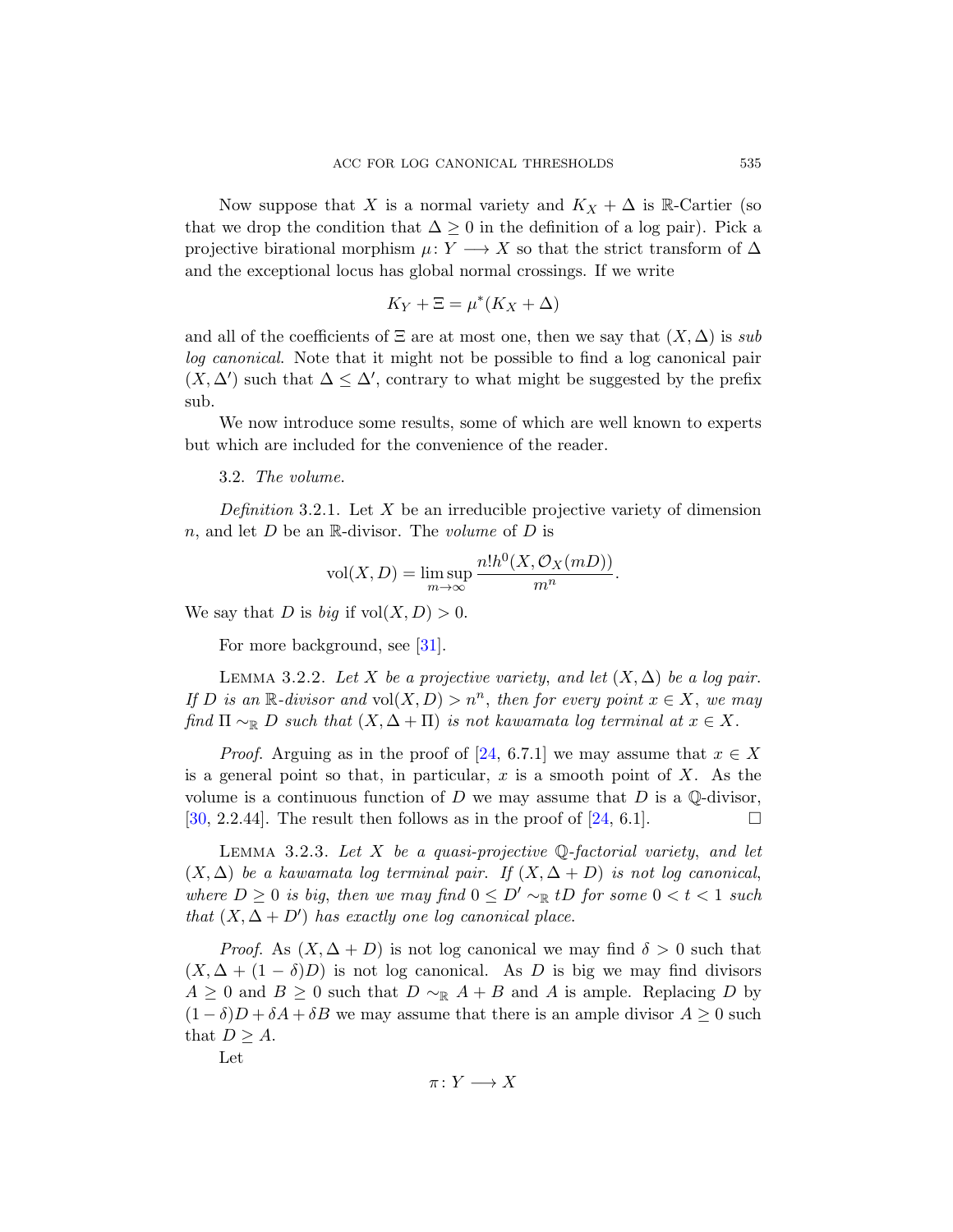be a log resolution. We may write

$$
K_Y + \Gamma + \sum a_i E_i = \pi^* (K_X + \Delta + tD),
$$

<span id="page-13-1"></span><span id="page-13-0"></span>where  $\Gamma$  is the strict transform of  $\Delta$  and  $a_i$  are linear functions of t. By assumption  $a_i < 1$  when  $t = 0$  and there is an index i such that  $a_i > 1$  when  $t = 1$ . It follows that we may find  $t \in (0,1)$  such that  $a_i \leq 1$  for all indices with equality for at least one index i. Possibly using A to tie-break, see [24], we may assume that there is at most one index i such that  $a_i = 1$ .

3.3. Divisorially log terminal modifications. If  $(X, \Delta)$  is not kawamata log terminal, then we may find a modification which is divisorially log terminal, so that the non kawamata log terminal locus is a divisor.

PROPOSITION 3.3.1. Let  $(X, \Delta)$  be a log pair where X is a variety and the coefficients of  $\Delta$  belong to [0,1]. Then there is a projective birational morphism  $\pi: Y \longrightarrow X$  such that

- (1) Y is  $\mathbb{Q}$ -factorial;
- (2)  $\pi$  only extracts divisors of log discrepancy at most zero;
- (3) if  $E = \sum E_i$  is the sum of the  $\pi$ -exceptional divisors and  $\Gamma$  is the strict transform of  $\Delta$ , then  $(Y, \Gamma + E)$  is divisorially log terminal and

$$
K_Y + E + \Gamma = \pi^*(K_X + \Delta) + \sum_{a(E_i, X, B) < 0} a(E_i, X, B) E_i;
$$

(4) further, if  $(X, \Delta)$  is log canonical and S is a component of  $\Delta$ , then there is a nef divisor of the form  $-T-F$ , where T is the strict transform of S and  $F \geq 0$  is a sum of exceptional divisor whose centres are contained in S.

Any birational morphism  $\pi: Y \longrightarrow X$  satisfying (1)–(3) is called a divisorially log terminal modification.

*Proof.* The proof of  $(1)$ – $(3)$  is due to the first author and can be found in [13], [28, 3.1] and also [\[4\].](#page-46-3)

Now suppose that  $(X, \Delta)$  is log canonical and S is a component of  $\Delta$ . In this case

$$
K_Y + E + \Gamma = \pi^*(K_X + \Delta).
$$

Pick  $\varepsilon > 0$  so that  $\Gamma - \varepsilon T \geq 0$ . Note that  $(Y, E + \Gamma - \varepsilon T)$  is divisorially log terminal, as Y is Q-factorial and  $(Y, E + \Gamma)$  is divisorially log terminal. By Theorem 1.1 of  $\begin{bmatrix} 7 \end{bmatrix}$  or by Theorem 1.6 of  $\begin{bmatrix} 16 \end{bmatrix}$ , we may replace Y by a log terminal model of  $(Y, E + \Gamma - \varepsilon T)$  over X, gaining the fact that  $-T$  is nef over X, at the expense of temporarily losing the property that  $(Y, \Gamma + E)$  is divisorially log terminal, whilst preserving the condition that  $K_Y + E + \Gamma$  is log canonical and numerically trivial over X. If  $g: W \longrightarrow Y$  is a divisorially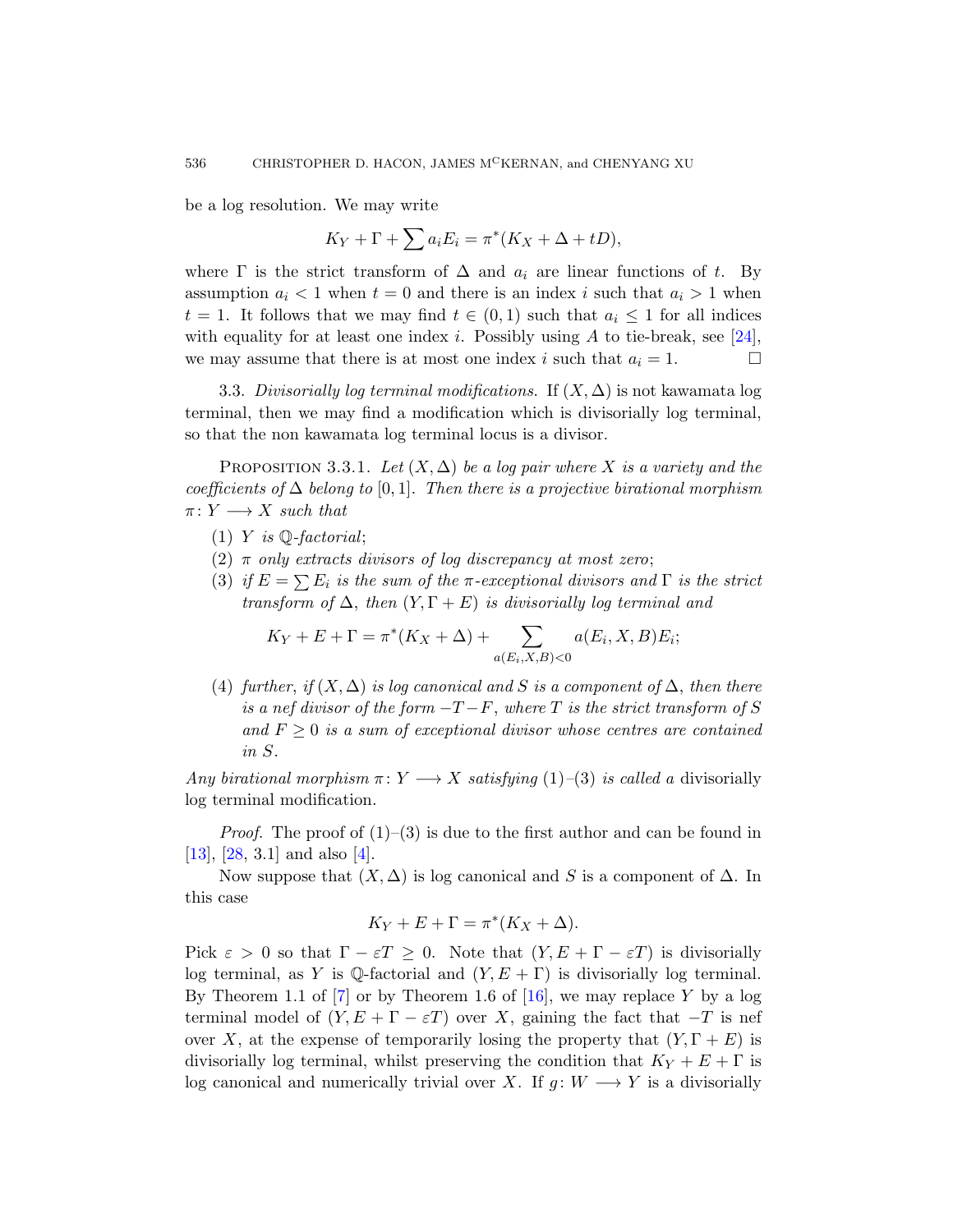log terminal modification of  $(Y, \Gamma + E)$  and we replace Y by W, then  $g^*(-T)$ is a nef divisor over X of the correct form.  $\Box$ 

3.4. DCC sets. We say that a set I of real numbers satisfies the *descending* chain condition or DCC if it does not contain any infinite strictly decreasing sequence. For example,

$$
I = \left\{ \frac{r-1}{r} \mid r \in \mathbb{N} \right\}
$$

satisfies the DCC. Let  $I \subset [0,1]$ . We define

$$
I_{+} := \{0\} \cup \left\{ j \in [0,1] \, \middle| \, j = \sum_{p=1}^{l} i_p, \, \text{for some } i_1, i_2, \dots, i_l \in I \right\}
$$

and

$$
D(I) := \left\{ a \le 1 \, \bigg| \, a = \frac{m-1+f}{m}, m \in \mathbb{N}, f \in I_+ \right\}.
$$

As usual,  $\overline{I}$  denotes the closure of I. Note that the set  $D(I)$  appears when we apply adjunction, ([4.1\)](#page-47-4).

PROPOSITION 3.4.1. Let  $I \subset [0,1]$ .

- (1)  $D(D(I)) = D(I) \cup \{1\}.$
- (2) I satisfies the DCC if and only if  $\overline{I}$  satisfies the DCC.
- (3) I satisfies the DCC if and only if  $D(I)$  satisfies the DCC.

*Proof.* Straightforward; see, for example,  $[32, 4.4]$ .

<span id="page-14-0"></span>3.5. *Bounded pairs*. We recall some results and definitions from [15], stated in a convenient form.

Definition 3.5.1. We say that a set  $\mathfrak X$  of varieties is birationally bounded if there is a projective morphism  $Z \longrightarrow T$ , where T is of finite type, such that for every  $X \in \mathfrak{X}$ , there is a closed point  $t \in T$  and a birational map  $f: Z_t \dashrightarrow X$ .

<span id="page-14-1"></span>We say that a set  $\mathfrak D$  of log pairs is log birationally bounded (respectively *bounded*) if there is a log pair  $(Z, B)$ , where the coefficients of B are all one, and a projective morphism  $Z \longrightarrow T$ , where T is of finite type, such that for every  $(X, \Delta) \in \mathfrak{D}$ , there is a closed point  $t \in T$  and a birational map  $f: Z_t \dashrightarrow X$ (respectively isomorphism of varieties) such that the support of  $B_t$  is not the whole of  $Z_t$  and yet  $B_t$  contains the support of the strict transform of  $\Delta$  and any f-exceptional divisor (respectively  $f(B_t) = \Delta$ ).

THEOREM 3.5.2. Fix a positive integer n and a set  $I \subset [0,1] \cap \mathbb{Q}$  which satisfies the DCC. Let  $\mathfrak{B}_0$  be a set of log canonical pairs  $(X, \Delta)$ , where X is projective of dimension n,  $K_X + \Delta$  is big and the coefficients of  $\Delta$  belong to I.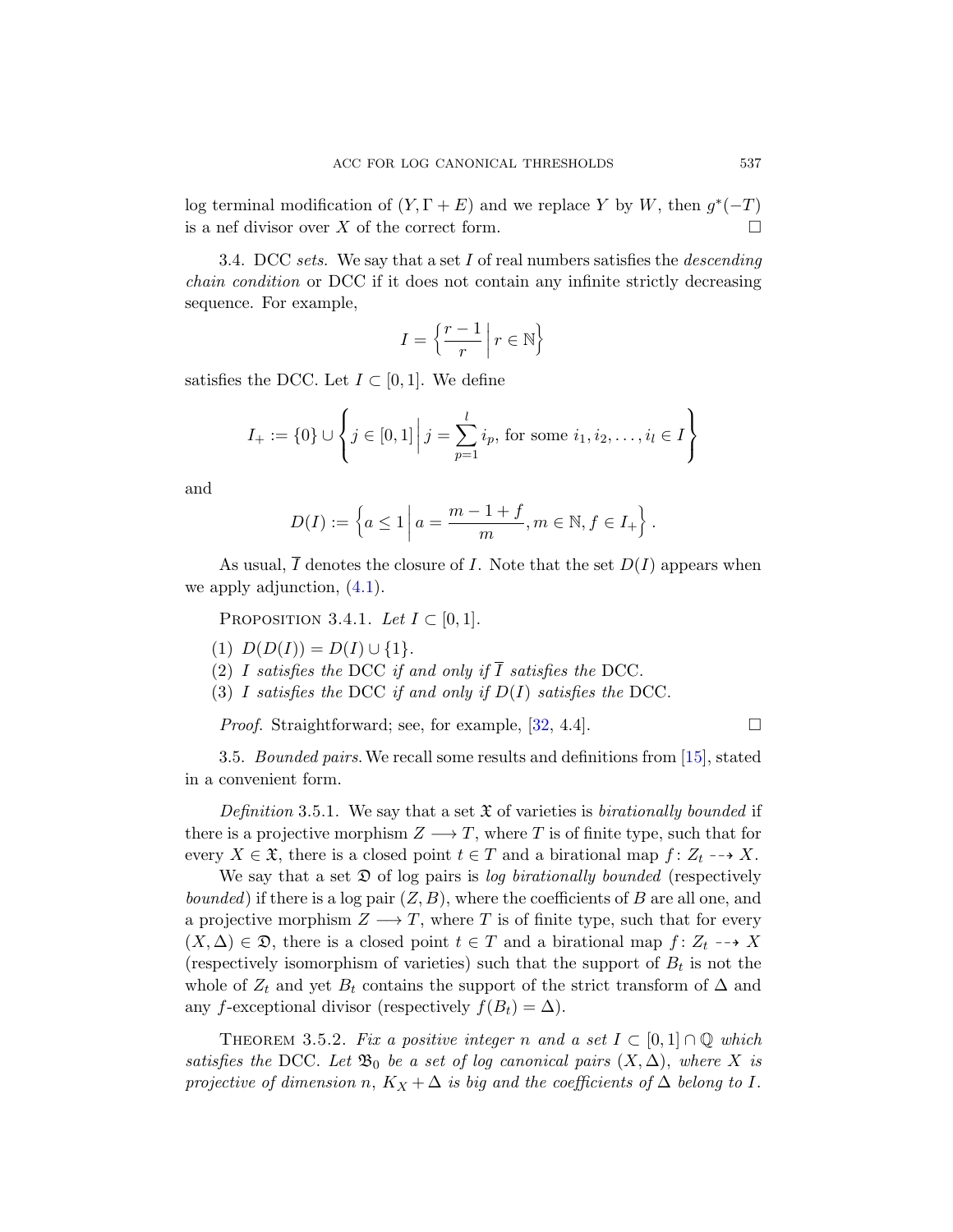Suppose that there is a constant M such that for every  $(X, \Delta) \in \mathfrak{B}_0$  there is a positive integer k such t[hat](#page-46-0)  $\phi_{k(K_X+\Delta)}$  is birational and

$$
\text{vol}(X, k(K_X + \Delta)) \le M.
$$

Then the set

$$
\{\text{vol}(X, K_X + \Delta) \,|\, (X, \Delta) \in \mathfrak{B}_0\}
$$

satisfies the DCC.

*Proof.* Follows from  $(2.3.4)$ ,  $(3.1)$  and  $(1.9)$  of [15].

Recall

Definition 3.5.3. Let X be a normal projectiv[e va](#page-46-0)riety, and let  $D$  be a big Q-Cartier Q-divisor on X. If x and y are two general points of X then, possibly switching x and y, we may find  $0 \leq \Delta \sim_{\mathbb{Q}} (1 - \varepsilon)D$  for some  $0 < \varepsilon < 1$ , where  $(X, \Delta)$  is not kawamata log terminal at y,  $(X, \Delta)$  is log canonical at x and  ${x}$  is a non kawamata log terminal centre. Then we say that D is *potentially* birational.

Note that this is a slight variation on the definition which appears in [15], where general is replaced by very general.

THEOREM 3.5.4. Let  $(X, \Delta)$  be a kawamata log terminal pair, where X is projective of dimension n, and let  $H$  be an ample  $\mathbb{Q}\text{-divisor}$ . Suppose there are a constant  $\gamma \geq 1$  and a family of subvarieties  $V \longrightarrow B$  with the following property.

If x and y are two general points of X then, possibly switching x and y, we can find  $b \in B$  and  $0 \leq \Delta_b \sim_{\mathbb{Q}} (1-\delta)H$ , for some  $\delta > 0$ , such that  $(X, \Delta + \Delta_b)$ is not kawamata log terminal at y and there is a unique non kawamata log terminal place of  $(X, \Delta + \Delta_b)$  whose centre  $V_b$  contains x. Further there is a divisor D on W, the normalisation of  $V_b$ , such that  $\phi_D$  is birational and  $\gamma H|_W - D$  is pseudo-effective.

Then mH is potentially birational, where  $m = 2p^2\gamma + 1$  and  $p = \dim V_b$ .

*Proof.* Let x and y be two general points of X. Possibly switching x and y, we will prove by descending induction on k that there is a Q-divisor  $\Delta_0 \geq 0$ such that

 $(b)_k \Delta_0 \sim_{\mathbb{Q}} \lambda H$  for some  $\lambda < 2(p-k)p\gamma+1$ , where  $(X, \Delta + \Delta_0)$  is log canonical at  $x$ , not kawamata log terminal at  $y$  and there is a non kawamata log terminal centre  $Z \subset V_b$  of dimension at most k containing x.

Suppose  $k = p$ .  $(X, \Delta + \Delta_b)$  is not kawamata log terminal but log canonical at x since there is a unique non kawamata log terminal place whose centre contains x. Thus  $\Delta_0 = \Delta_b \sim_{\mathbb{Q}} \lambda H$ , where  $\lambda = 1 - \delta < 1$  satisfies  $(b)_k$ , and so this is the start of the induction.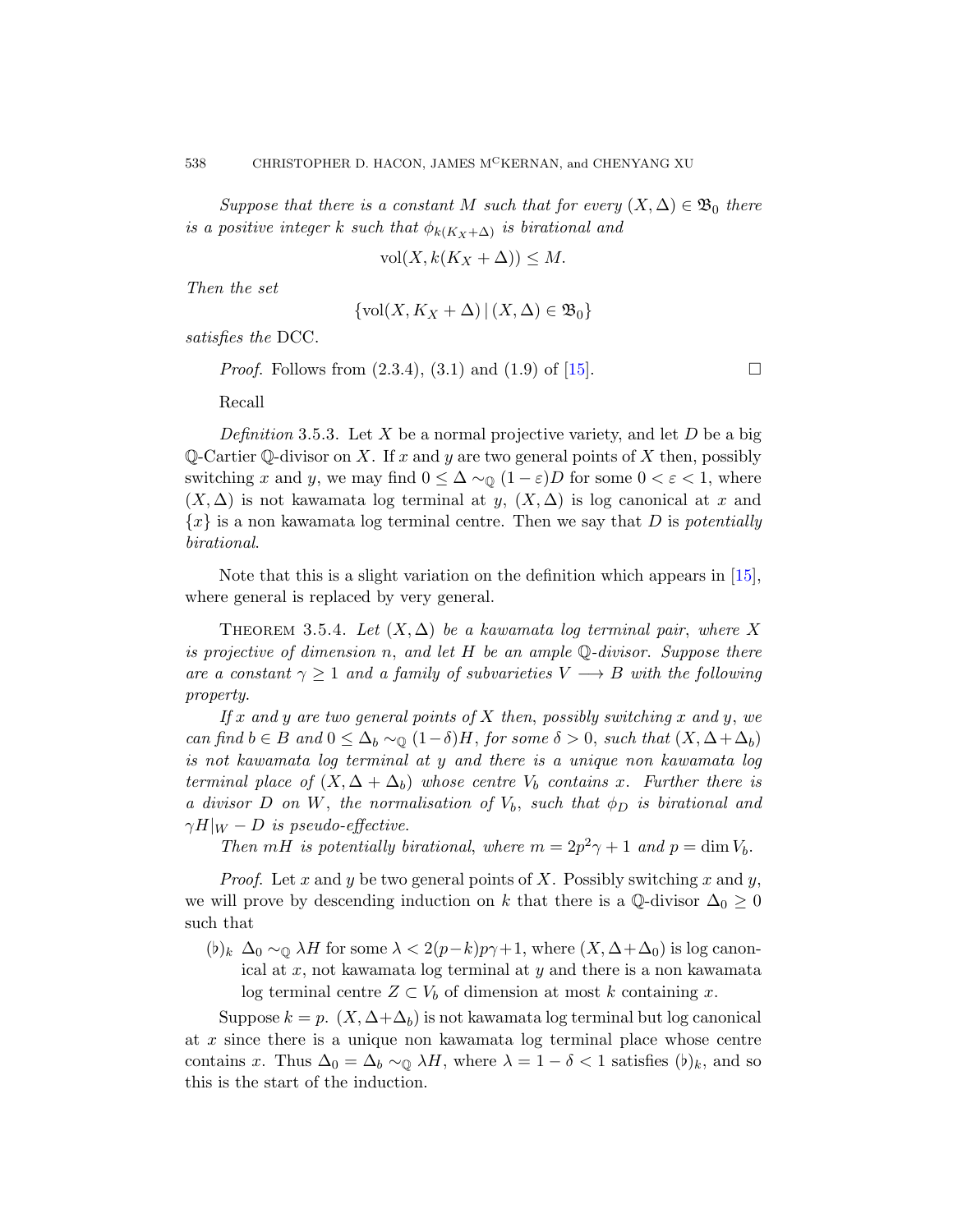Now suppose that we may find a Q-divisor  $\Delta_0$  satisfying  $(b)_k$ . We may assume that  $Z$  is the minimal non kawamata log terminal centre containing  $x$ and that Z has dimension k. [Le](#page-46-4)t  $Y \subset W$  be the inverse image of Z. As x is a general point of X, it is also a general point of  $W, Y$  and Z. In particular, the restriction of  $\gamma H|_W - D$  to Y is pseudo-effective,  $Y \longrightarrow Z$  is birational, and as  $\phi_D$  [is b](#page-47-8)irational and x is general, the restriction of  $\phi_D$  to Y is birational. Thus

$$
\text{vol}(Y, \gamma H|_Y) \ge \text{vol}(Y, D|_Y) \ge 1,
$$

where the last inequality is proved, for example, in [14, 2.2]. Note that

$$
\text{vol}(Z,\gamma H|_Z) = \text{vol}(Y,\gamma H|_Y),
$$

as  $H$  is nef; see, for example, [23, VI.2.15]. Thus

 $\text{vol}(Z, 2p\gamma H|_V) > \text{vol}(Z, 2k\gamma H|_V) \geq 2k^k,$ 

so that by [15, 2.3.5], we may find  $\Delta_1 \sim_{\mathbb{Q}} \mu H$ , where  $\mu < 2p\gamma$  and constants  $0 < a_i \leq 1$  such that  $(X, \Delta + a_0\Delta_0 + a_1\Delta_1)$  is log canonical at x, not kawamata log terminal at y and there is a non kawamata log terminal centre  $Z'$  containing x, whose dimension is less than  $k$ . As

$$
a_0\Delta_0 + a_1\Delta_1 \sim_{\mathbb{Q}} (a_0\lambda + a_1\mu)H
$$

<span id="page-16-0"></span>and

$$
\lambda'=a_0\lambda+a_1\mu<2(p-k)p\gamma+1+2p\gamma=2(p-(k-1))p\gamma+1,
$$

 $a_0\Delta_0 + a_1\Delta_1$  satisfies  $(b)_{k-1}$ . This completes the induction and the proof.  $\Box$ 

THEOREM 3.5.5. Fix a positive integer n. Let  $\mathfrak{B}_0$  be a set of kawamata log terminal pairs  $(X, \Delta)$ , where X is projective of dimension n and  $K_X + \Delta$ is ample.

Suppose that there are positive integers  $p$ ,  $k$  and  $l$  such that for every  $(X, \Delta) \in \mathfrak{B}_0$ , we have

- (1) There is a family of subvarieties  $V \longrightarrow B$  such that if x and y are two general points of X then, possibly switching x and y, we can find  $b \in B$ and  $0 \leq \Delta_b \sim_{\mathbb{Q}} (1 - \delta)H$ , for some  $\delta > 0$ , such that  $(X, \Delta + \Delta_b)$  is not kawamata log terminal at y and there is a unique non kawamata log terminal place of  $(X, \Delta + \Delta_b)$  whose centre  $V_b$  contains x, where  $H =$  $k(K_X + \Delta)$ . Further, there is a divisor D on W, the normalisation of  $V_b$ , such that  $\phi_D$  is birational and lH|w – D is pseudo-effective.
- (2) Either p $\Delta$  is integral or the coefficients of  $\Delta$  belong to

$$
\left\{\frac{r-1}{r}\,\middle|\, r\in\mathbb{N}\right\}.
$$

Then there is a positive integer m such that  $\phi_{mk(K_X+\Delta)}$  is birational for every  $(X, \Delta) \in \mathfrak{B}_0.$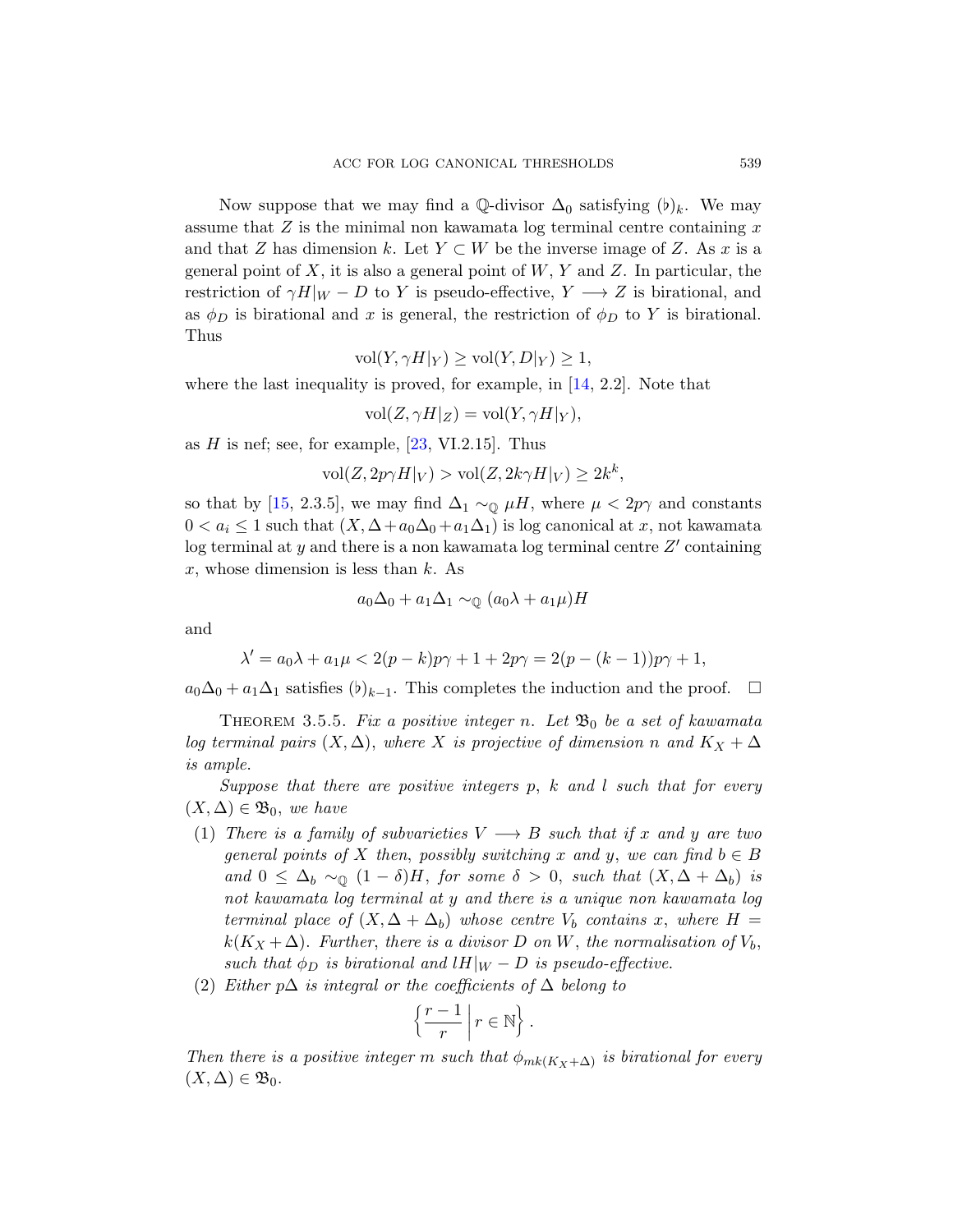*Proof.* Let  $m_0 = 2(n-1)^2 l + 1$ . (3.5.4) implies that  $m_0 H$  is potentially birational. But then [15, 2.3.4.1] implies that  $\phi_{K_X+\lceil m_0jH\rceil}$  is birational for all positive integers j.

If  $p\Delta$  is integral, then

$$
K_X + \lceil m_0 k p(K_X + \Delta) \rceil = \lfloor (m_0 k p + 1)(K_X + \Delta) \rfloor,
$$

and if the coefficients of  $\Delta$  belong to

$$
\left\{\frac{r-1}{r}\,\middle|\, r\in\mathbb{N}\right\},\
$$

then

<span id="page-17-0"></span>
$$
K_X + \lceil m_0 k p(K_X + \Delta) \rceil = \lfloor (m_0 k p + 1)(K_X + \Delta) \rfloor.
$$
  
Let  $m = (m_0 + 1)p$ .

# 4. Adjunction

We will need the following basic result about adjunction. (See, for example, Section 6 in  $[20]$ .)

LEMMA 4.1. Let  $(X, \Delta = S' + B)$  be a log canonical pair, where S' has coefficient one in  $\Delta$ . If S is the normalisation of S', then there is a divisor  $\Theta = \text{Diff}_S(B)$  on S such that

$$
(K_X + \Delta)|_S = K_S + \Theta.
$$

<span id="page-17-1"></span>(1) If  $(X, \Delta)$  is purely log terminal, then  $(S, \Theta)$  is kawamata log terminal.

(2) If  $(X, \Delta)$  is divisorially log terminal, then  $(S, \Theta)$  is divisorially log terminal. (3) If  $B = \sum b_i B_i$ , then the coefficients of  $\Theta$  belong to the set  $D({b_1, b_2, \ldots, b_m})$ . In particular, if  $(X, \Delta)$  is divisorially log terminal and the coefficients of B belong to the set I, then the coefficients of  $\Theta$  belong to the set  $D(I)$ .

THEOREM 4.2. Let I be a subset of  $[0,1]$  which contains 1. Let X be a projective variety of dimension n, and let  $V$  be an irreducible closed subvariety, with normalisation W. Suppose we are given a log pair  $(X, \Delta)$  and an  $\mathbb{R}\text{-}Cartier divisor \Delta' \geq 0$ , with the following properties:

- (1) the coefficients of  $\Delta$  belong to I;
- (2)  $(X, \Delta)$  is kawamata log terminal; and
- (3) there is a unique non kawamata log terminal place  $\nu$  for  $(X, \Delta + \Delta')$ , with centre V .

Then there is a divisor  $\Theta$  on W whose coefficients belong to

 ${a | 1 - a \in LCT_{n-1}(D(I))} \cup {1}$ 

such that the difference

$$
(K_X + \Delta + \Delta')|_W - (K_W + \Theta)
$$

is pseudo-effective.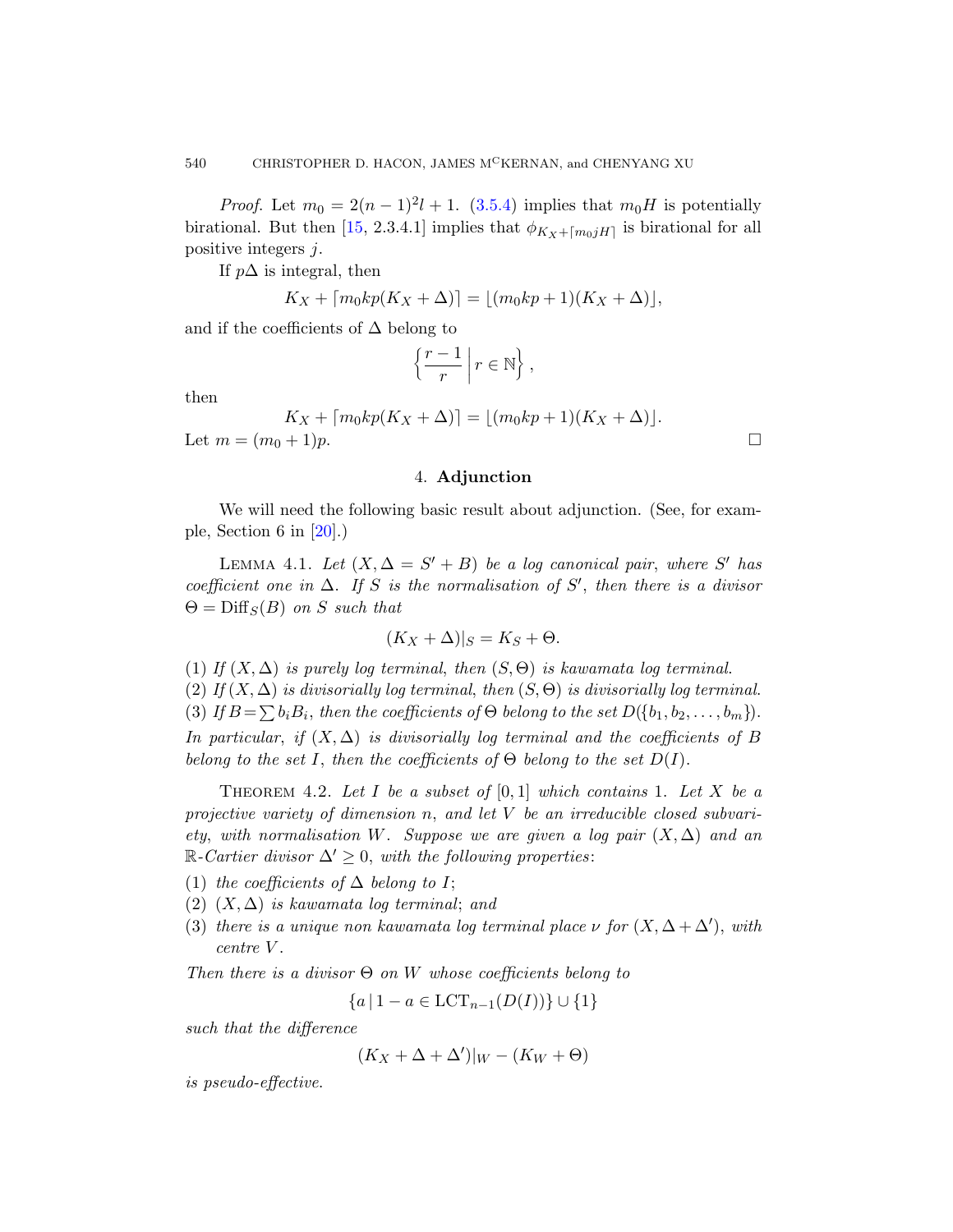Now suppose that  $V$  is the general member of a covering family of subva-rieties of X. [Let](#page-47-9)  $\psi: U \longrightarrow W$  be a log resolution of W, and let  $\Psi$  be the sum of the strict tr[ansfor](#page-13-1)m of  $\Theta$  and the exceptional divisors. Then

$$
K_U + \Psi \ge (K_X + \Delta)|_U.
$$

Proof. Since there is a unique non kawamata log terminal place with centre V, it follows that  $(X, \Delta + \Delta')$  is log canonical but not kawamata log terminal at the generic point of V; see (2.31) of [29]. Let  $g: Y \longrightarrow X$  be a divisorially log terminal modification of  $(X, \Delta + \Delta')$ , (3.3.1), so that the centre of  $\nu$  is a divisor S on Y and this is the only exceptional divisor with centre V. As  $(X, \Delta + \Delta')$ is divisorially log terminal, S is normal and so there is a commutative diagram



We may write

 $K_Y + S + \Gamma = g^*(K_X + \Delta) + E$  and  $K_Y + S + \Gamma + \Gamma' = g^*(K_X + \Delta + \Delta'),$ 

where  $\Gamma$  is the sum of the strict transform of  $\Delta$  and the exceptional divisors, apart from S. In particular, the coefficients of  $\Gamma$  belong to I. As  $(X, \Delta)$  is kawamata log terminal,  $E \geq 0$ . As g is a divisorially log terminal modification of  $(X, \Delta + \Delta')$ ,  $\Gamma' \geq 0$  and  $(Y, S + \Gamma)$  is divisorially log terminal. We may write

 $(K_Y + S + \Gamma)|_S = K_S + \Phi$  and  $(K_Y + S + \Gamma + \Gamma')|_S = K_S + \Phi'$ .

Note that the coefficients of  $\Phi$  belong to  $D(I)$ . Let B be a prime divisor on W. Let

 $\mu = \sup\{t \in \mathbb{R} \mid (S, \Phi + tf^*B) \text{ is log canonical over a }\}$ 

neighbourhood of the generic point of  $B$ }

be the log canonical threshold over a neighbourhood of the generic point of B. We define  $\Theta$  by

$$
\operatorname{mult}_B(\Theta) = 1 - \mu.
$$

It is clear that the coefficients of Θ belong to

$$
\{a \mid 1 - a \in \text{LCT}_{n-1}(D(I))\} \cup \{1\}.
$$

Let

 $\lambda = \sup\{t \in \mathbb{R} \mid (S, \Phi' + tf^*B) \text{ is log canonical over a }\}$ 

neighbourhood of the generic point of  $B$ }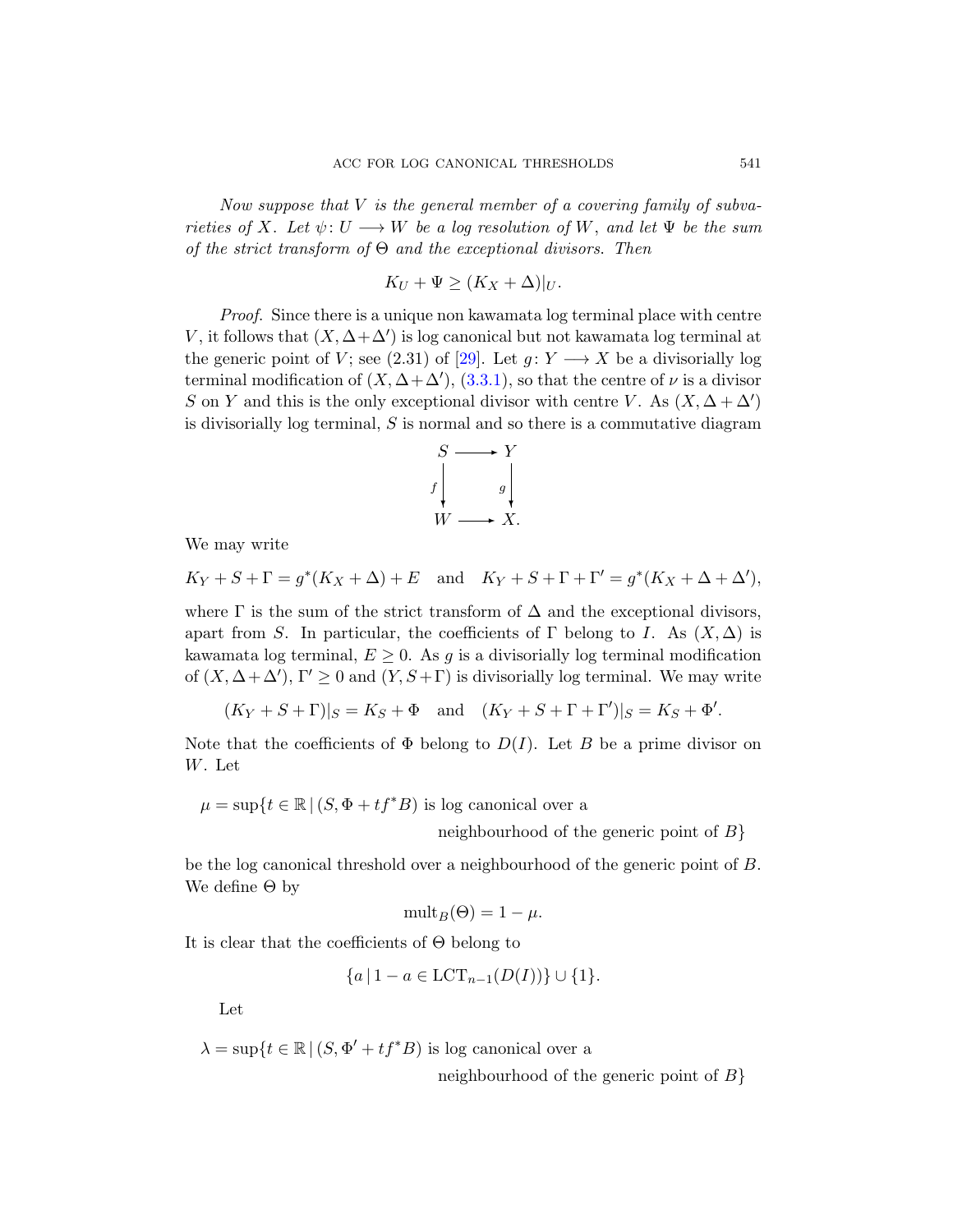be the log canonical threshold over a neighbourhood of the generic point of B. We define a [div](#page-46-5)isor  $\Theta_b$  on W by

$$
\mathrm{mult}_B(\Theta_b) = 1 - \lambda.
$$

As  $\Gamma' \geq 0$ , we have  $\Phi \leq \Phi'$ , so that  $\lambda \leq \mu$ . But then

$$
\Theta \leq \Theta_b.
$$

Note that  $\Theta_b$  is precisely the divisor defined in Kawamata's subadjunction formula; see Theorems 1 and 2 of  $[18]$  and also  $(8.5.1)$  and  $(8.6.1)$  of  $[25]$ . It follows that the difference

$$
(K_X+\Delta+\Delta')|_W-(K_W+\Theta_b)
$$

is pseudo-effective, so that the difference

$$
(K_X+\Delta+\Delta')|_W-(K_W+\Theta)
$$

is certainly pseudo-effective.

Now suppose that  $V$  is the general member of a covering family of subvarieties of X; that is, suppose we are given a closed subvariety  $R_0$  of the Hilbert scheme H such that if  $\pi: Z_0 \longrightarrow R_0$  is the normalisation of the restriction of the universal family and  $h_0: Z_0 \longrightarrow X$  is the natural morphism, then  $h_0$ is dominant. We are going to show that there is an open subset  $U_0 \subset R_0$ such that if V is the fibre over a point of  $\mathcal{U}_0$  and U is a log resolution of the normalisation  $W$ , then

$$
K_U + \Psi \ge (K_X + \Delta)|_U;
$$

that is, we will show that the inequality holds if V is a general point of  $R_0$ .

We first relate the definition of Θ, which uses the log canonical threshold on  $S$ , to a log canonical threshold on  $X$ . Let  $B$  be a prime divisor on  $W$ , and let A be its image on V. Pick any Q-divisor  $H \geq 0$  on X which is Q-Cartier in a neighbourhood of the generic point of  $A$  and which does not contain  $V$  such that

$$
\mathrm{mult}_B(H|_W) = 1.
$$

We have

$$
K_Y + S + \Gamma + tg^*H = g^*(K_X + \Delta + tH) + E,
$$

and so

$$
(K_Y + S + \Gamma + tg^*H)|_S = K_S + \Phi + tf^*B
$$

over a neighbourhood of the generic point of B. Now if  $(X, \Delta + tH)$  is not log canonical in a neighbourhood of the generic point of A, then  $K_Y + S + \Gamma + tg^*H$ is not log canonical over a neighbourhood of the generic point of B. Inversion of adjunction on Y, cf. [17], implies that  $K_Y + S + \Gamma + tg^*H$  is log canonical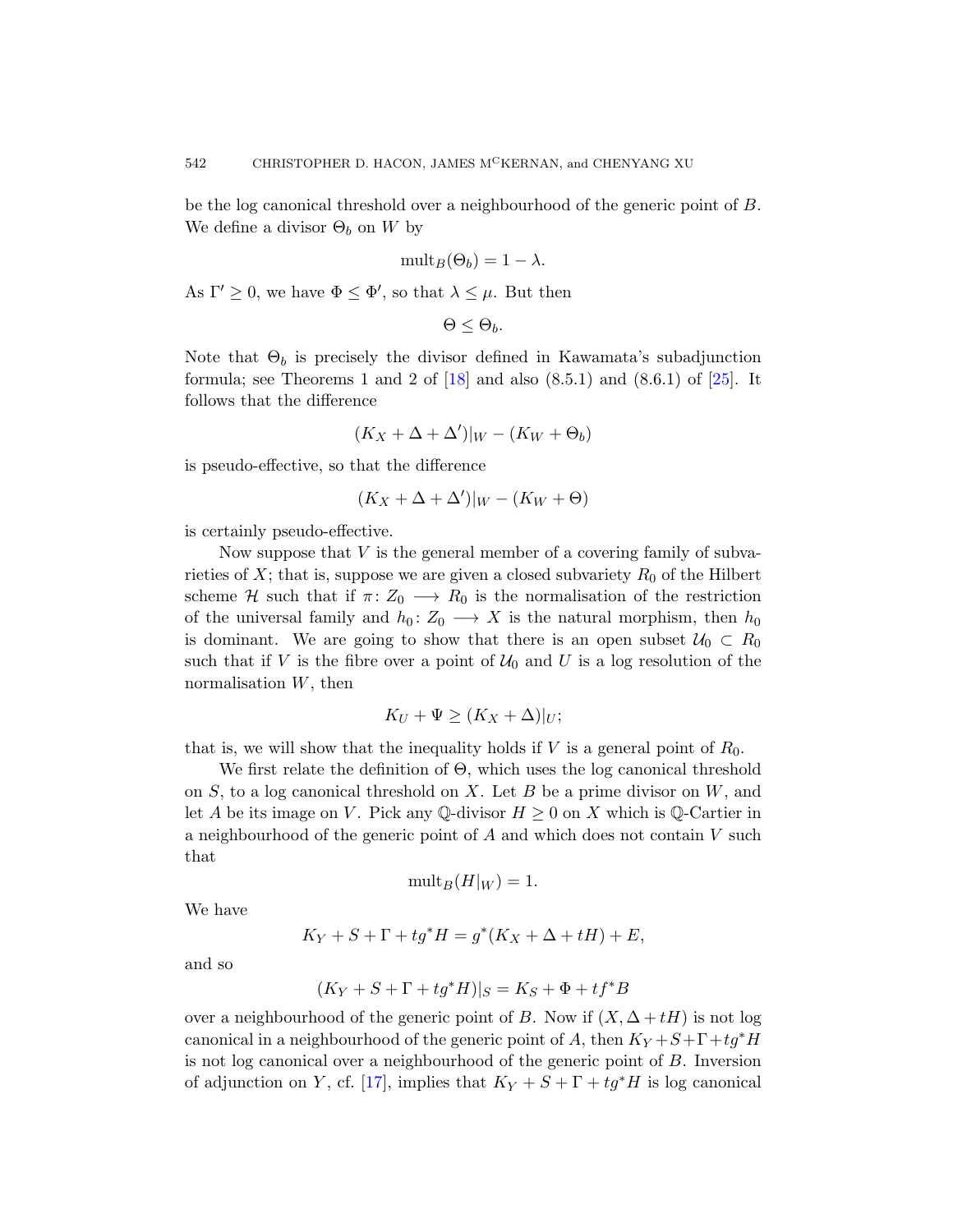over a neighbourhood of the generic point of B if and only if  $K_S + \Phi + tf^*B$  is log canonical over a neighbourhood of the generic point of B. It follows that if

$$
\mu = \sup \{ t \in \mathbb{R} \mid (S, \Phi + tf^*B) \text{ is log canonical over a } \}
$$

neighbourhood of the generic point of  $B$ ,

the log canonical threshold of  $f^*B$  over a neighbourhood of the generic point of B, and

 $\xi = \sup\{t \in \mathbb{R} \mid (X, \Delta + tH) \text{ is log canonical at the generic point of } A\},\$ 

the log canonical threshold of H at the generic point of A, then  $\mu \leq \xi$ .

Let k be the dimension of the general fibre of  $h_0$ . Pick a very ample divisor G, and let  $P_1, P_2, \ldots, P_k$  be general lines in the linear system  $|G|$ ; that is, pick general pencils  $P_1, P_2, \ldots, P_k$ . Given general elements  $H_i \in P_i$  of each pencil, let  $R = R_0 \cap H_1 \cap H_2 \cap \cdots \cap H_k \subset R_0$ . If  $Z \longrightarrow R$  is the restriction of the normalisation of the universal family, then Z is normal and the natural morphism  $h: Z \longrightarrow X$  is generically finite. We will prove that the inequality

$$
K_U + \Psi \ge (K_X + \Delta)|_U
$$

holds for V general in R. By a standard argument it then follows that the inequality

$$
K_U + \Psi \ge (K_X + \Delta)|_U
$$

holds for V general in  $R_0$ .

We may write

$$
K_Z + \Xi = h^*(K_X + \Delta).
$$

Possibly blowing up, we may assume that  $(Z, \Xi)$  has simple normal crossings over a dense open subset  $R_1$  of R. Let U be the fibre of  $\pi$  corresponding to W. As V is a general member of  $R_0$ , we may assume that  $r = \pi(U) \in R_1$ and so  $(U, \Xi|_U)$  has simple normal crossings. As the coefficients of  $\Xi|_U$  are at most one, it follows that  $(U, \Xi|_U)$  is sub log canonical. Therefore it is enough to check that

$$
K_U + \Psi \ge (K_X + \Delta)|_U = K_U + \Xi|_U
$$

on the given model and, in fact, we just have to check that  $\Psi \geq \Xi|_{U}$ .

Let C be a prime divisor on U. If  $\text{mult}_C \Xi|_U \leq 0$ , there is nothing to prove as  $\Psi \geq 0$ . If C is an exceptional divisor of  $U \longrightarrow V$ , then mult<sub>C</sub>  $\Psi = 1$  and there is again nothing to prove as  $\text{mult}_C \Xi|_U \leq 1$ .

Otherwise pick a prime component G of  $\Xi$  such that  $mult_C(G|_U) = 1$ . If  $h(G)$  is a divisor, then let  $H = h(G)/e$  where e is the ramification index at G. Note that the pullback of H to W is  $\mathbb{Q}\text{-Cartier}$  in a neighbourhood of the generic point of  $B = \psi(C)$ . Otherwise, pick a Q-Cartier divisor  $H \geq 0$ ,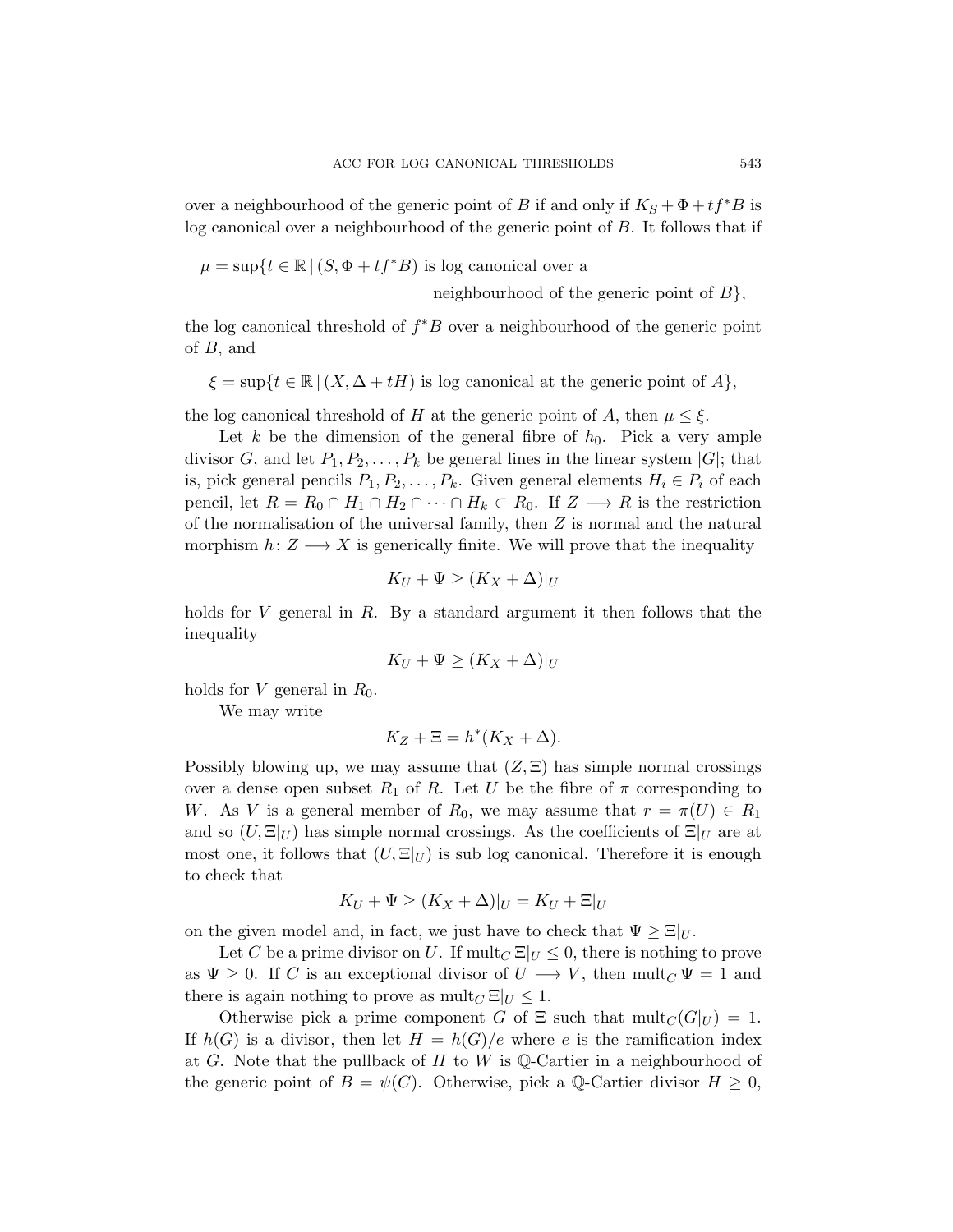which does not contain V, such that  $mult_G(h^*H) = 1$ . Either way, as  $r \in R$  is general, it follows that  $mult_C(h^*H|_U) = 1$ . But then

$$
\mathrm{mult}_B(H|_W) = \mathrm{mult}_C(h^*H|_U) = 1.
$$

We may write

$$
K_Z + \Xi + \xi h^* H = h^* (K_X + \Delta + \xi H).
$$

As  $(X, \Delta + \xi H)$  is log canonical in a neighbourhood of the generic point of B,  $K_Z + \Xi + \xi h^*H$  is sub log canonical in a neighbourhood of the generic point of  $C$ . Note that in a neighbourhood of the generic point of  $C$ ,

$$
(K_Z + \Xi + \xi h^* H)|_U = K_U + \Xi|_U + \xi C + J,
$$

where  $J \geq 0$ . As r is a general point of R,  $(U, \Xi)_U + \xi C + J$  is sub log canonical in a neighbourhood of the generic point of  $C$ . It follows that

$$
\operatorname{mult}_{C} \Xi|_{U} + \xi \le 1,
$$

so that

$$
\operatorname{mult}_C \Psi = \operatorname{mult}_B \Theta = 1 - \mu \ge 1 - \xi \ge \operatorname{mult}_C \Xi|_U.
$$

Thus  $\Psi \geq \Xi|_U$ .

#### 5. Global to local

<span id="page-21-1"></span><span id="page-21-0"></span>LEMMA 5.1. Fix a positive integer n and a set  $1 \in I \subset [0,1]$ . Suppose  $(X, \Delta)$  is a log canonical pair where X is a variety of dimension  $n + 1$ , the coefficients of  $\Delta$  belong to I and there is a non kawamata log terminal centre  $V \subset X$ . Suppose that  $c \in I$  is the coefficient of some component M of  $\Delta$  which contains V .

Then we may find a log canonical pair  $(S, \Theta)$  where S is a projective variety of dimension at most n, the coefficients of  $\Theta$  belong to  $D(I)$ ,  $K_S + \Theta$ is numerically trivial and some component of  $\Theta$  has coefficient

$$
\frac{m-1+f+kc}{m},
$$

where  $m, k \in \mathbb{N}$  and  $f \in D(I)$ .

*Proof.* Possibly passing to an open subset of  $X$  and replacing  $V$  by a maximal (with respect to inclusion) non kawamata log terminal centre, we may assume that X is quasi-projective. If V is a divisor, then  $M = V$  is a component of  $\Delta$  with coefficient one so that  $c = 1$ . As  $1 \in I$ , we may take  $(S, \Theta) = (\mathbb{P}^1, p+q)$ , where p and q are two points of  $\mathbb{P}^1$ .

Otherwise, let  $\pi: Y \longrightarrow X$  be a divisorially log terminal modification of  $(X, \Delta)$ . Then Y is Q-factorial and we may write

$$
K_Y + E + \Gamma = \pi^*(K_X + \Delta),
$$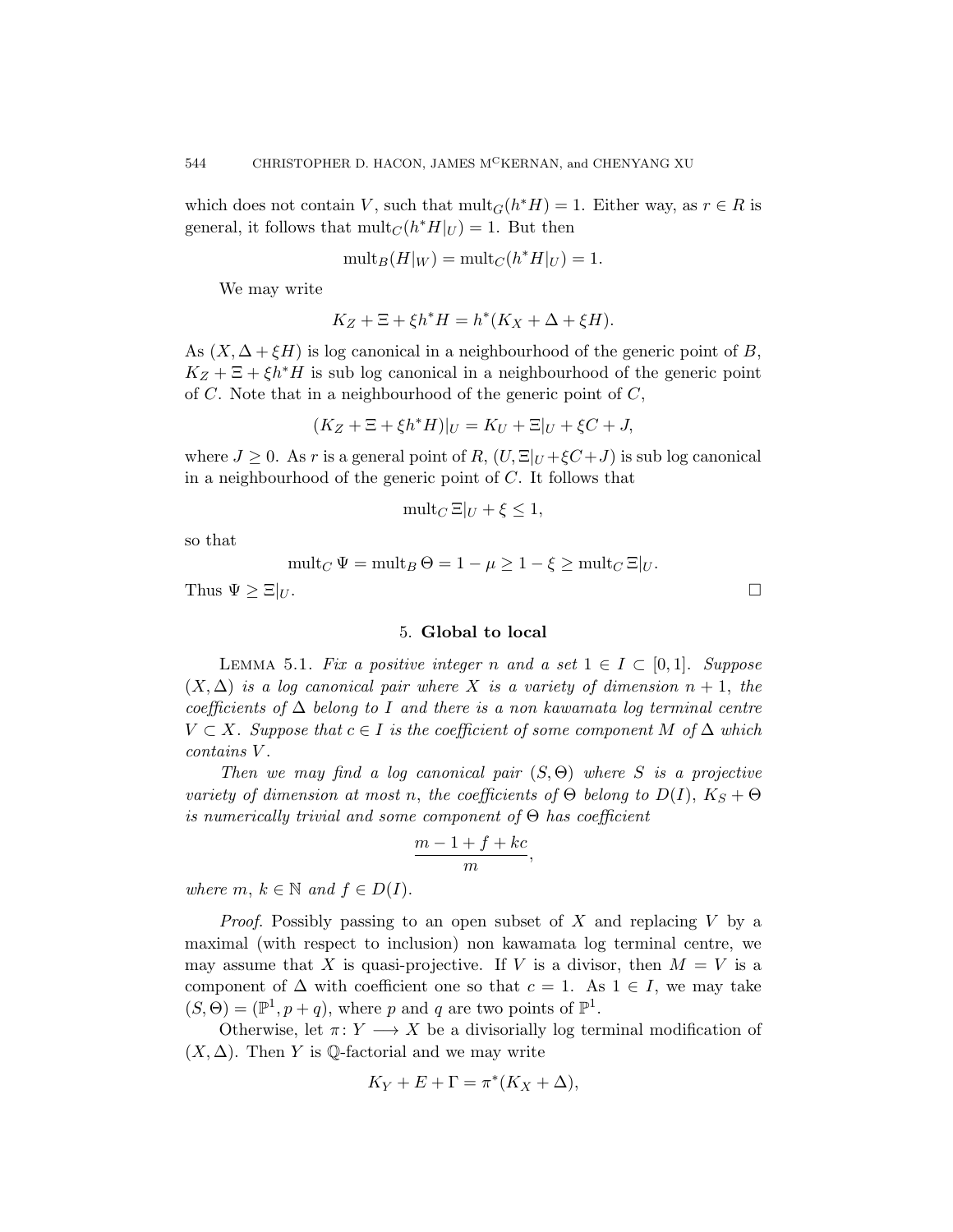where  $\Gamma$  is the strict transform of  $\Delta$ , E is the sum of the exceptional divisors and the pair  $(Y, E + \Gamma)$  is divisorially log terminal. By (4) of (3.3.1) we may choose  $\pi$  so that there is a nef divisor of the form  $-N-F$ , where N is the strict transform of M and  $F \geq 0$  is a sum of exceptional divisors whose centres are contained in M.

By assumption  $\pi$  is not an isomorphism over the generic point of V. It follows that N must intersect an exceptional divisor S of  $\pi$  whose centre is V. We may write

$$
(K_Y + E + \Gamma)|_S = K_S + \Theta,
$$

by adjunction, where  $(S, \Theta)$  is divisorially log terminal, the coefficients of  $\Theta$ belong to  $D(I)$  and some component of  $\Theta$  has a coefficient of the form

$$
\frac{m-1+f+kc}{m},
$$

<span id="page-22-0"></span>where m,  $k \in \mathbb{N}$  and  $f \in D(I)$ . Note that  $N \cap S$  dominates V. If  $v \in V$  is a general point, then  $(S_v, \Theta_v)$  is divisorially log terminal,  $S_v$  is projective of dimension at most n, the coefficients of  $\Theta_v$  belong to  $D(I)$ , some component of  $\Theta_v$  has a coefficient of the form

$$
\frac{m-1+f+kc}{m},
$$

and  $K_{S_v} + \Theta_v$  is numerically trivial.

LEMMA 5.2. Let  $I \subset [0,1]$  be a set which satisfies the DCC. If  $J_0 \subset [0,1]$ is a finite set, then

$$
I_0 = \left\{ c \in I \mid \frac{m-1+f+kc}{m} \in J_0, \text{ for some } k, m \in \mathbb{N} \text{ and } f \in D(I) \right\}
$$

is a finite set.

*Proof.* We may assume that  $c \neq 0$ . Suppose that

$$
l = \frac{m-1+f+kc}{m} \in J_0.
$$

Then  $kc \leq 1$ . As I satisfies the DCC, we may find  $\delta > 0$  such that  $c > \delta$ . It follows that  $k < 1/\delta$  so that k can take on only finitely many values. As  $J_0$  is finite, we may find  $\varepsilon > 0$  such that if  $l < 1$ , then  $l < 1 - \varepsilon$ . But then  $m < \frac{1}{\varepsilon}$ . If  $l = 1$ , then  $f + kc = 1$ , in which case we may take  $m = 1$ . Either way, we may assume that  $m$  takes on only finitely many values.

Fix  $k, m$  and  $l$ . Then

$$
c = \frac{(ml - m + 1) - f}{k}.
$$

The left-hand side belongs to I, a set which satisfies the DCC. The right-hand side belongs to a set which satisfies the ACC. But the only set which satisfies both the DCC and the ACC is a finite set.  $\Box$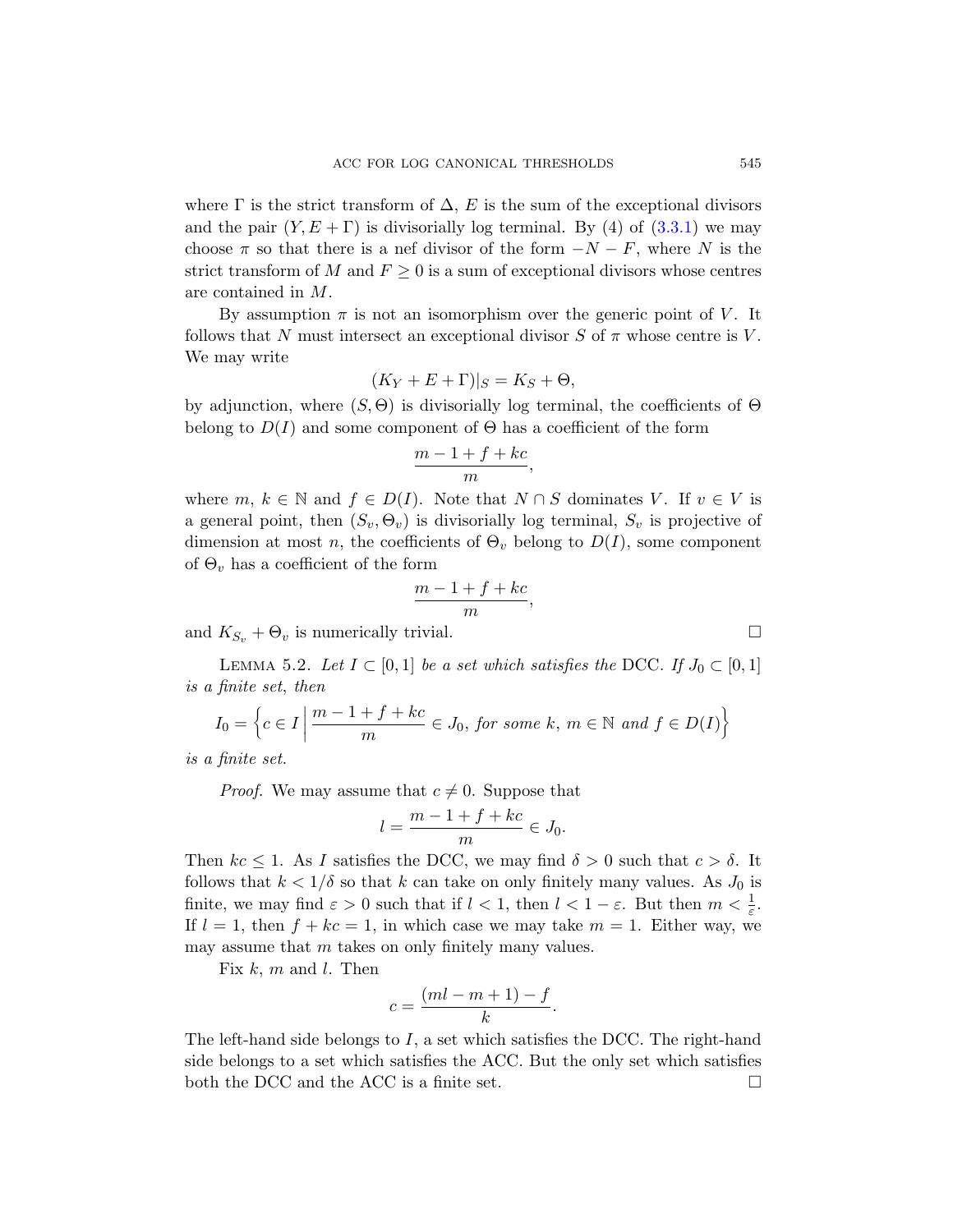LEMMA 5.3. Theorem  $D_{n-1}$  implies Theorem  $A_n$ .

<span id="page-23-1"></span>*Proof.* As I satisfies the DCC, so does  $J = D(I)$ . As we are assuming [Th](#page-22-0)eorem  $D_{n-1}$ , there is a finite set  $J_0 \subset J$  such that if  $(S, \Theta)$  is a log canonical pair where S is projective of dimension at most  $n-1$ , the coefficients of  $\Theta$ belong to J and  $K_S + \Theta$  is numerically trivial, then the coefficients of  $\Theta$  belong to  $J_0$ . Let

$$
I_0 = \left\{ c \in I \mid \frac{m-1+f+kc}{m} \in J_0 \text{ for some } k \text{ and } m \in \mathbb{N} \text{ and } f \in I_+ \right\}.
$$

<span id="page-23-0"></span>As  $J_0$  is a finite set,  $(5.2)$  implies that  $I_0$  is also a finite set.

<span id="page-23-2"></span>Suppose that  $(X, \Delta)$  is a log [canonical pai](#page-5-2)r where X is a quasi-projective variety of dimension n, the coefficients of  $\Delta$  belong to I, and there is a non kawamata log terminal centre  $Z \subset X$  which is contained in every component of  $\Delta$ . (5.1) implies that the coefficients of  $\Delta$  belong to  $I_0$ . □

#### 6. Upper bounds on the volume

LEMMA 6.1. Using the notation of Theorem  $B_n$ , Theorems  $D_{n-1}$  and  $A_{n-1}$  $A_{n-1}$  im[ply](#page-4-1) that there is a constant  $\varepsilon > 0$  with the following property:

If  $(X, \Delta) \in \mathfrak{D}$ , where X has dimension n,  $\Delta$  is big and  $K_X + \Phi$  is numerically trivial, where

$$
\Phi \ge (1 - \delta)\Delta
$$

for some  $\delta < \varepsilon$ , then  $(X, \Phi)$  is kawamata log terminal.

*Proof.* Theorems  $D_{n-1}$  and  $A_{n-1}$  imply that we may find  $\varepsilon > 0$  with the following property: if S is a projective variety of dimension  $n-1$ ,  $(S, \Theta)$  and  $(S, \Theta')$  are two log pairs, the coefficients of  $\Theta$  belong to  $D(I)$ , and

$$
(1-\varepsilon)\Theta \leq \Theta' \leq \Theta,
$$

then  $(S, \Theta)$  is log canonical if  $(S, \Theta')$  is log canonical, and moreover  $\Theta = \Theta'$  if, in addition,  $K_S + \Theta'$  is numerically trivial.

Suppose that  $(X, \Phi)$  is not kawamata log terminal, where

$$
\Phi \ge (1 - \delta)\Delta
$$

for some  $\delta < \varepsilon$  and  $K_X + \Phi$  is numerically trivial. As  $\delta < \varepsilon$  and  $\Phi$  is big we may assume that  $K_X + \Phi$  is not log canonical. Pick  $\lambda \in (0,1]$  such that  $(X,(1-\lambda)\Delta+\lambda\Phi)$  is log canonical but not kawamata log terminal. As  $\Phi$  is big,  $\delta < \varepsilon$  and  $(X, \Delta)$  is kawamata log terminal, (3.2.3) implies that, perturbing  $\Phi$ , we may assume  $(X,(1 - \lambda)\Delta + \lambda\Phi)$  has only one non kawamata log terminal place.

Replacing  $\Phi$  by  $(1 - \lambda)\Delta + \lambda \Phi$  we may assume that  $(X, \Phi)$  is purely log terminal and the non kawamata log terminal locus is irreducible. Let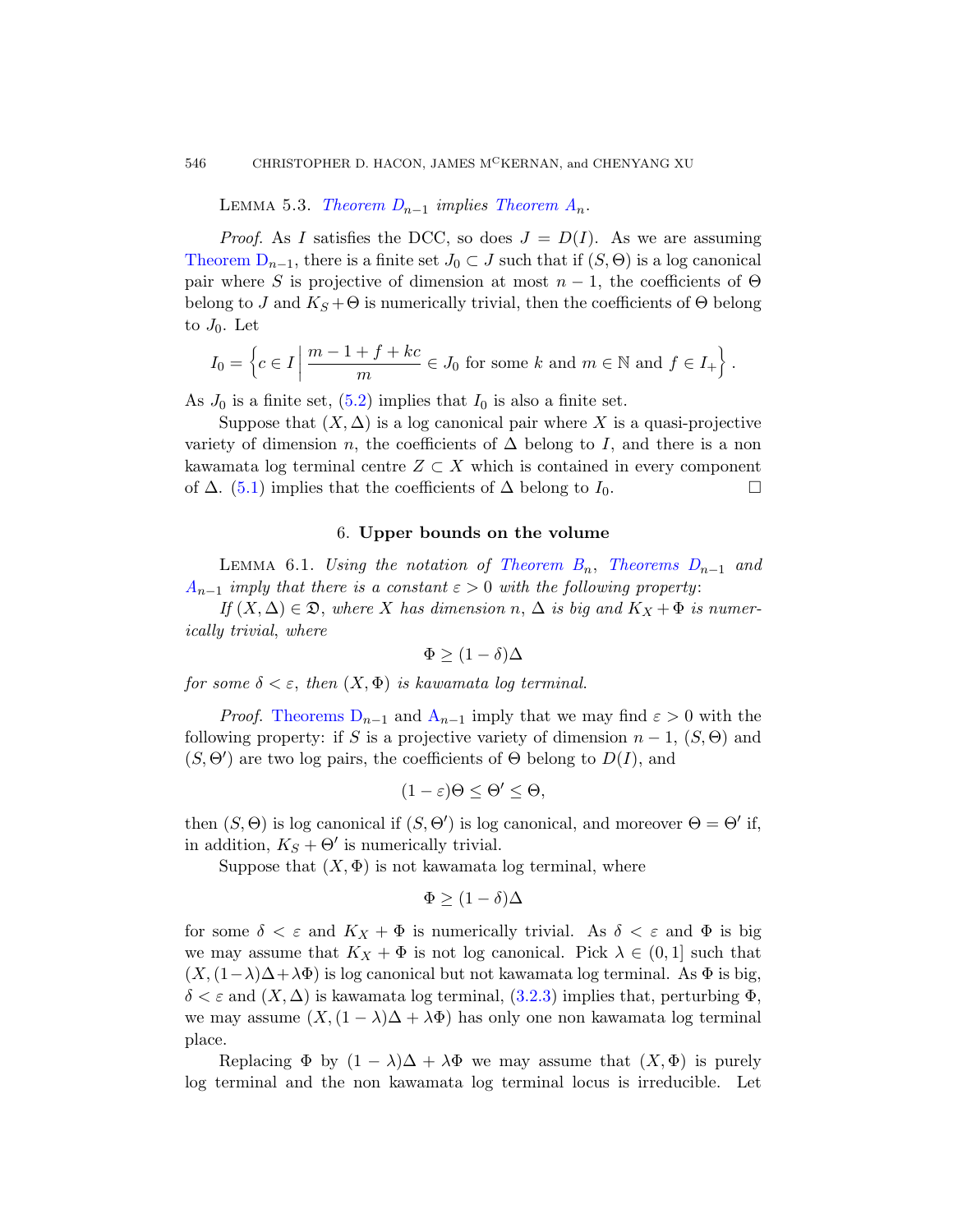$\phi \colon Y \longrightarrow X$  be a divisorially log terminal modification of  $(X, \Phi)$ . We may write

$$
K_Y + \Psi = \phi^*(K_X + \Phi)
$$
 and  $K_Y + \Gamma + aS = \phi^*(K_X + \Delta)$ ,

where  $S = |\Psi|$  is a prime divisor, Γ is the strict transform of  $\Delta$  and  $a < 1$ , as  $(X, \Delta)$  is kawamata log terminal.

As  $K_Y + \Psi$  is numerically trivial,  $K_Y + \Psi - S$  is not pseudo-effective. By [8, 1.3.3], we may run f: Y  $-\rightarrow$  W the  $(K_Y + \Psi - S)$ -MMP until we end with a Mori fibre space  $\pi: W \longrightarrow Z$ . As  $K_Y + \Psi$  is numerically trivial, every step of this MMP is S-positive, so that the strict transform  $T$  of  $S$  dominates  $Z$ . Let F be the general fibre of  $\pi$ . Replacing Y,  $\Gamma$  and  $\Psi$  by F and the restriction of  $\pi_*\Gamma$  and  $\pi_*\Psi$  to F, we may assume that S,  $\Psi$  and  $\Gamma$  are  $\mathbb Q$ -linearly equivalent to multiples of the same ample divisor.

In particular,  $K_Y + \Gamma + S$  is ample. As  $\Psi \ge (1 - \varepsilon)\Gamma + S$ , it follows that  $K_Y + (1-\eta)\Gamma + S$  is numerically trivial, for some  $0 < \eta < \varepsilon$ , and  $K_Y + (1-\varepsilon)\Gamma + S$ is log canonical. We may write

$$
(K_Y + (1 - \varepsilon)\Gamma + S)|_S = K_S + \Theta_1,
$$
  
\n
$$
(K_Y + (1 - \eta)\Gamma + S)|_S = K_S + \Theta_2, \text{ and }
$$
  
\n
$$
(K_Y + \Gamma + S)|_S = K_S + \Theta,
$$

where the coefficients of  $\Theta$  belong to  $D(I)$ . Note that

$$
(1 - \varepsilon)\Theta \le \Theta_1 \le \Theta_2 \le \Theta,
$$

<span id="page-24-1"></span>where by  $(4.1)$  the first inequality follows from the inequality

$$
t\left(\frac{m-1+f}{m}\right) \le \frac{m-1+tf}{m} \quad \text{for any} \quad t \le 1.
$$

As  $(S, \Theta_1)$  is [log c](#page-23-2)anonical, it follows that  $(S, \Theta)$  is log canonical. In particular,  $(S, \Theta_2)$  [is als](#page-12-1)o log canonical. As  $K_S + \Theta_2$  is numerically trivial,  $\Theta = \Theta_2$ , a contradiction.

LEMMA 6.2. Theorems  $D_{n-1}$  and  $A_{n-1}$  imply Theorem  $B_n$ .

<span id="page-24-2"></span><span id="page-24-0"></span>*Proof.* Let  $\varepsilon > 0$  be the constant given by  $(6.1)$ . If  $(X, \Delta) \in \mathfrak{D}, \Delta$  is big,  $\Pi \sim_{\mathbb{R}} \eta \Delta$  and  $(X, \Pi + (1 - \eta) \Delta)$  is not kawamata log terminal, then  $(6.1)$ implies that  $\eta \geq \varepsilon$ . But then  $(3.2.2)$  implies that

$$
\mathrm{vol}(X,\Delta)\leq \left(\frac{n}{\varepsilon}\right)^n.
$$

# 7. Birational boundedness

LEMMA 7.1. Let  $(X, \Delta)$  be a log pair, where X is a projective variety of dimension n, and let  $D$  be a big  $\mathbb R$ -divisor.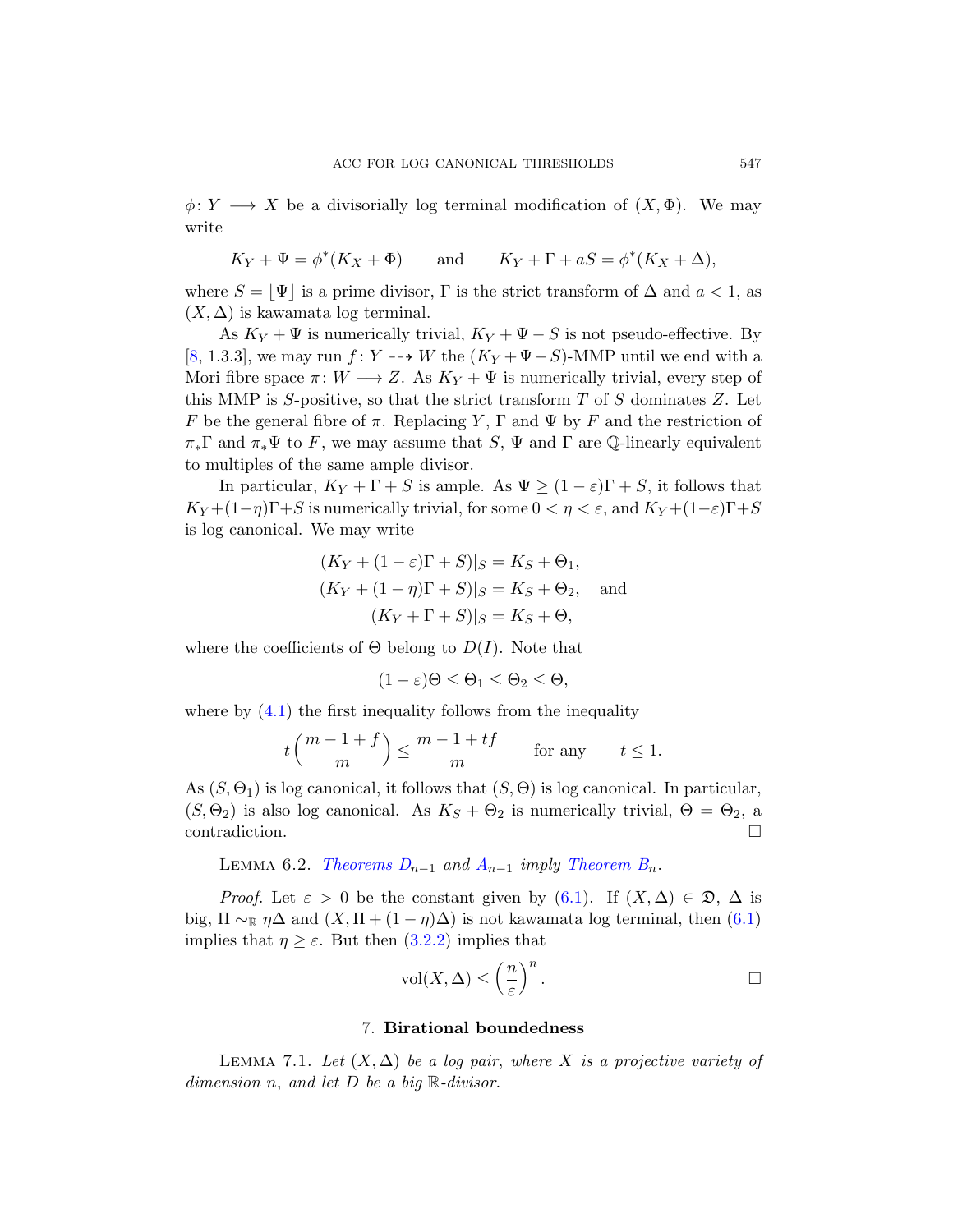If vol $(X, D) > (2n)^n$ , then there is a family  $V \longrightarrow B$  of subvarieties of X such that if x and y are two general points of X, then we may find  $b \in B$  and  $0 \leq \Delta_b \sim_{\mathbb{R}} D$  such that  $(X, \Delta + \Delta_b)$  is not kawamata log terminal at y and there is a unique non kawamata log terminal place of  $(X, \Delta + \Delta_b)$  whose centre  $V_b$  contains x. Further, if  $B_1, B_2, \ldots, B_k$  are the irreducible components of B and  $V_i \longrightarrow B_i$  is the corresponding family, then the natural map  $V_i \longrightarrow X$  is dominant.

*Proof.* Let K be the algebraic [closure](#page-12-1) of the function field of X. There is a fibre square



Let  $\xi$  be the closed point of  $X_K$  corresponding to the generic point of X, and let  $\Delta_K$  and  $D_K$  be the pullbacks of  $\Delta$  and D to  $X_K$ . (3.2.2) implies that we may find  $0 \leq D_{\xi} \sim \mathbb{R} D_K/2$  such that  $(X_K, \Delta_K + D_{\xi})$  is not log canonical at ξ. By standard arguments, we may spread out  $D_{\xi}$  to a family of divisors  $D_{t}$ ,  $t \in T$ , where there is dominant morphism  $g: T \longrightarrow X$  such that  $(X, \Delta + D_t)$ is not log canonical at  $x = g(t)$  and where  $D_t \sim_{\mathbb{R}} D/2$ .

Let y be a general point of X. Pick s such that  $(X, \Delta + D_s)$  is not log canonical at  $y = g(s)$ , where  $D_s \sim_{\mathbb{R}} D/2$ . Let

$$
\beta = \beta_{s,t} = \sup \{ \lambda \in \mathbb{R} \mid (X, \Delta + \lambda (D_t + D_s)) \text{ is log canonical at } x \}
$$

be the log canonical threshold. Thus  $(X, \Delta + \beta(D_s + D_t))$  is log canonical but not kawamata log terminal at x. Possibly switching s and t, we may assume that  $(X, \Delta + \beta(D_s + D_t))$  is not kawamata log terminal at y. Perturbing, by (3.2.3) we may assume that there is a unique non kawamata log terminal place of  $(X, \Delta + \beta(D_t + D_s))$  whose centre  $V_{(s,t)}$  contains x. (As y is general, we will not lose the property that  $(X, \Delta + \beta(D_t + D_s))$  is not kawamata log ter[minal at](#page-5-1) y.) Decom[po](#page-4-1)sing  $B = T \times T$  into finitely many locally closed subsets, we may assume that the log canonical threshold is constant on each irreducible component of B and, moreover, that  $V_{s,t}$  forms a family  $V \longrightarrow B$ . Possibly discarding components of B, we may assume that every component of V dominates X. Then the image of B in  $X \times X$  contains an open subset of the form  $U \times U$ .

LEMMA 7.2. Assume Theorems  $C_{n-1}$  and  $A_{n-1}$ . Fix a positive integer p. Let  $\mathfrak{B}_1$  be the set of kawamata log terminal pairs  $(X, \Delta)$ , where X is projective of dimension n,  $K_X + \Delta$  is big and either p $\Delta$  is integral or the coefficients of ∆ belong to

$$
\left\{\frac{r-1}{r}\,\middle|\, r\in\mathbb{N}\right\}.
$$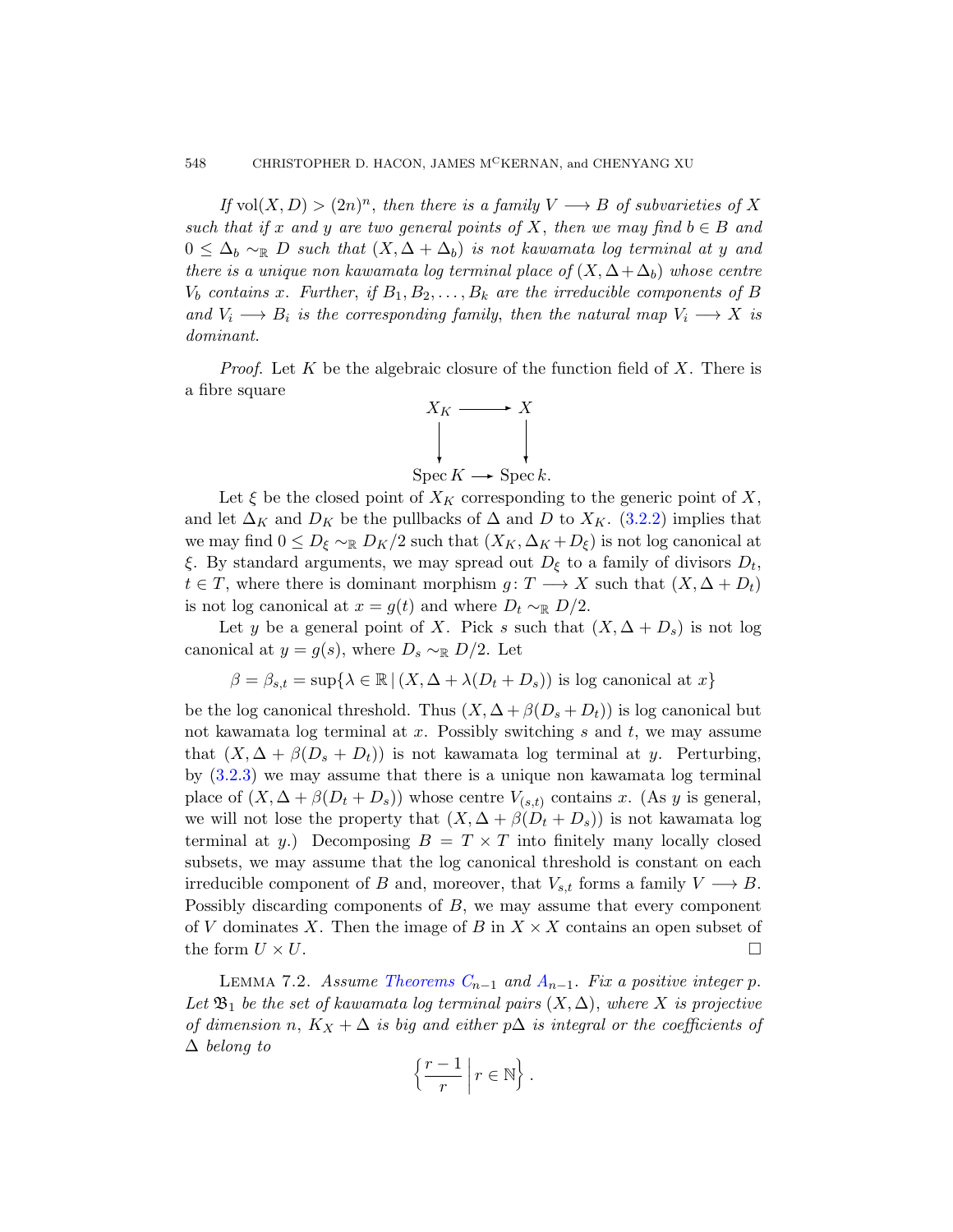Then there is a positive integer m such that  $\phi_{m(K_X+\Delta)}$  is birational for every  $(X, \Delta) \in \mathfrak{B}_1.$ 

*Proof.* Passing to a log canonical model of  $(X, \Delta)$ , we may assume that  $K_X + \Delta$  is ample. Pick a positive integer k such that vol $(X, k(K_X + \Delta))$  $(2n)^n$ . We will apply  $(3.5.5)$  to  $k(K_X + \Delta)$ . (2) holds by hypothesis.

Let

$$
J = \{1 - a \mid a \in \text{LCT}_{n-1}(D(I))\} \cup \{1\}.
$$

Theorem  $A_{n-1}$  implies that J satisfies the DCC.

Theorem  $C_{n-1}$  implies [that](#page-17-1) there is a positive integer l such that if  $(U, \Psi)$ is a log canonical pair, where U is projective of dimension at most  $n-1$ , the coefficients of  $\Psi$  belong to J and  $K_U + \Psi$  is big, then  $\phi_{l(K_U + \Psi)}$  is birational.

Apply (7.1) to  $k(K_X + \Delta)$  to get a family  $V \longrightarrow B$ . Let  $b \in B$  be a general point. Let  $\nu: W \longrightarrow V_b$  be the normalisation of  $V_b$ , and let  $0 \leq \Delta_b \sim_{\mathbb{R}}$  $k(K_X + \Delta)$  be the divisor given by (7.1), so that  $V_b$  is the unique non kawamata log terminal place of  $(X, \Delta + \Delta_b)$  containing x.  $(4.2)_n$  implies that we may find  $\Theta$  on W such that

$$
(K_X + \Delta + \Delta_b)|_W - (K_W + \Theta)
$$

is pseudo-effective, where the coefficients of  $\Theta$  belong to J.

Let  $\psi: U \longrightarrow W$  be a log resolution of  $(W, \Theta)$ , and let  $\Psi$  be the sum of the [strict](#page-16-0) transform of  $\Theta$  and the exceptional divisors.  $(4.2)_n$  implies that

$$
(K_U + \Psi) \ge (K_X + \Delta)|_U,
$$

so that  $K_U + \Psi$  is big. As the coefficients of  $\Theta$  belong to J, it follows that the coefficients of  $\Psi$  belong to J. But then  $\phi_{l(K_U + \Psi)}$  is birational. It is easy to see (1) of (3.5.5) holds.

As the hypotheses of  $(3.5.5)$  hold, there is a positive integer  $m_0$  such that  $\phi_{m_0k(K_X+\Delta)}$  is birational. If vol $(X, K_X+\Delta) \geq 1$ , then

$$
vol(X, 2(n + 1)(K_X + \Delta)) > (2n)^n
$$

and  $\phi_{2m_0(n+1)(K_X+\Delta)}$  is birational.

Otherwise, if  $vol(X, K_X + \Delta) < 1$ , then we may find k such that

$$
(2n)^n < \text{vol}(X, k(K_X + \Delta)) \le (4n)^n.
$$

It follows that

$$
\text{vol}(X, m_0 k(K_X + \Delta)) \le (4m_0 n)^n.
$$

 $(3.5.2)$  implies that there is a constant  $0 < \delta < 1$  such that if  $(X, \Delta) \in \mathfrak{B}$ , then

$$
vol(X, K_X + \Delta) > \delta.
$$

In this case,

$$
vol(X, \alpha(K_X + \Delta)) > (2n)^n,
$$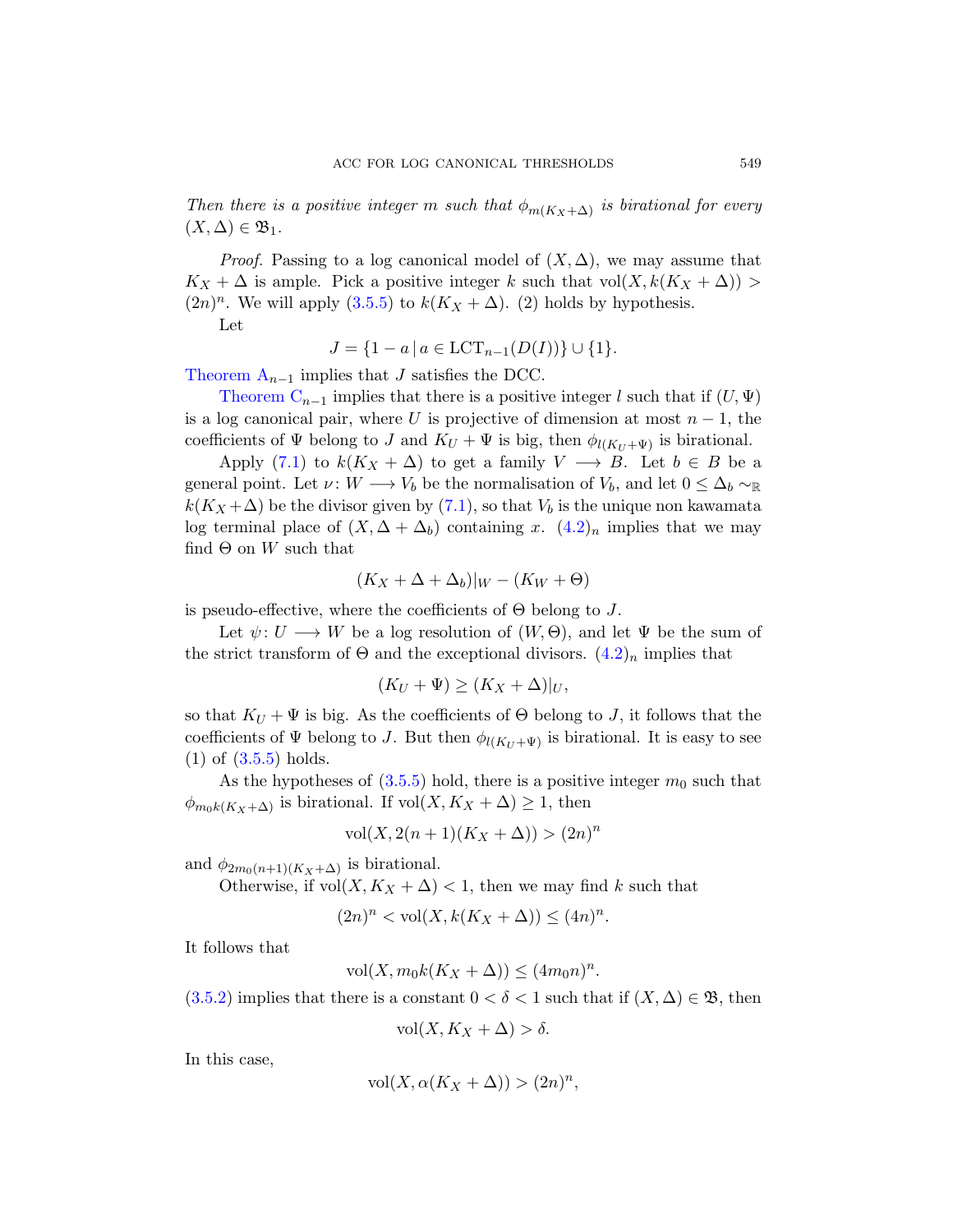<span id="page-27-0"></span>where

$$
\alpha = \frac{2n}{\delta},
$$

and we may take  $m = \max(m_0 \lceil \alpha \rceil, 2m_0(n + 1)).$ 

LEMMA 7.3. Using the notation of Theorem  $C_n$ , assume Theorems  $C_{n-1}$ ,  $A_{n-1}$ , and  $B_n$ . Then there is a constant  $\beta < 1$  such that if  $(X, \Delta) \in \mathfrak{B}$ , then the pseudo-effective threshold

$$
\lambda = \inf\{t \in \mathbb{R} \,|\, K_X + t\Delta \text{ is big}\}
$$

is at most  $\beta$ .

*Proof.* We may assume that  $1 \in I$ . Suppose that  $(X, \Delta) \in \mathfrak{B}$ . Let  $\pi: W \longrightarrow X$  be a log resolution of  $(X, \Delta)$ . We may write

$$
K_W + \Xi = \pi^*(K_X + \Delta) + F,
$$

where  $\Xi$  is the strict transform of  $\Delta$  plus the sum of the exceptional divisors and  $F \geq 0$  is exceptional as  $(X, \Delta)$  is log canonical. Let

$$
\mu = \inf\{t \in \mathbb{R} \,|\, K_W + t\Xi \text{ is big}\}
$$

be the pseudo-effective threshold. As  $\pi_*(K_W + \mu \Xi) = K_X + \mu \Delta$  is pseudoeffective, it follows that  $\lambda \leq \mu$ , and so it suffices to bound  $\mu$  away from one. Replacing  $(X, \Delta)$  by  $(W, \Xi)$  we may assume that  $(X, \Delta)$  has simple normal crossings.

We may assume that  $\lambda > 1/2$ , so that  $K_X$  is not pseudo-effective. As  $K_X + \Delta$  is big, we may find  $0 \leq D \sim_{\mathbb{R}} (K_X + \Delta)$ . If  $\varepsilon > 0$ , then

$$
(1+\varepsilon)(K_X+\lambda\Delta)\sim_{\mathbb{R}} K_X+\mu\Delta+\varepsilon D,
$$

where  $\mu = (1 + \varepsilon)\lambda - \varepsilon < \lambda$ . It follows that if  $\varepsilon$  is sufficiently small, then  $K_X + \mu\Delta + \varepsilon D$  is kawamata log terminal. By [8, 1.4.2], we may run  $f: X \dashrightarrow Y$ the  $(K_X + \lambda \Delta)$ -MMP with scaling until  $K_Y + \Gamma$  is kawamata log terminal and nef, where  $\Gamma = f_*(\lambda \Delta)$ . Now we may run the  $(K_Y + \mu f_* \Delta)$ -MMP with scaling of  $f_*D$  until we get to a Mori fibre space  $\pi: Y \longrightarrow Z$ ; all steps of this MMP are  $(K_Y + \Gamma)$ -trivial, as all steps of this MMP are  $(K_Y + \mu f_*\Delta + \varepsilon f_*D)$ -trivial, so that  $(Y, \Gamma)$  remains kawamata log terminal and nef. Replacing  $(X, \Delta)$  by a log resolution, we may assume that  $f$  is a morphism. Replacing  $X$  by the general fibre of the composition of f and  $\pi$ , we may assume that Z is a point, so that  $K_Y + \Gamma$  is numerically trivial.

Suppose that we have a sequence of such log pairs  $(X_l, \Delta_l) \in \mathfrak{B}$ . We may assume that the pseudo-effective threshold is an increasing sequence,

$$
\lambda_1 < \lambda_2 < \lambda_3 < \cdots,
$$

and it suffices to bound this sequence away from one. Let

$$
J = \{ \lambda_l i \mid i \in I, \ l \in \mathbb{N} \}.
$$

Then J satisfies the DCC, as  $\lambda_l$  is an increasing sequence.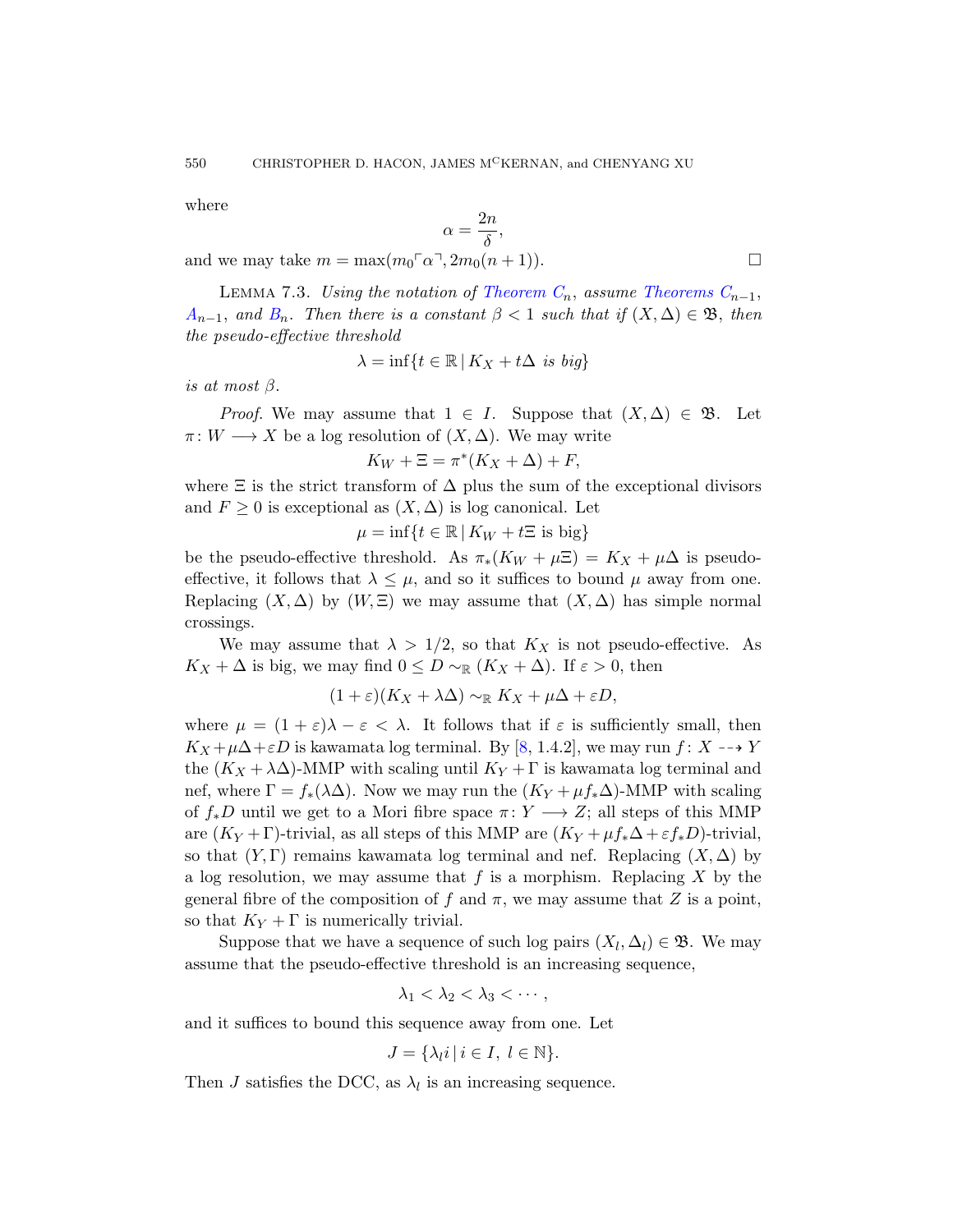Theorem  $B_n$  implies that there is a constant C such that  $\text{vol}(Y, \Gamma) < C$  for any Γ whose coefficients belong to J. Let  $\alpha$  be the smallest nonzero element of *J*, and let  $G = G_l$  be the sum of the components of  $\Gamma = \Gamma_l$ . Let  $Y = Y_l$ . Then

$$
\text{vol}(Y, K_Y + G) = \text{vol}(Y, G - \Gamma)
$$
  
\n
$$
\leq \text{vol}(Y, G)
$$
  
\n
$$
\leq \text{vol}(Y, \frac{1}{\alpha} \Gamma)
$$
  
\n
$$
\leq \frac{C}{\alpha^n}.
$$

Let D be the sum of the components of  $\Delta$ . Certainly  $K_X + D$  is big. We may write

$$
K_X + D = f^*(K_Y + G) + F,
$$

where  $F$  is supported on the exceptional locus. It follows that

$$
\text{vol}(X, K_X + D) \le \text{vol}(Y, K_Y + G) \le \frac{C}{\alpha^n}.
$$

Given  $(X_l, D_l)$  we may pick  $r \in \mathbb{N}$  such that

$$
K_{X_l} + \Theta_l = K_{X_l} + \frac{r-1}{r} D_l
$$

is big. As the coefficients of  $\Theta_l$  belong to

$$
\left\{\frac{r-1}{r}\,\middle|\, r\in\mathbb{N}\right\},\
$$

(7.2) implies that

$$
\{(X_l, \Theta_l) \, | \, l \in \mathbb{N}\}
$$

is log birationally bounded. But then

$$
\{(X_l, \Delta_l) \, | \, l \in \mathbb{N}\}
$$

is log birationally bounded. In particular, [15, 1.9] implies that there is a constant  $\delta > 0$  such that

$$
\text{vol}(X_l, K_{X_l} + \Delta_l) \ge \delta
$$

<span id="page-28-0"></span>for every  $l \in \mathbb{N}$ . In this case

$$
\delta \le \text{vol}(X, K_X + \Delta) \le \text{vol}\left(Y, K_Y + \frac{1}{\lambda}\Gamma\right) = \left(\frac{1}{\lambda} - 1\right)^n \text{vol}(Y, \Gamma) \le \left(\frac{1}{\lambda} - 1\right)^n C,
$$

so that we may take

$$
\beta = \frac{1}{1 + \left(\frac{\delta}{C}\right)^{1/n}}.
$$

LEMMA 7.4. Theorems  $C_{n-1}$ ,  $A_{n-1}$  and  $B_n$  imply Theorem  $C_n$ .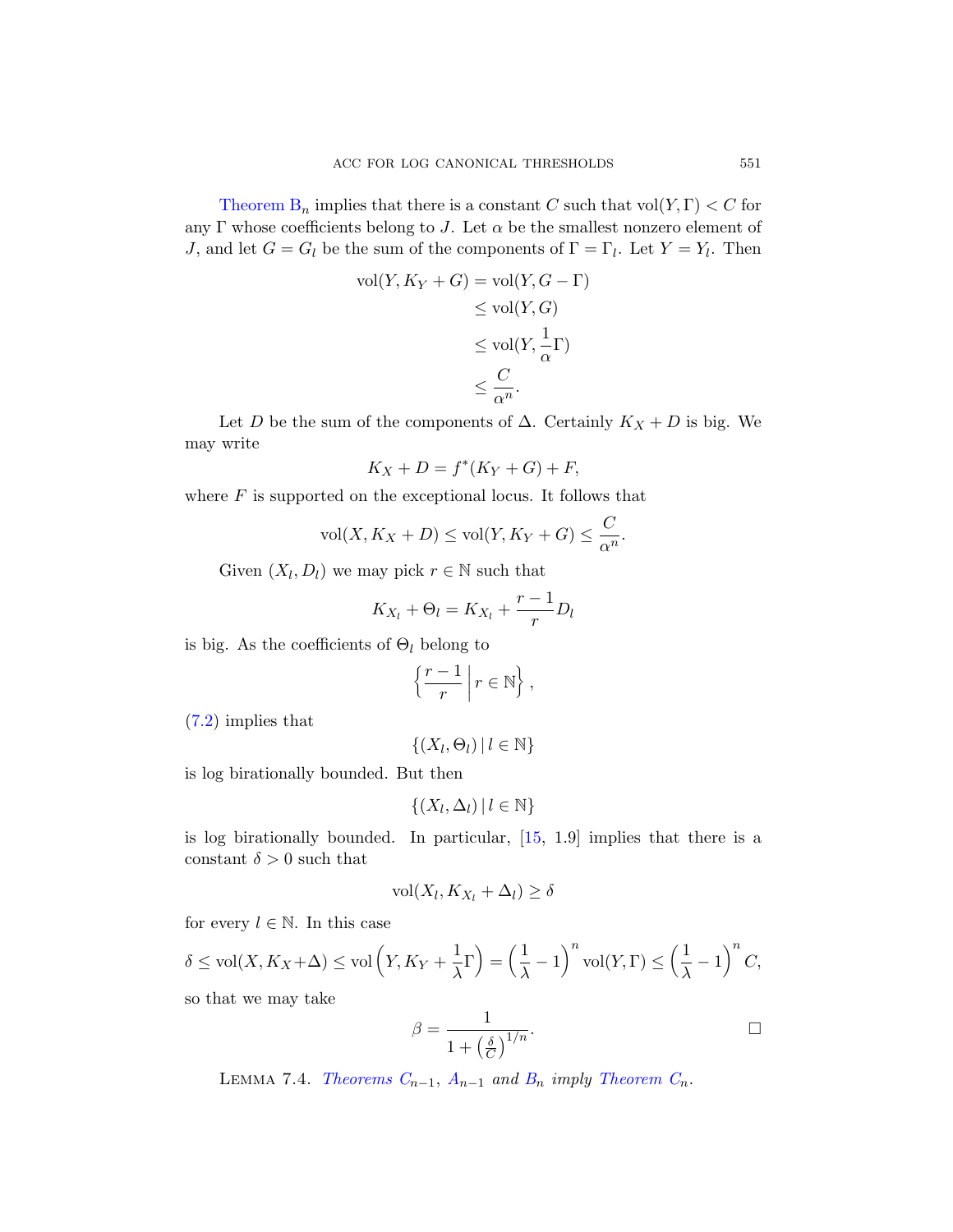Proof. Replacing I by

$$
I \cup \left\{ \frac{r-1}{r} \mid r \in \mathbb{N} \right\} \cup \{1\},\
$$

we may assume that 1 is both an accumulation point of  $I$  and an element of  $I$ . Let  $\alpha$  be the smallest nonzero element of I. By (7.3) there is a constant  $\beta < 1$ such that if  $(X, \Delta) \in \mathfrak{B}$ , then the pseudo-effective threshold

$$
\lambda = \inf\{t \in \mathbb{R} \,|\, K_X + t\Delta \text{ is big}\}
$$

is at most  $\beta$ .

Pick  $(X, \Delta) \in \mathfrak{B}$ . Let  $\pi: Y \longrightarrow X$  be a log resolution of  $(X, \Delta)$ . Then we may write

$$
K_Y + \Gamma = \pi^*(K_X + \Delta) + E,
$$

where  $\Gamma$  is the strict transform of  $\Delta$  plus the sum of the exceptional divisors. Replacing  $(X, \Delta)$  by  $(Y, \Gamma)$  we may assume that  $(X, \Delta)$  is log smooth. If  $S = |\Delta|$ , then we may pick  $r \in \mathbb{N}$  such that

$$
K_X+\Delta'=K_X+\frac{r-1}{r}S+\{\Delta\}
$$

is big. Replacing  $(X, \Delta)$  by  $(X, \Delta')$ , we may assume that  $(X, \Delta)$  is kawamata log terminal.

Pick p such that

$$
p > \frac{2}{\alpha(1-\beta)}.
$$

If a is the coefficient of a component of  $\Delta$ , then

$$
\frac{\lfloor pa \rfloor}{p} > a - \frac{1}{p} \\
> a - \frac{\alpha(1 - \beta)}{2} \\
> a - \frac{a(1 - \beta)}{2} \\
> \frac{a(1 + \beta)}{2}.
$$

It follows that

$$
\frac{\beta+1}{2}\Delta \leq \Delta_{\lfloor p\rfloor} \leq \Delta,
$$

so that  $K_X + \Delta_{|p|}$  is big. Since the coefficients of  $\Delta_{|p|}$  belong to

$$
I_0 = \left\{ \frac{i}{p} \mid 1 \le i \le p - 1 \right\},\,
$$

(7.2) implies that there is a positive integer m such that  $\phi_{m(K_X+\Delta_{|p|})}$  is birational. But then  $\phi_{m(K_X+\Delta)}$  is birational as well.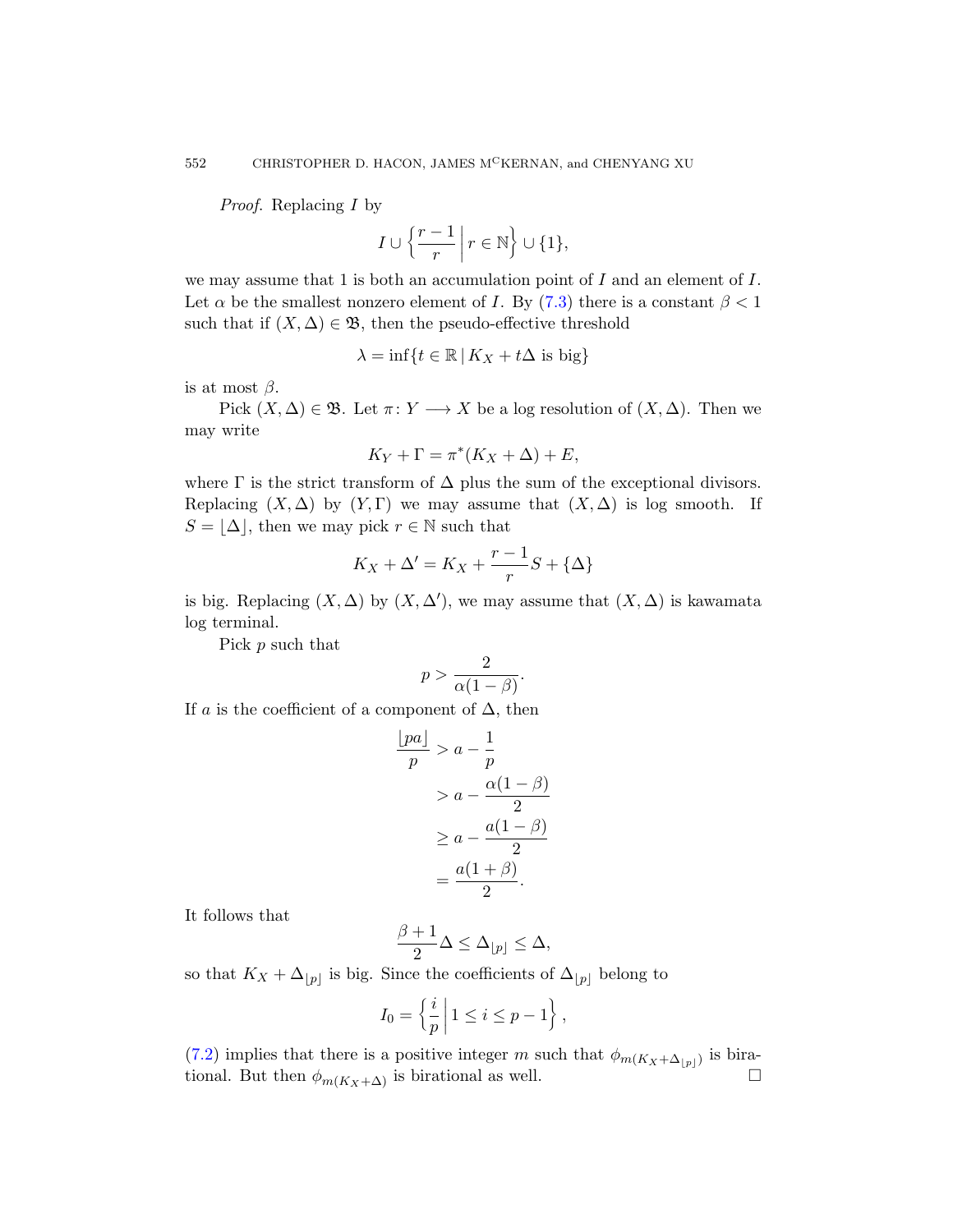# 8. Numerically trivial log pairs

<span id="page-30-0"></span>LEMMA 8.1. Theorems  $D_{n-1}$  and  $C_n$  imply Theorem  $D_n$ .

<span id="page-30-1"></span>*Proof.* We may assume that  $1 \in I$  and  $n > 1$ . As we are assuming Theorem  $D_{n-1}$ , there is a finite set  $J_0 \subset J = D(I)$  with the following property. If  $(S, \Theta)$  is a log pair such that S is projective of dimension  $n-1$ , the coefficients of  $\Theta$  belong to J,  $(S, \Theta)$  is log canonical, and  $K_S + \Theta$  is numerically trivial, then the coefficients of  $\Theta$  belong to  $J_0$ . Let  $I_1$  be the largest subset of I such that  $D(I_1) \subset J_0$ . (5.2) implies that  $I_1$  is finite.

Theorem  $C_n$  implies that there is a constant m with the following property: if  $(Y, \Gamma)$  is log canonical, Y is a projective variety of dimension n,  $K_Y + \Gamma$  is big and the coefficients of Γ belong to I, then  $\phi_{m(K_Y+\Gamma)}$  is birational.

For every  $1 \leq l \leq m$ , let

$$
A_l = \left[ (l-1)/m, l/m \right)
$$

and  $A_{m+1} = \{1\}$  so that

$$
[0,1] = \bigcup_{l=1}^{m+1} A_l.
$$

Let  $I_2$  be the union of the largest elements of  $A_l \cap I$ . (If  $A_l \cap I$  does not have a largest element, either because it is empty or because it has infinitely many elements, then we ignore the elements of  $A_l \cap I$ .) Then  $I_2$  has at most  $m + 1$ elements, so that  $I_2$  is certainly finite. Let  $I_0$  be the union of  $I_1$  and  $I_2$ .

Suppose that  $(X, \Delta)$  satisfies  $(1)–(4)$  of Theorem  $D_n$ . Let  $\pi: Y \longrightarrow X$  be a divisorially log terminal modification, so that Y is  $\mathbb Q$ -factorial. As  $(X, \Delta)$  is log canonical, if we write

$$
K_Y + \Gamma = \pi^*(K_X + \Delta),
$$

then  $\Gamma$  is the strict transform of  $\Delta$  plus the exceptional divisors, so that  $(Y, \Gamma)$  is numerically trivial and divisorially log terminal. Replacing  $(X, \Delta)$  by  $(Y, \Gamma)$ , we may assume that X is Q-factorial. Further,  $(X, \Delta)$  is kawamata log terminal if and only if  $|\Delta| = 0$ . S[uppo](#page-17-0)se that B is a prime component of  $\Delta$  with coefficient *i*. It suffices to prove that  $i \in I_0$ . We may assume that  $i \neq 1$ . Suppose that B intersects a component of  $\Delta$ . If S is the normalisation of this component, then by adjunction we may write

$$
(K_X + \Delta)|_S = K_S + \Theta,
$$

where the coefficients of  $\Theta$  belong to  $J = D(I)$  by (4.1). As S is projective of dimension  $n-1$ ,  $(S, \Theta)$  is log canonical, and  $K_S + \Theta$  is numerically trivial, the coefficients of  $\Theta$  belong to  $J_0$ . But then  $i \in I_1$ .

As  $K_X + \Delta$  is numerically trivial,  $K_X + \Delta - iB$  is not pseudo-effective. By [8, 1.3.3] we may run f: X  $\rightarrow$  Y the  $(K_X + \Delta - iB)$ -MMP until we reach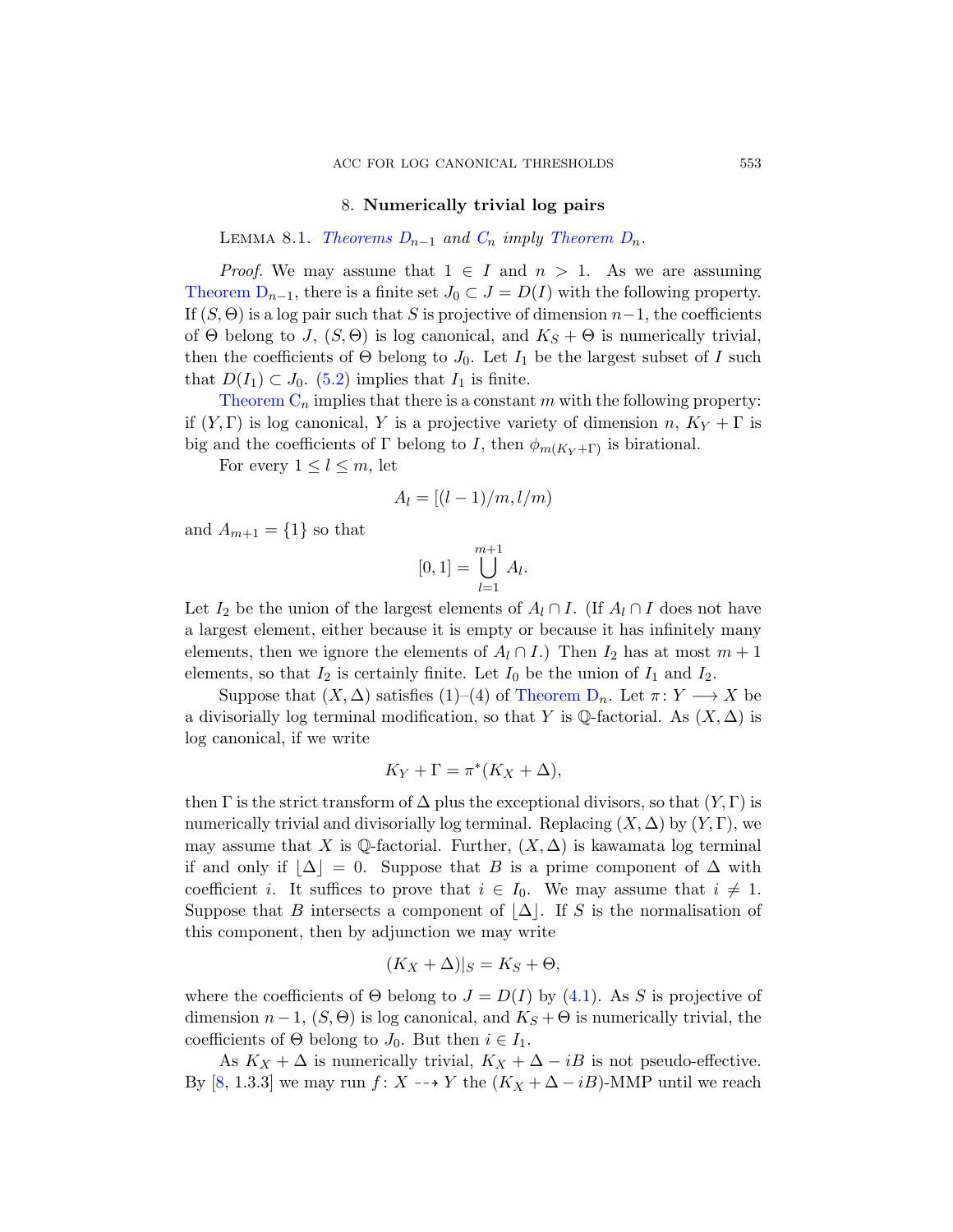a Mori fibre space. As  $K_X + \Delta$  is numerically trivial, it follows that every step of this MMP is B-positive. If at some step of this MMP we contract a component S of  $\Delta$ , then this component intersects B and  $i \in I_1$  by the argument above. Otherwise, it follows that  $(Y, f_*\Delta)$  is kawamata log terminal if and only if  $f_*\Delta$  = 0. Further, B is not contracted and so replacing  $(X, \Delta)$ by  $(Y, f_*\Delta)$ , we may assume that X is a Mori fibre space  $\pi: X \longrightarrow Z$ , where B dominates Z.

If Z is not a point, then replacing X by the general fibre of  $\pi$  we are done by induction. So we may assume that X has Picard number one. If  $|\Delta| \neq 0$ , then any component S of  $\Delta$  intersects B and so  $i \in I_1$ . Otherwise  $\Delta = 0$ and we may assume that  $(X, \Delta)$  is kawamata log terminal.

Suppose that  $j \in I$  and  $j > i$ . Let  $\pi: Y \longrightarrow X$  be a log resolution of  $(X, \Delta)$ . Let  $\Gamma_0$  be the strict transform of  $\Delta$ , let E by the sum of the exceptional divisors, and let  $C$  be the strict transform of  $B$ . Set

$$
\Gamma = \Gamma_0 + E + (j - i)C.
$$

Then  $(Y, \Gamma)$  is log canonical and the coefficients of  $\Gamma$  belong to I. We may write

$$
K_Y + \Gamma_0 + E = \pi^* (K_X + \Delta) + F,
$$

where  $F \geq 0$  contains the full exceptional locus. Pick  $\varepsilon > 0$  such that  $F \geq \varepsilon E$ . Note that  $(j - i)C + \varepsilon E > \delta \pi^* B$  for any  $\delta > 0$  sufficiently small, so that

$$
K_Y + \Gamma = (K_Y + \Gamma_0 + (1 - \varepsilon)E) + (j - i)C + \varepsilon E
$$

<span id="page-31-0"></span>is big. Hence  $\phi_{m(K_Y+\Gamma)}$  is birational, so that  $K_Y+\Gamma_{\lfloor m\rfloor}$  is big. But then  $K_X + \Lambda_{|m|}$  $K_X + \Lambda_{|m|}$  $K_X + \Lambda_{|m|}$  is [big, where](#page-4-1)

$$
\Lambda = \pi_* \Gamma = \Delta + (j - i)B.
$$

It follows that if  $i \in A_l$ , then  $j \geq l/m$ , so that i is the largest element of the interval  $A_l$  which also belongs to I. Hence  $i \in I_2$ .

#### 9. Proofs of theorems

*Proof of* (1.5) and (1.4). This is Theorem A and Theorem D.

*Proof of* (1.1). Suppose that  $c_1, c_2, \ldots \in \text{LCT}_n(I, J)$ , where  $c_i \leq c_{i+1}$ . It suffices to show that  $c_i = c_{i+1}$  for i sufficiently large. By assumption we may find log canonical pairs  $(X_i, \Delta_i)$  and R-Cartier divisors  $M_i$ , where  $X_i$  is a variety of dimension n, the coefficients of  $\Delta_i$  belong to I, the coefficients of  $M_i$  belong to J and  $c_i$  is the log canonical threshold

$$
c_i = \sup\{t \in \mathbb{R} \mid (X_i, \Delta_i + c_i M_i) \text{ is log canonical}\}.
$$

Let  $\Theta_i = \Delta_i + c_i M_i$  and

$$
K = I \cup \{c_i j \mid i \in \mathbb{N}, j \in J\}.
$$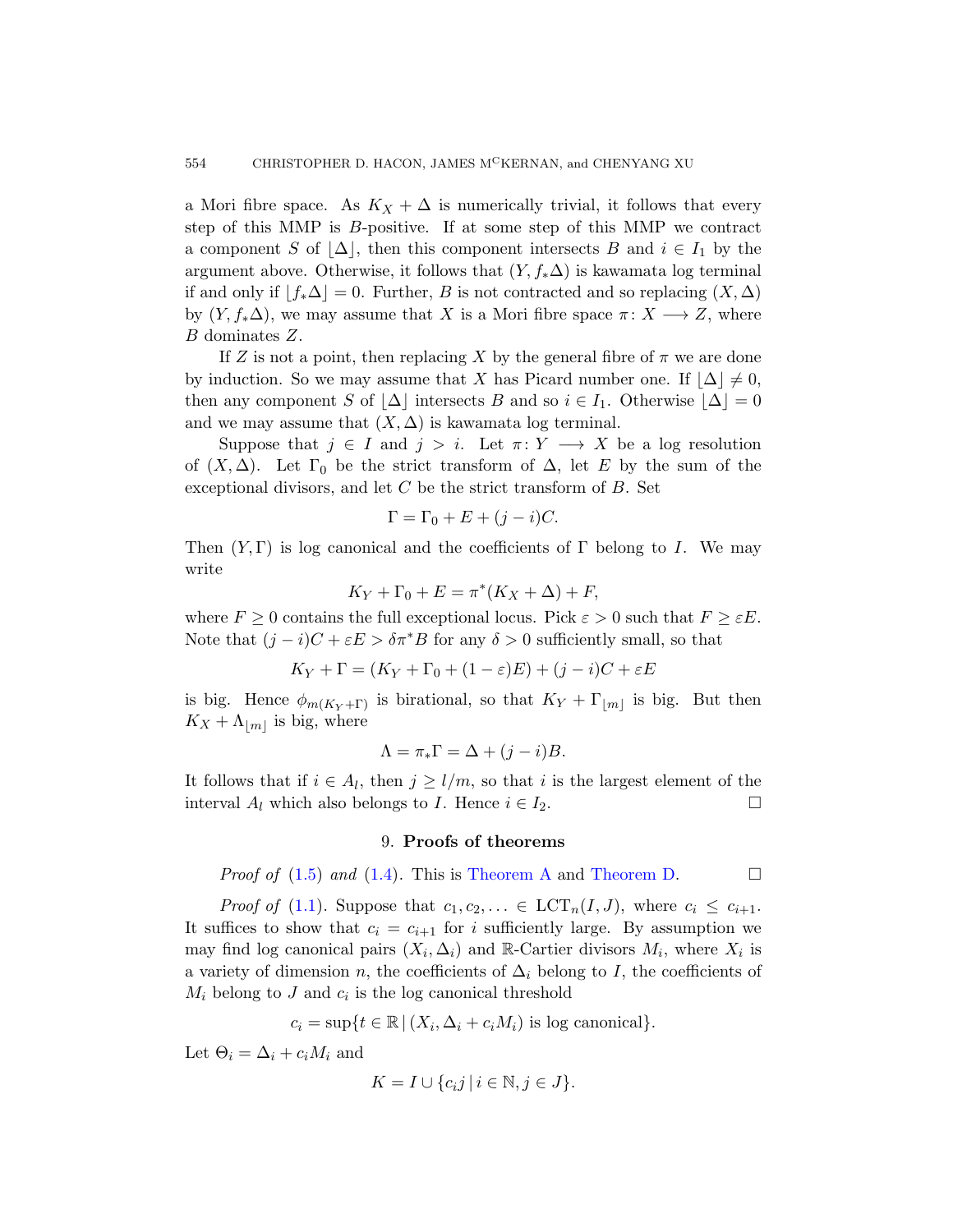Then  $(X_i, \Theta_i)$  is log canonical,  $X_i$  is a variety of dimension n, the coefficients of  $\Theta_i$  [belong to](#page-5-1) K and there is a non kawamata log terminal centre V contained in the support of  $M_i$ . Possibly throwing away components of  $\Theta_i$  which do not contain V and passing to an open subset which contains the generic point of V, we may assume [that](#page-14-1) every component of  $\Theta_i$  contains V.

As K satisfies the DCC,  $(1.5)$  implies that the coefficients of  $\Theta_i$  belong to a finite subset  $K_0$  of K. It follows that  $c_i = c_{i+1}$  for i sufficiently large.  $\square$ 

*Proof of* (1.3). (3) is Th[eore](#page-1-1)m C. Fix a constant  $V > 0$ , and let

 $\mathfrak{D}_V = \{ (X, \Delta) \in \mathfrak{D} \mid 0 < \text{vol}(X, K_X + \Delta) \leq V \}.$ 

<span id="page-32-0"></span>(3) implies that  $\phi_{m(K_X+\Delta)}$  is birational. (3.5.2) implies that the set

$$
\{\text{vol}(X, K_X + \Delta) \,|\, (X, \Delta) \in \mathfrak{D}_V\}
$$

satisfies the DCC, which implies that  $(1)$  and  $(2)$  of  $(1.3)$  hold in dimension n.  $\Box$ 

LEMMA 9.1. Let  $Z \longrightarrow T$  be a projective morphism to a variety, and suppose that  $(Z, \Phi)$  has simple normal crossings over T. Suppose that the restriction of any irreducible component of  $\Phi$  to any fibre is irreducible. Suppose that  $(Z, \Phi)$  is kawamata log terminal and there is a closed point  $0 \in T$  such that  $K_{Z_0} + \Phi_0$  is big. Let  $0 \le \Theta \le \Phi$  be any divisor with the same support  $as \Phi$ .

Then we may find finitely many birational contractions  $f_i: Z \dashrightarrow X_i$  over T such that if  $f: Z_t \dashrightarrow Y$  is the log canonical model of  $(Z_t, \Psi)$  for some  $t \in T$ and  $\Theta_t \leq \Psi \leq \Phi_t$ , then  $f = f_{it}$  for some index i.

*Proof.* [15, 1.7] implies that  $K_Z + \Phi$  is big over T. Pick

$$
0 \le D \sim_{\mathbb{R},T} (K_Z + \Phi).
$$

Let

$$
B = \frac{\varepsilon}{1 - \varepsilon} D.
$$

If we pick  $\varepsilon > 0$  [su](#page-46-6)fficiently small, then  $K_Z + B + \Phi$  is kawamata log terminal and we may find a divisor  $0 \leq \Theta' \leq \Theta$  with

$$
K_Z + \Theta = \varepsilon (K_Z + \Phi) + (1 - \varepsilon)(K_Z + \Theta').
$$

If  $\Theta \leq \Xi \leq \Phi$ , then

$$
K_Z + \Xi \sim_{\mathbb{R},T} (1 - \varepsilon)(K_Z + B + \Xi'),
$$

where  $\Theta' \leq \Xi' \leq \Xi$ . It is proved in [8, 1.1.5] that there are finitely many  $f_1, f_2, \ldots, f_k$  birational contractions  $f_i: Z \dashrightarrow X_i$  over T such that if  $g: Z \dashrightarrow X$ is the log canonical model of  $K_Z + \Xi$  over T, then  $g = f_i$  for some index  $1 \leq i \leq k$ .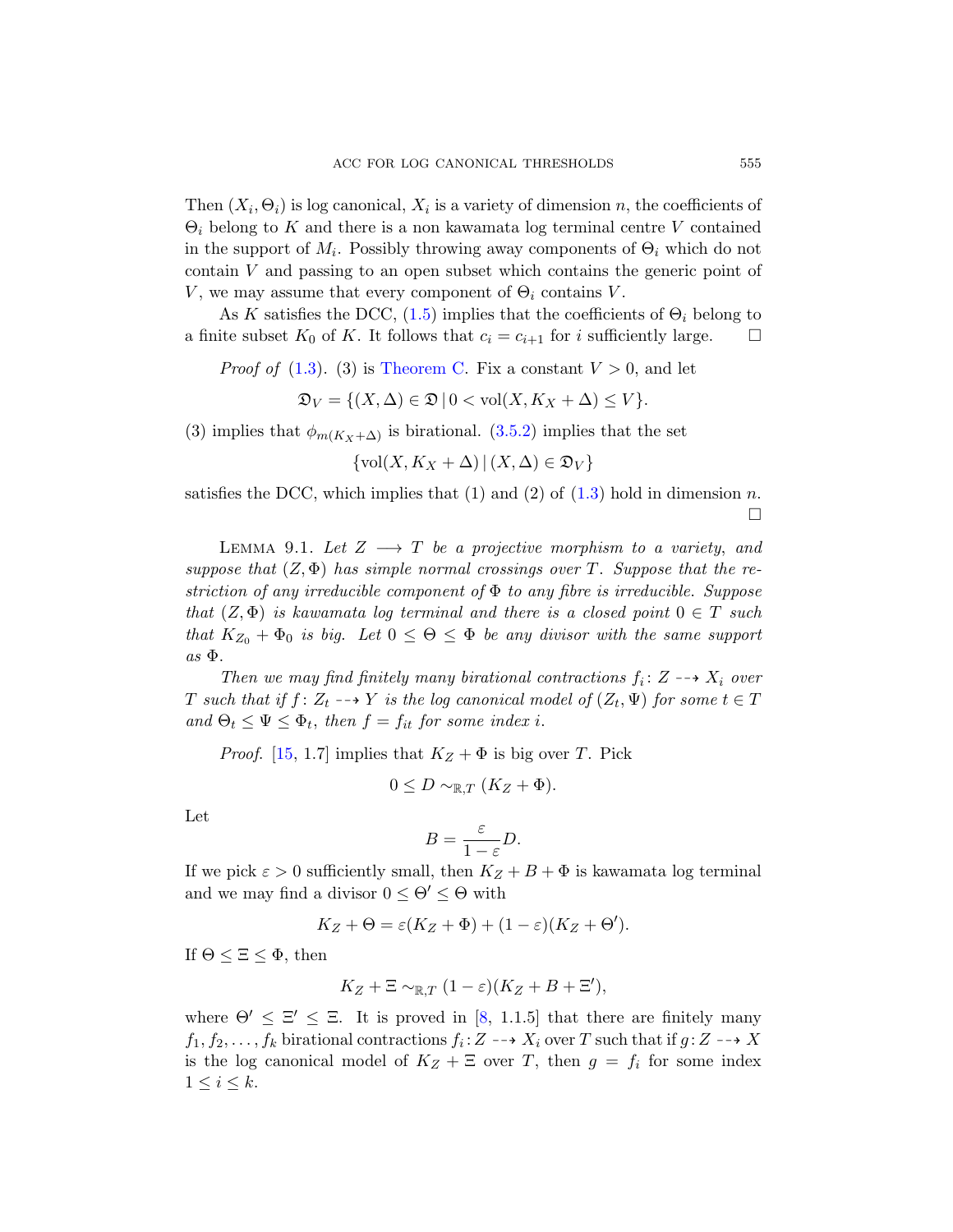It suffices to show that if  $\Xi|_{Z_t} = \Psi$  and g is the log canonical model of  $K_Z + \Xi$ , then  $f = g_t$ . For this we may assume that T is affine. In this case the [\(](#page-46-0)relative) log canonical model is given by taking Proj

$$
X_i = \text{Proj}(Z, R(Z, k(K_Z + \Xi)))
$$

of the (truncation of the) canonical ring

$$
R(Z, k(K_Z + \Xi)) = \bigoplus_{m \in \mathbb{N}} H^0(Z, \mathcal{O}_Z(mk(K_Z + \Xi))).
$$

On the other hand,  $[15, 1.7]$  implies that if k is sufficiently divisible, then

$$
R(Z, k(K_Z + \Xi)) \longrightarrow R(Z_t, k(K_{Z_t} + \Psi))
$$

is surjective and so  $f = g_t$ 

*Proof of* (1.6). By definition there is a log pair  $(Z, B)$  and a projective morphism  $Z \longrightarrow T$ , where T is of finite type with the following property. If  $(X, \Delta) \in \mathfrak{D}$ , then there is a closed point  $t \in T$  and a birational map  $f: X \dashrightarrow$  $Z_t$  such that the support of  $B_t$  is a divisor on  $Z_t$  which contains the support of the strict transform of  $\Delta$  and any  $f^{-1}$ -exceptional divisor.

We may assume that  $T$  is reduced. Decomposing  $T$  into a finite union of locally closed subsets and throwing away some components, we may assume that every fibre  $Z_t$  is a variety and that B does not contain  $Z_t$ ; blowing up and decomposing  $T$  into a finite union of locally closed subsets, we may assume that  $(Z, B)$  has simple normal crossings; passing to an open subset of T, we may assume that the fibres of  $Z \longrightarrow T$  are log pairs, so that  $(Z, B)$  has simple normal crossings over  $T$ ; passing to a finite cover of  $T$ , we may assume that every stratum of  $(Z, B)$  has irreducible fibres over T; decomposing T into a finite union of locally closed subsets, we may assume that  $T$  is smooth; finally passing to a connected component of  $T$ , we may assume that  $T$  is integral.

Let  $a = 1 - \varepsilon < 1$ . By assumption  $\delta \le a \le 1$ . Let  $\Phi = aB$  and  $\Theta = \delta B$ , so that  $\Phi$ ,  $\Theta$  and B have the same support but the coefficients of  $\Phi$  are all a, the coefficients of  $\Theta$  are all  $\delta$  and the coefficients of B are all one. As  $(Z, \Phi)$  is kawamata log terminal, it follows that there are only finitely many valuations of log discrepancy at most one with respect to  $(Z, \Phi)$ . As  $(Z, \Phi)$  has simple normal crossings, there is a sequence of blow ups  $Y \longrightarrow Z$  of strata which extracts every divisor of log discrepancy at most one. Note that as  $(Z, \Phi)$  has simple normal crossings over T, it follows that if  $t \in T$  is a closed point, then every valuation of log discrepancy at most one with respect to  $(Z_t, \Phi_t)$  has centre a divisor on  $Y_t$ .

Suppose that  $(X, \Delta) \in \mathfrak{D}$ . Then there is a closed point  $t \in T$  and a birational map  $f: X \dashrightarrow Z_t$  such that the support of  $B_t$  contains the support of the strict transform of  $\Delta_t$  and any  $f^{-1}$ -exceptional divisor. Let  $p: W \longrightarrow X$ and  $q: W \longrightarrow Z_t$  resolve f. Let S be the sum of the p-exceptional divisors,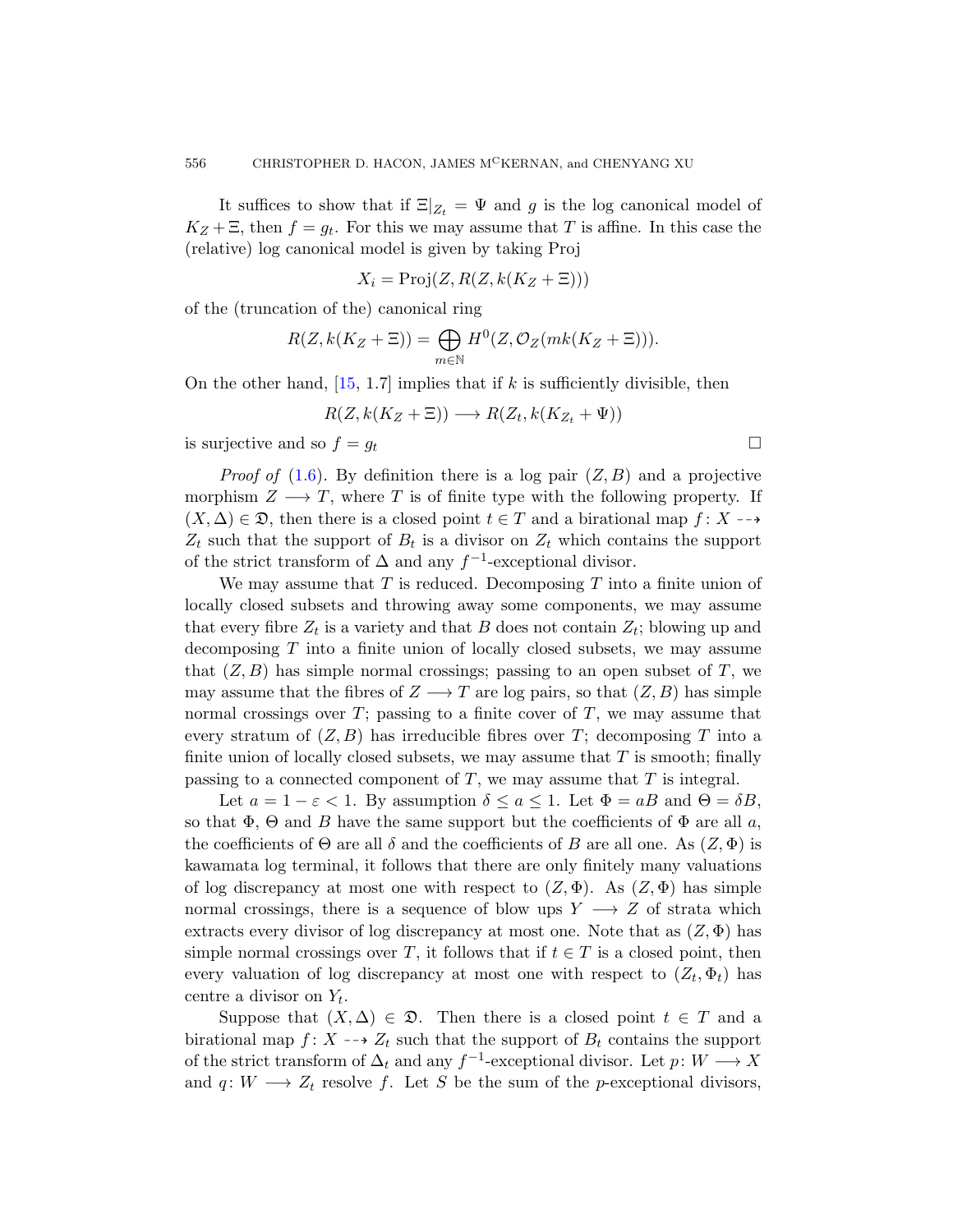and let  $\Xi$  be the sum of the strict transform of  $\Delta$  and  $aS$ , so that S and  $\Xi$  are divisors on W. We may write

$$
K_W + \Xi = p^*(K_X + \Delta) + E,
$$

where E is a sum of p-exceptional divisors and  $E \geq 0$  as the log discrepancy of  $(X, \Delta)$  is greater than  $\varepsilon$ .

Let  $\Psi = q_* \Xi$ . We may write

$$
p^*(K_X + \Delta) + E + F = q^*(K_{Z_t} + \Psi),
$$

where F is q-exceptional. As  $p^*(K_X + \Delta)$  is nef, it is q-nef so that  $E + F \geq 0$ by negativity of contraction. If  $\nu$  is any valuation whose centre is a divisor on  $X$ , then

$$
a(Z_t, \Phi_t, \nu) \le a(Z_t, \Psi, \nu) \qquad \text{as } \Phi_t \ge \Psi,
$$
  
\n
$$
\le a(X, \Delta, \nu) \qquad \text{as } E + F \ge 0,
$$
  
\n
$$
\le 1 \qquad \text{as the centre of } \nu \text{ is a divisor on } X.
$$

<span id="page-34-0"></span>Therefore the induced birational map  $Y_t \dashrightarrow X$  $Y_t \dashrightarrow X$  is a birational contraction. Thus replacing  $Z$  by  $Y$  and  $B$  by its strict transform union the exceptional divisor, we may assume that  $g = f^{-1}$ :  $Z_t$  -- $\rightarrow$  X is a birational contraction. In this case F is p-[exce](#page-1-0)ptionaland so g is the l[og](#page-46-7) canonical model of  $(Z_t, \Theta_t)$ .

Since there are only finitely integral divisors  $0 \leq B' \leq B$ , replacing B we [m](#page-2-0)ay assume that  $\Psi$  has the same support as  $B_t$ .  $K_{Z_t} + \Phi_t$  is big as  $K_{Z_t} + \Psi$ is big and  $\Phi_t \geq \Psi$ . Finally  $\Theta_t \leq \Psi \leq \Phi_t$ , and so we are done by (9.1).

#### 10. Proofs of corollaries

*Proof of* (1.2). This follows from (1.1) and the main result of [6].  $\Box$ 

*Proof of* (1.7). (1.5) implies that there is a finite subset  $I_0 \subset I$  such that the coefficients of  $\Delta$  belong to  $I_0$ . Thus there is a positive integer r such that  $r\Delta$  is integral.

On the other hand, Theorem B implies that there is a constant C such that vol $(X, \Delta) < C$ . Let D be the sum of the components of  $\Delta$ . Then  $K_X + D$ is big and

$$
\text{vol}(X, K_X + D) = \text{vol}(X, D - \Delta)
$$
  
\n
$$
\leq \text{vol}(X, D)
$$
  
\n
$$
\leq \text{vol}(X, r\Delta)
$$
  
\n
$$
\leq Cr^n.
$$

Let  $\pi: Y \longrightarrow X$  be a log resolution of  $(X, \Delta)$ . Let G be the sum of the strict transform of the components of  $\Delta$  and the exceptional divisors. Then  $(Y, G)$  has simple normal crossings. Pick  $\eta > 0$  such that  $(X, (1 + \eta)\Delta)$  is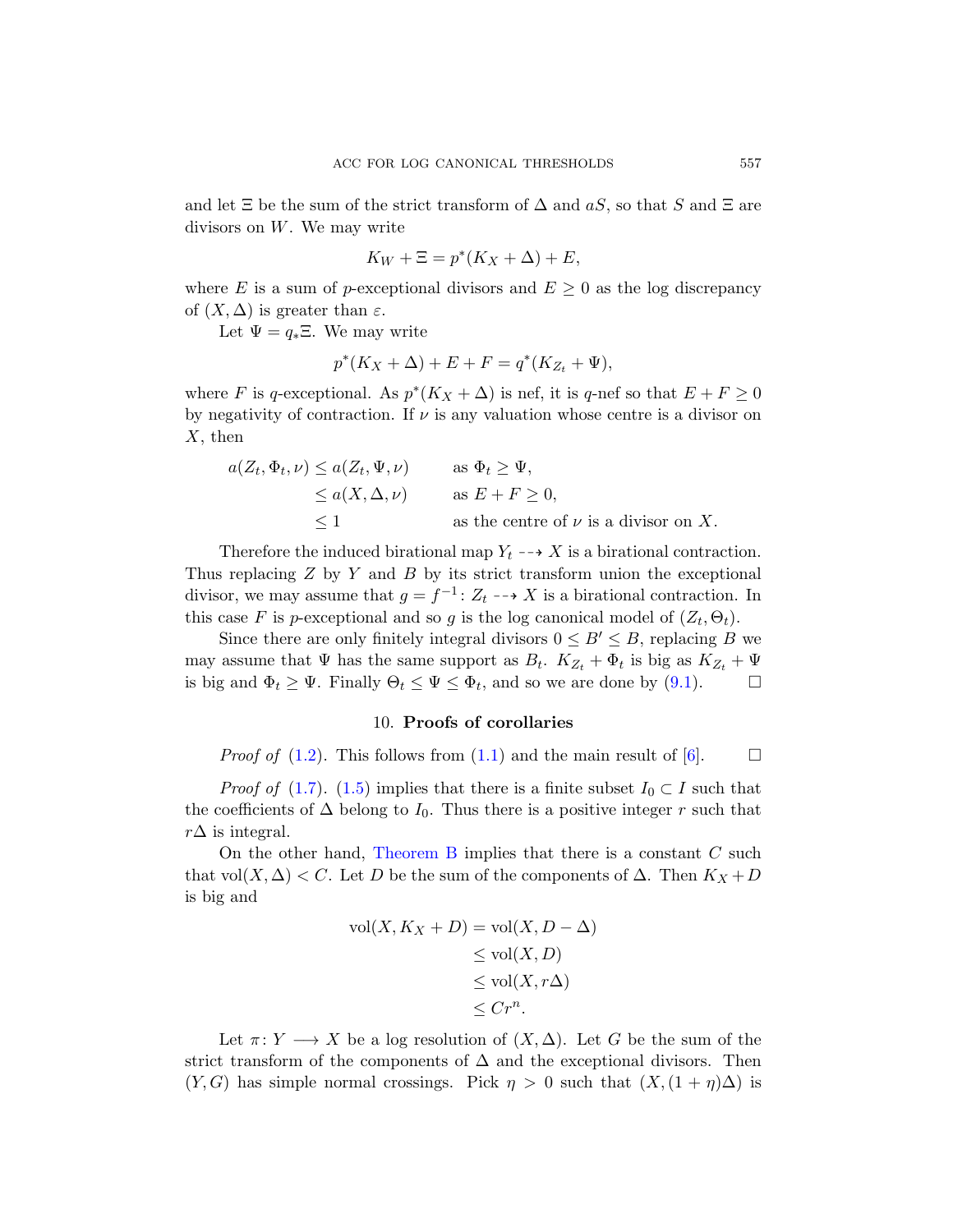kawamata log terminal and the log [dis](#page-46-0)crepancy is greater than  $\varepsilon$ . Then  $K_X$  +  $(1 + \eta)\Delta$  is ample and we may write

$$
K_Y + \Gamma = \pi^* (K_X + (1 + \eta) \Delta),
$$

where  $\Gamma \leq G$ . As  $K_Y + \Gamma$  is big, it follows that  $K_Y + G$  is big. (1.3) implies that there is a positive integer m such that  $\phi_{m(K_Y+G)}$  is birational for every  $(X, \Delta) \in \mathfrak{D}$ . But then  $\mathfrak{D}$  is log birationally bounded by [15, 2.4.2.3–4]. Now apply  $(1.6)$ .

*Proof of* (1.8). Let  $D = -r(K_X + \Delta)$ . Then D is an ample Cartier divisor and  $D - (K_X + \Delta)$  is ample. By Kollár's effective base point free theorem (cf.  $[21]$ , there is a fixed positive integer m such that the linear system  $|mD|$  is base point free. Pick a general divisor  $H \in |mD|$ . Then  $(X, \Lambda = \Delta + \frac{1}{mr}H)$  is kawamata log terminal and

$$
K_X+\Lambda\sim_{\mathbb{Q}}0.
$$

Note the coefficients of  $\Lambda$  belong to the finite set

$$
I = \left\{ \frac{i}{r} \mid 1 \leq i \leq r - 1 \right\} \cup \left\{ \frac{1}{mr} \right\}.
$$

There are two ways to proceed. On the one hand, we may apply  $(1.7)$ .

Here is a more direct approach. Theorem B implies that

 $vol(X,\Lambda)$ 

is bounded from above. But then

$$
\text{vol}(X, mD) \le (mr)^n \text{vol}(X, \Lambda)
$$

is bounded fro[m a](#page-46-9)bove.

*Proof of* (1.10). Suppose that  $r_1 \leq r_2 \leq \cdots$  is a nondecreasing sequence in R. For each *i*, we may find  $(X, \Delta) = (X_i, \Delta_i) \in \mathfrak{D}$  and a Cartier divisor H such that  $-(K_X + \Delta) \sim_{\mathbb{R}} rH$ . By the cone theorem we may find a curve C such that  $-(K_X + \Delta) \cdot C \leq 2n$ ; cf. Theorem 18.2 of [13]. In particular,  $r \leq 2n$ as  $H \cdot C \geq 1$ . By Fujino's extension, [12], of Kollár's effective base point free theorem, [21], to the case of log canonical pairs, there is a fixed positive integer m such that the linear system  $|mH|$  is base point free. Possibly replacing m by a multiple we may assume that  $m > 2n$ . Pick a general divisor  $D \in |mH|$ .

Then  $(X, \Lambda = \Delta + \frac{r}{m}D)$  is log canonical and

$$
K_X+\Lambda\sim_{\mathbb{R}}0.
$$

Then the coefficients of  $\Lambda_i = \Lambda$  belong to the set

$$
I \cup \left\{ \frac{r_i}{m} \, \middle| \, i \in \mathbb{N} \right\},\
$$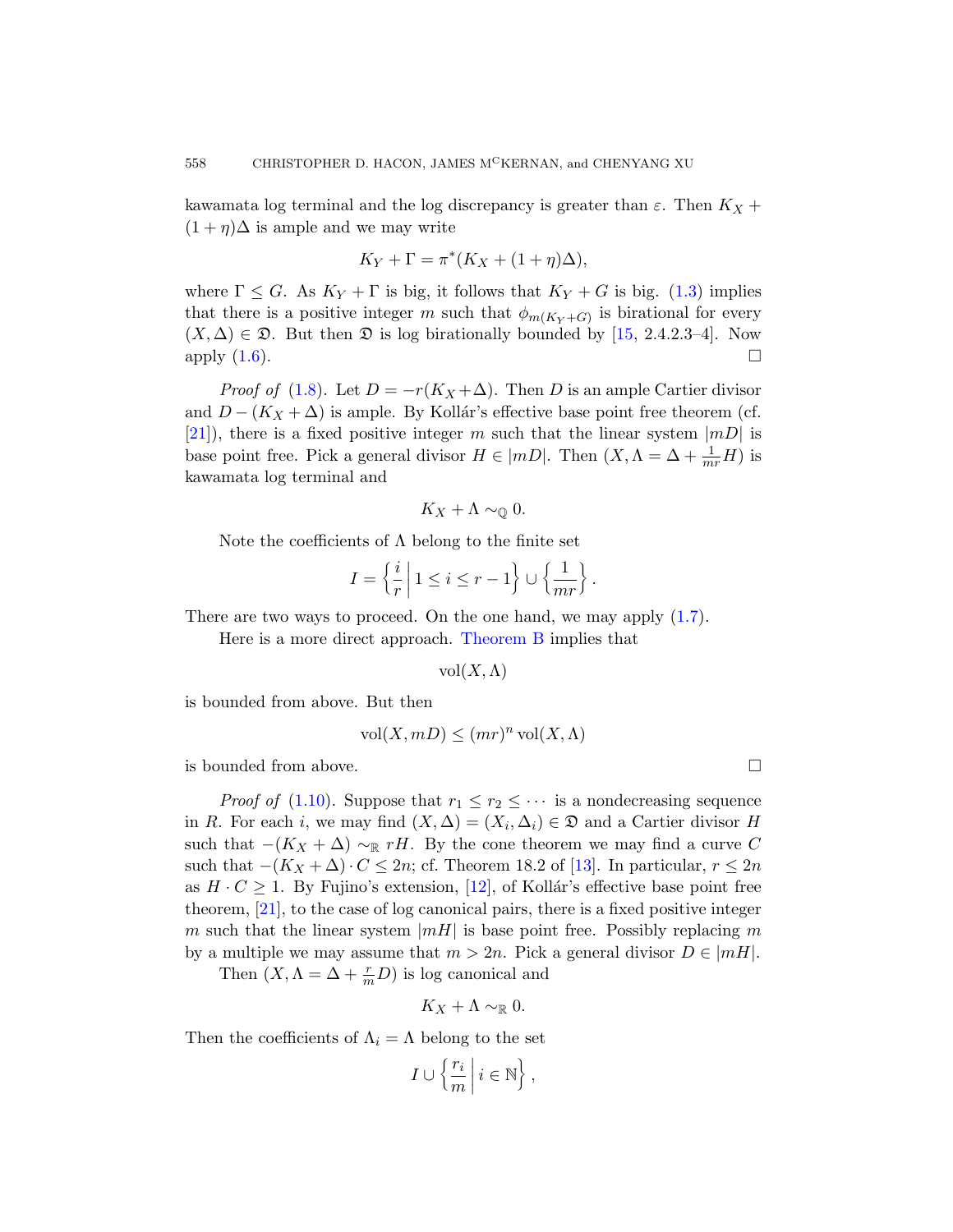<span id="page-36-0"></span>which satisfies the DCC.  $(1.4)$  implies that the coefficients of  $\Lambda$  belong to a finite subset. But then  $r_i = r_{i+1}$  is eventually constant, and so R satisfies the  $\overline{ACC}$ .

#### 11. Accumulation points

Definition 11.1. Given  $I \subset [0,1]$  and  $c \in [0,1]$ , let

$$
D_c(I) = \left\{ a \le 1 \, \bigg| \, a = \frac{m-1+f+kc}{m}, k, m \in \mathbb{N}, f \in I_+ \right\} \subset D(I \cup \{c\}).
$$

<span id="page-36-1"></span>Let  $\mathfrak{N}_n(I, c)$  be the set of log canonical pairs  $(X, \Delta)$  such that X is a projective variety of dimension n,  $K_X + \Delta$  is numerically trivial and we may write  $\Delta =$  $B+C$ , where the coefficients of B belong to  $D(I)$  and the coefficients of  $C\neq 0$ belong to  $D_c(I)$ .

Let

$$
N_n(I) = \{c \in [0,1] | \mathfrak{N}_n(I,c) \text{ is nonempty}\}.
$$

LEMMA 11.2. Let  $n \in \mathbb{N}$  and  $I \subset [0,1]$ .

- (1)  $LCT_n(I) \subset LCT_{n+1}(I)$ .
- (2)  $N_n(I) \subset N_{n+1}(I)$ .

(3) If  $f \in I_+$  and  $k \in \mathbb{N}$ , then

$$
c = \frac{1 - f}{k} \in N_n(I).
$$

*Proof.* Let E be an elliptic curve. If  $(X, \Delta = \sum d_i \Delta_i)$  is a log pair, then  $(Y, \Gamma)$  is a log pair, where  $Y = X \times E$  and  $\Gamma = \sum d_i(\Delta_i \times E)$ . By construction Γ has the same coefficients as  $Δ$ .

Note that  $(X, \Delta)$  is log canonical if and only if  $(Y, \Gamma)$  is log canonical. This gives (1). Further, if  $c \in [0,1]$  and  $(X,\Delta) \in \mathfrak{N}_n(I,c)$ , then  $(Y,\Gamma) \in \mathfrak{N}_{n+1}(I,c)$ . This is (2).

Using (2), it suffices to prove (3) when  $n = 1$ . Let  $X = \mathbb{P}^1$  and  $\Delta = B + C$ , where  $B = fp + fq$ ,  $C = 2kcr$ , and p, q and r are three points of  $\mathbb{P}^1$ . Then  $(X, \Delta) \in \mathfrak{N}_1(I, c)$  (take  $m = 1$ ) so that  $c \in N_1(I)$ . This is (3).

For technical reasons, it is convenient to introduce a smaller set than  $\mathfrak{N}_n(I,c).$ 

Definition 11.3. Given  $I \subset [0,1]$  and  $c \in [0,1]$ , let  $\mathfrak{K}_n(I,c) \subset \mathfrak{N}_n(I,c)$ be the subset consisting of kawamata log terminal pairs  $(X, \Delta)$ , where X is Q-factorial of Picard number one.

Let

$$
K_n(I) = \{c \in [0,1] \mid \mathfrak{K}_m(I,c) \text{ is nonempty, for some } m \le n\}.
$$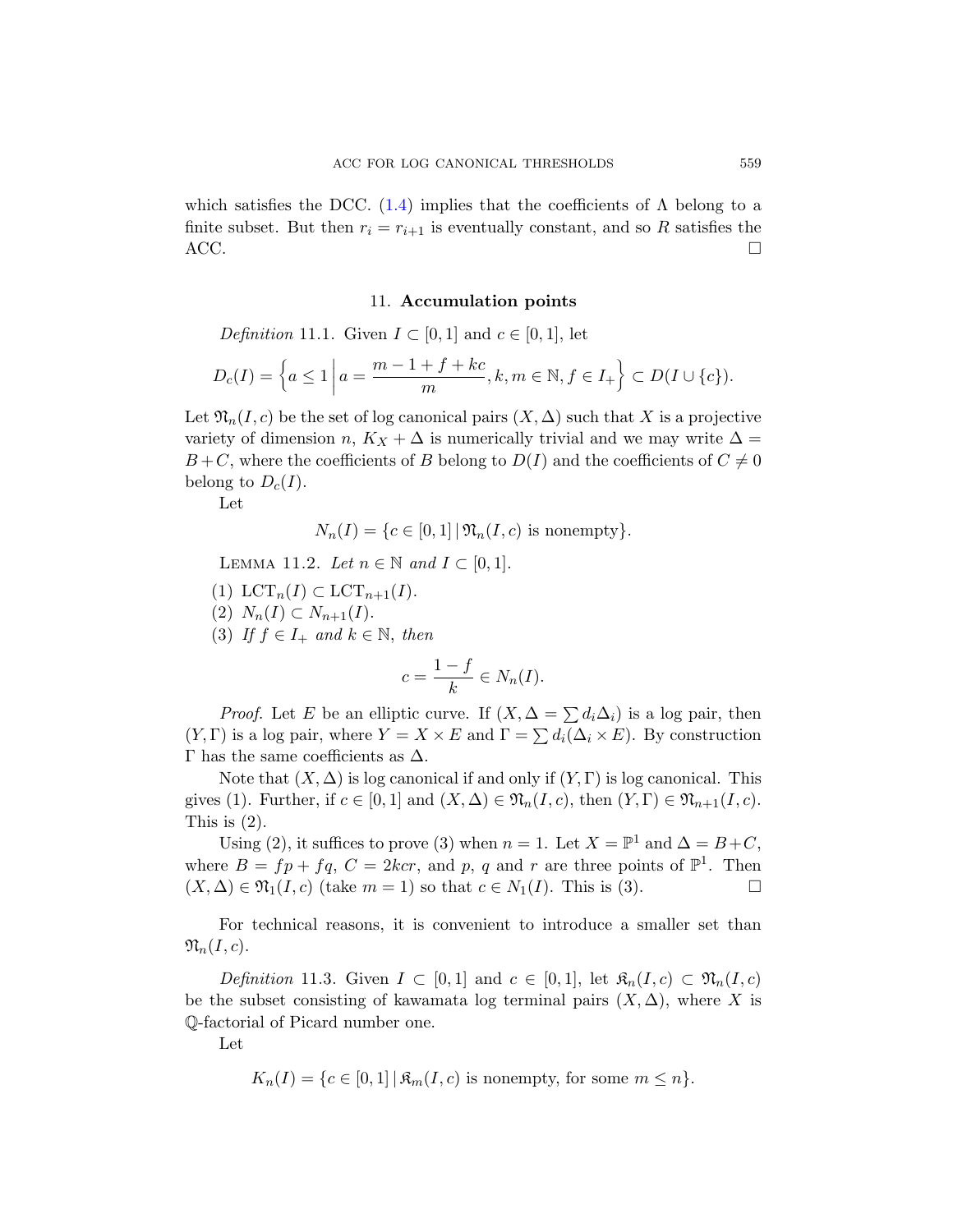LEMMA 11.4. If  $n \in \mathbb{N}$  and  $I \subset [0,1]$ , then

$$
N_n(I \cup \{1\}) = K_n(I).
$$

In particular,  $N_n(I \cup \{1\}) = N_n(I)$ .

*Proof.* By  $(2)$  of  $(11.2)$ , it suffices to show that

$$
N_n(I\cup\{1\})\subset K_n(I).
$$

Suppose that  $c \in N_n(I \cup \{1\})$ . Then we may find  $(X, \Delta) \in \mathfrak{N}_n(I \cup \{1\}, c)$ . By assumption we may write  $\Delta = A + B + C$ , where the coefficients of A are one, the coefficients of B belong to  $D(I)$  and the coefficients of  $C \neq 0$  belong to  $D_c(I)$ .

Let  $\pi: X' \longrightarrow X$  be a divisorially log terminal modification of  $(X, \Delta)$ . If we write

$$
K_{X'} + \Delta' = \pi^*(K_X + \Delta),
$$

then X' is projective of dimension n, X' is Q-factorial,  $(X', \Delta')$  is divisorially log terminal and  $K_{X'} + \Delta'$  is numerically trivial. Let  $B'$  and  $C'$  be the strict transforms of B and C, and let  $A' = \Delta' - B' - C'$ . Then the coefficients of A' are one, the coefficients of B' belong to  $D(I)$  and the coefficients of  $C' \neq 0$ belong to  $D_c(I)$ . Thus  $(X', \Delta') \in \mathfrak{N}_n(I \cup \{1\}, c)$ . Replacing  $(X, \Delta)$  by  $(X', \Delta')$ we may assume that X is Q-factorial and  $(X, A+B)$  is divisorially log terminal. Note that  $(X, \Delta)$  is kawamata log terminal if and only if  $A = 0$ .

Suppose that A and C intersect. Let S be an irreducible component of  $A$ which intersects  $C$ . Then we may write

$$
(K_X + \Delta)|_S = K_S + \Theta,
$$

by adjunction, where  $(S, \Theta)$  is divisorially log terminal and, moreover, we may write  $\Theta = A' + B' + C'$ , where the coefficients of A' are one, the coefficients of B' belong to  $D(I)$  and the coefficients of  $C' \neq 0$  belong to  $D_c(I)$ . Thus  $(S, \Theta) \in \mathfrak{N}_{n-1}(I \cup \{1\}, c)$ . Hence  $c \in N_{n-1}(I \cup \{1\})$ , and so  $c \in K_{n-1}(I)$  $K_n(I)$ , by induction on n.

Let  $f: X \dashrightarrow X'$  be a step of the  $(K_X + A + B)$ -MMP. As  $K_X + \Delta$  is numerically trivial,  $f$  is automatically  $C$ -positive. Suppose that  $f$  is birational. Let  $A' = f_*A$ ,  $B' = f_*B$  and  $C' = f_*C$ , so that  $\Delta' = f_*\Delta = A' + B' + C'$ .  $C' \neq 0$  as f is C-positive. X' is a projective variety of dimension n,  $(X', \Delta')$ is log canonical,  $K_{X'} + \Delta'$  is numerically trivial, the coefficients of A' are all one, the coefficients of B' belong to  $D(I)$  and the coefficients of  $C' \neq 0$  belong to  $D_c(I)$ . Thus  $(X', \Delta') \in \mathfrak{N}_n(I \cup \{1\}, c)$ . Further, X' is Q-factorial and  $(X', A' + B')$  is divisorially log terminal. If a component of A is contracted, then A and C intersect and we are done. Otherwise  $(X', \Delta')$  is kawamata log terminal if and only if  $A'=0$ .

<span id="page-37-0"></span>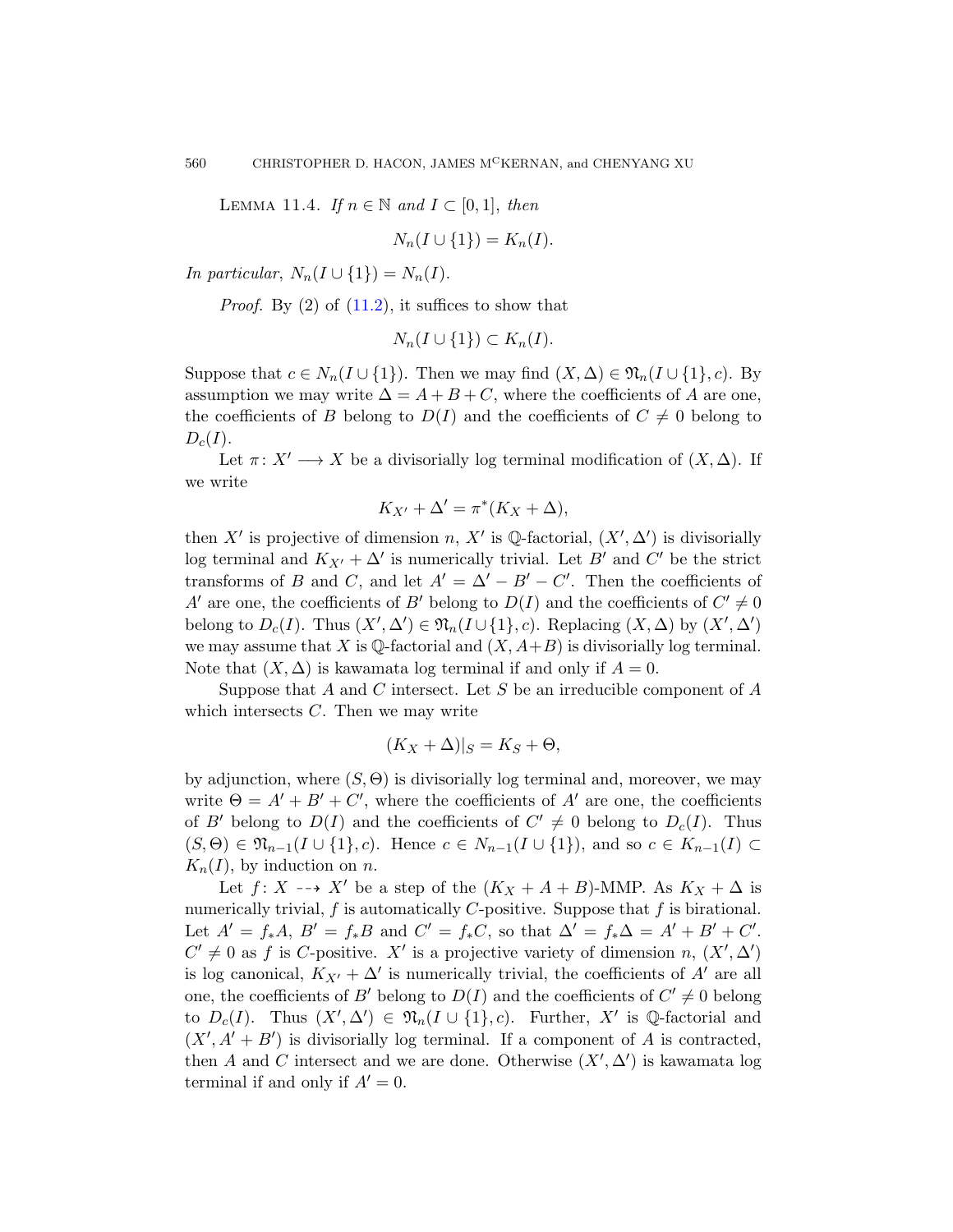<span id="page-38-0"></span>If we run the  $(K_X + A + B)$ -MMP with scaling of an ample divisor, then we end with a Mori fibre space. Therefore, replacing  $(X, \Delta)$  by  $(X', \Delta')$  finitely many times, we may assume that  $f: X \dashrightarrow Z = X'$  is a Mori fibre space and C dominates Z. If dim  $Z > 0$ , then let  $z \in Z$  be a general point. Then  $(X_z, \Delta_z) \in \mathfrak{N}_{n-k}(I \cup \{1\}, c)$ , where  $k = \dim Z$ , and we are done by induction on the dimension.

So we may assume that Z is a point in which case X has Picard number one. If  $A \neq 0$ , then A and C intersect and we are done. If  $A = 0$ , then  $(X, \Delta)$ is kawamata log terminal and so  $(X, \Delta) \in \mathfrak{K}_n(I, c)$ . But then  $c \in K_n(I)$ .  $\square$ 

PROPOSITION 11.5. If  $I \subset [0,1], I = I_+$  and  $n \in \mathbb{N}$ , then  $LCT_{n+1}(I) =$  $N_n(I)$ .

*Proof.* We first show that  $LCT_{n+1}(I) \subset N_n(I)$ . Pick  $0 \neq c \in LCT_{n+1}(I)$ . By definition we may find a log canonical pair  $(X, \Delta + cM)$  where X has dimension  $n + 1$ , the coefficients of  $\Delta$  belong to I, M is an integral Q-Cartier divis[or an](#page-36-1)d there is a non kawamata log terminal centre V contained in the support of M. Possibly passing to an open subset of X and replacing V by a maximal non kawamata log terminal centre, we may assume that V is the only non kawamata log terminal centre of  $(X, \Delta + cM)$ . In particular,  $(X, \Delta)$ is kawamata log terminal.

If V is a component of M, then V has coefficient one in  $\Delta + cM$  and  $c = \frac{1-f}{k}$  $\frac{-f}{k} \in N_n(I)$  by (3) of (11.2). Otherwise let  $f: Y \longrightarrow X$  be a divisorially log terminal modification of  $(X, \Delta + cM)$ . Then Y is Q-factorial and we may write

$$
K_Y + T + \Delta' + cM' = f^*(K_X + \Delta + cM),
$$

where  $\Delta'$  and M' are the strict transforms of  $\Delta$  and M, T is the sum of the exceptional divisors and the pair  $(Y, T + \Delta' + cM')$  is divisorially log terminal. By (4) of  $(3.3.1)$  we may choose f so that T contains the inverse image of V. Let S be an irreducible component of T which intersects  $M'$ . Then we may write

$$
(K_Y + T + \Delta' + cM')|_S = K_S + \Theta,
$$

by adjunction, where  $(S, \Theta)$  is divisorially log terminal and, moreover, we may write  $\Theta = A + B + C$ , where the coefficients of A are one, the coefficients of B belong to  $D(I)$  and the coefficients of  $C \neq 0$  belong to  $D_c(I)$ . As S is a non kawamata log terminal centre, the centre of  $S$  on  $X$  is  $V$  so that there is a morphism  $S \longrightarrow V$ . If  $v \in V$  is a general point, then  $(S_v, \Theta_v) \in \mathfrak{N}_k(I \cup \{1\}, c)$ for some  $k \leq n$ . Thus  $c \in N_k(I \cup \{1\}) \subset N_n(I)$ .

We now show that  $LCT_{n+1}(I) \supset N_n(I)$ . Pick  $0 \neq c \in N_n(I)$ . Then we may find a pair  $(X, \Delta) \in \mathfrak{K}_m(I, c)$ , some  $m \leq n$ . If  $m < n$  then we are done by induction on the dimension. Otherwise X has dimension n. As  $-K_X$  is ample,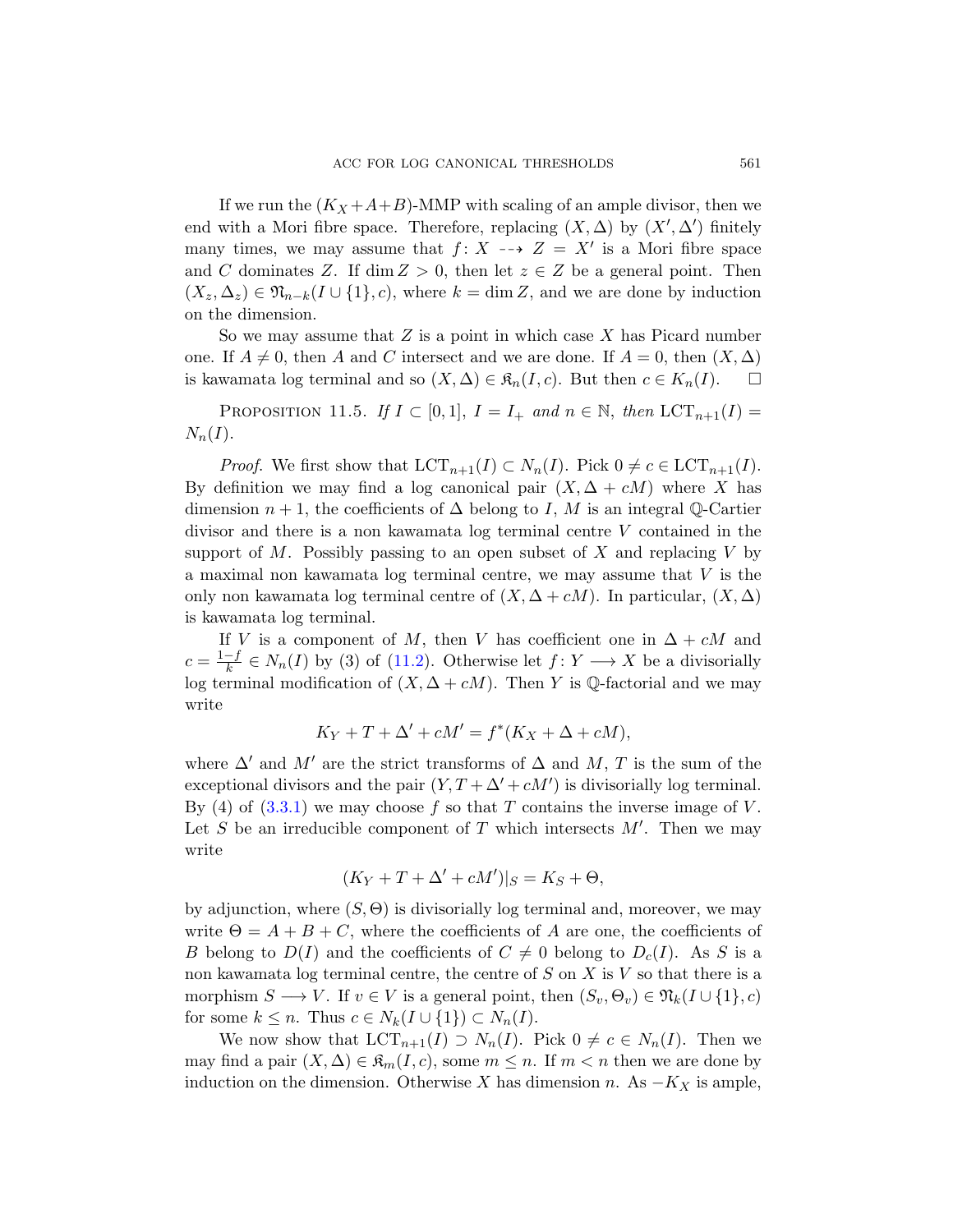we may pick d such that  $-dK_X$  is very ample and embed X into projective space by the linear system  $|-dK_X|$ .

Let Y be the cone over X, and let  $\Gamma_i$  be the cone over  $\Delta_i$ . Then Y is a quasi-projective variety of dimension  $n + 1$ . Y is Q-factorial as X has Picard number one.  $(Y, \Gamma = \sum d_i \Gamma_i)$  is log canonical but not kawamata log terminal at the vertex  $p$  of the cone. By assumption we may write

$$
d_i = \frac{m_i - 1 + f_i + k_i c}{m_i},
$$

for each *i*, where  $m_i$  is a positive integer,  $k_i$  is a nonnegative integer  $(k_i = 0$  if  $\Gamma_i$  is a component of  $B_i$  and  $k_i > 0$  if  $\Gamma_i$  is a component of  $C_i$ ) and  $f_i \in I_+$ . Since we are working locally around  $p$ , the vertex of  $Y$ , we may find a cover of  $\pi: Y \longrightarrow Y$  which ramifies over  $\Gamma_i$  to index  $m_i$  for every i and is otherwise unramified at the generic point of any divisor. We may write

$$
K_{\tilde{Y}} + \tilde{\Gamma} = \pi^*(K_Y + \Gamma),
$$

where the coefficients of  $\tilde{\Gamma}$  belong to the set

$$
\{f_i+k_ic\,|\,i\}.
$$

<span id="page-39-1"></span>Y is a Q-factorial quasi-projective variety of dimension  $n+1$ , and  $(Y, \Gamma)$  is log canonical but not kawamata log terminal over any point  $q$  lying over  $p$ . Let

$$
\Theta = \sum f_i \Gamma_i \quad \text{and} \quad M_i = \sum k_i \Gamma_i.
$$

Then the coefficients of  $\Theta$  belong to  $I_+ = I$ ,  $M_i$  is an integral Q-Cartier divisor and

$$
c = \sup\{t \in \mathbb{R} \mid (X, \Theta + tM) \text{ is log canonical}\}\
$$

<span id="page-39-0"></span>is the log canonical threshold. But then  $c \in \text{LCT}_{n+1}(I)$ .

LEMMA 11.6. Let  $(X, \Delta)$  be a log canonical pair, where X is Q-factorial of dimension n and Picard number one and  $K_X + \Delta$  is numerically trivial. If the coefficients of  $\Delta$  are at least  $\delta$ , then  $\Delta$  has at most  $\frac{n+1}{\delta}$  components.

*Proof.* [20, 18.24] implies that the sum of the coefficients of  $\Delta$  is at most  $n+1$ .

PROPOSITION 11.7. Fix a positive integer n and a set  $I \subset [0,1]$  whose only accumulation point is one such that  $I = I_{+}$ .

Let  $c_1, c_2, \ldots \in [0,1]$  be a strictly decreasing sequence with limit  $c \neq 0$ with the following property. There is a sequence of log canonical pairs  $(X_i, \Delta_i)$ such that  $X_i$  is a projective variety of dimension n,  $K_{X_i} + \Delta_i$  is numerically trivial and we may write  $\Delta_i = A_i + B_i + C_i$ , where the coefficients of  $A_i$  are approaching one, the coefficients of  $B_i$  belong to  $D(I)$  and the coefficients of  $C_i \neq 0$  belong to  $D_{c_i}(I)$ .

Then  $c \in N_{n-1}(I)$ .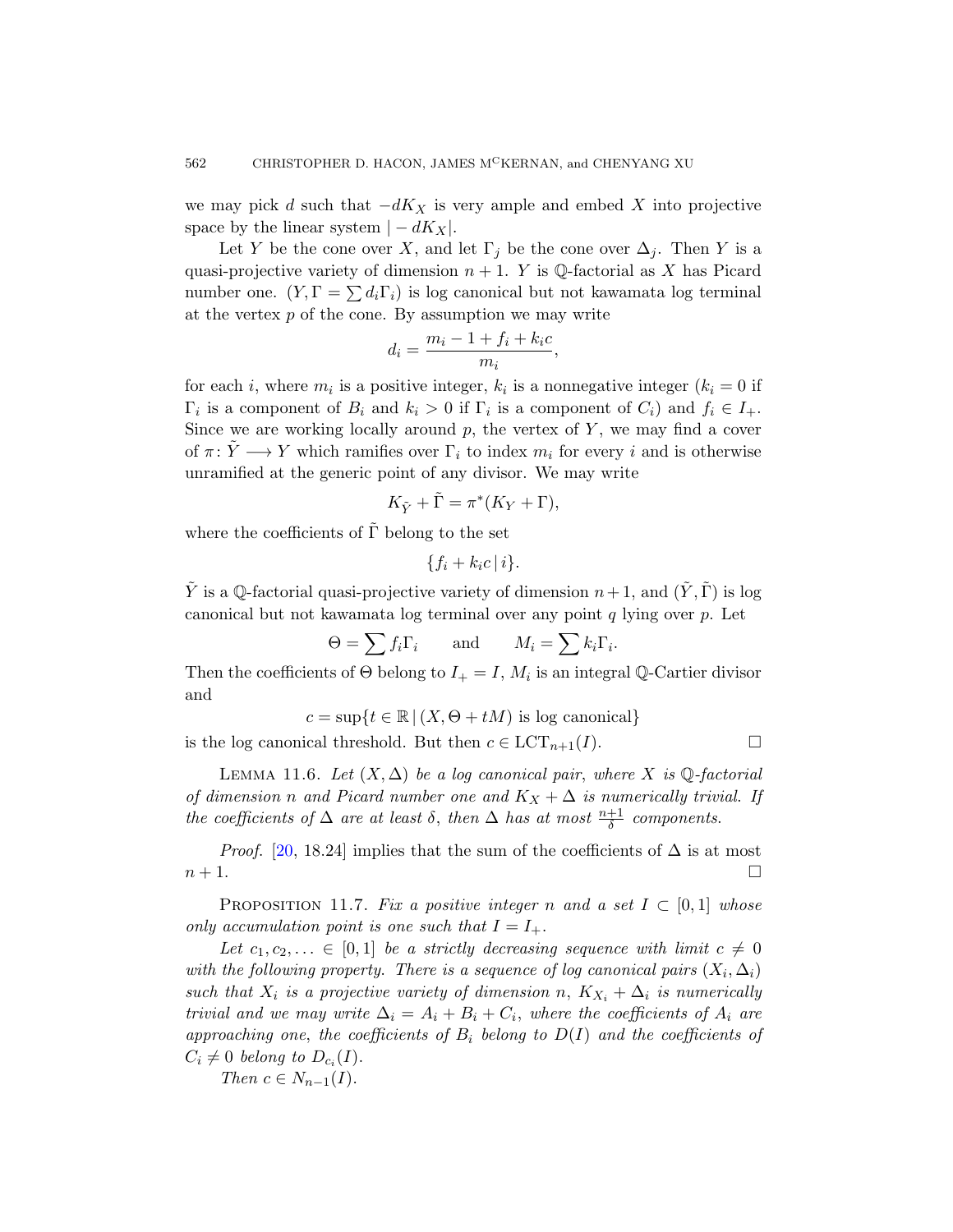*Proof.* We may assume that  $A_i$  and  $B_i + C_i$  have no common components. Replacing  $B_i$  by  $B_i-\vert B_i\vert$  and  $A_i$  by  $A_i+\vert B_i\vert$  we may assume that  $\vert \Delta_i\vert =\vert A_i\vert$ . As the coefficients of  $A_i + B_i$  belong to a set which satisfies the DCC, (1.5) implies that not all of the coefficients of  $C_i$  are increasing. In particular, at least one coefficient of  $C_i$  is bounded away from one.

Let  $a_i$  be the total log discre[pancy](#page-37-0) of  $(X_i, \Delta_i)$ .

Case A:  $\lim a_i > 0$ .

In this case, we assume that  $a_i$  is bounded away from zero.

Case A, Step 1: We reduce to the case  $X_i$  is Q-factorial and the Picard number of  $X_i$  is [one.](#page-39-1)

As we are assuming that  $a_i$  is bounded away from zero,  $A_i = 0$  and so  $(X_i, \Delta_i) \in \mathfrak{N}_n(I, c_i)$ , so that  $c_i \in N_n(I) = K_n(I)$ , by (11.4). Thus we may assume that  $(X_i, \Delta_i) \in \mathfrak{K}_m(I, c_i)$  for some  $m \leq n$ . If  $m < n$ , then we are done by induction. Otherwise we may assume that  $X_i$  is Q-factorial and the Picard number of  $X_i$  is one.

Possibly passing to a subsequence, (11.6) implies that we may assume that the number of components of  $B_i$  and  $C_i$  is fixed. As the only accumulation point of  $D(I)$  is one and the coefficients of  $B_i$  are bounded away from one, possibly passing to a subsequence we may assume that the coefficients of  $B_i$ are fixed and that the coefficients of  $C_i$  have the form

$$
\frac{r-1}{r} + \frac{f}{r} + \frac{kc_i}{r},
$$

where  $k, r$  and  $f$  depend on the component but not on  $i$ .

Given  $t \in [0, 1]$ , let  $C_i(t)$  be the divisor with the same components as  $C_i$ but now with coefficients

$$
\frac{r-1}{r} + \frac{f}{r} + \frac{kt}{r},
$$

so that  $C_i = C_i(c_i)$ . Let

 $h_i = \sup\{t \mid (X_i, B_i + C_i(t)) \text{ is log canonical}\}\$ 

be the log canonical threshold. Set  $h = \lim h_i$ .

Case A, Step 2: We reduce to the case  $h > c$ .

Suppose that  $h \leq c$ . As  $c_i \leq h_i$ , it follows that  $h = c$ . Now

$$
h_i \in \text{LCT}_n(D(I)) = N_{n-1}(I),
$$

so that we are done by induction in this case.

Case A, Step 3: We reduce to the case  $vol(X_i, C_i)$  is unbounded.

Suppose not, suppose that  $vol(X_i, C_i)$  is bounded from above. Let

$$
d_i = \frac{c_i + h_i}{2} \quad \text{and} \quad d = \frac{c + h}{2}.
$$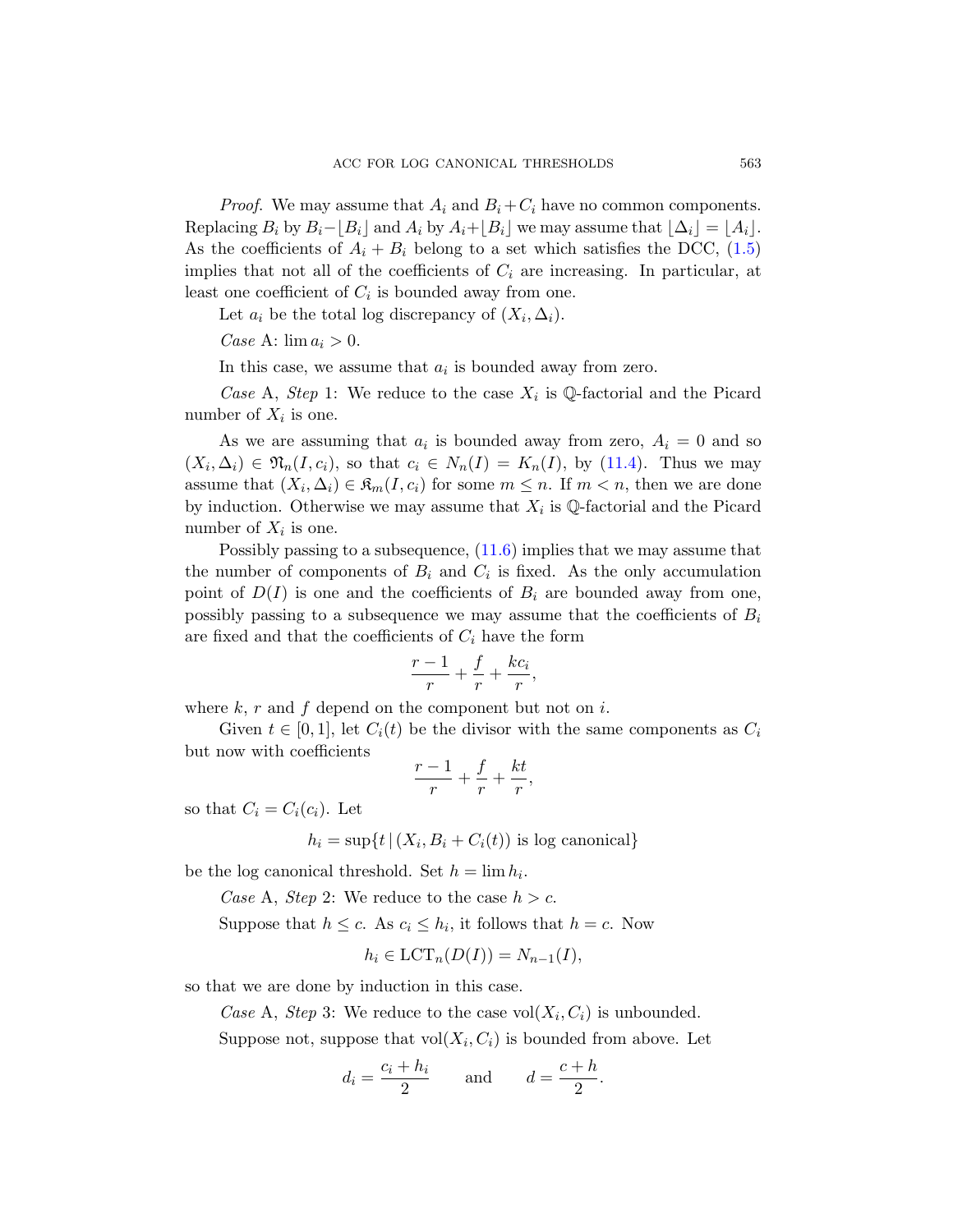Then the coefficie[nts](#page-1-1) of  $(X_i, B_i + C_i(d))$  are fixed. The log discrepancy of  $(X_i, B_i + C_i(d_i))$  is at least  $a_i/2$  so that the log discrepancy of  $(X_i, B_i + C_i(d))$ is boun[ded](#page-46-0) away fro[m zer](#page-3-0)o. As  $h > c$ , possibly passing to a tail of the sequence, we may assume that  $d > c_i$  so that  $K_{X_i} + B_i + C_i(d)$  is ample. Note that

$$
vol(X_i, K_{X_i} + B_i + C_i(d)) = vol(X_i, C_i(d) - C_i)
$$

is bounded from above by assumption.  $(1.3)$  implies that there is a positive integer m such that  $\phi_{m(K_{X_i}+B_i+C_i(d))}$  is birational. But then  $\{(X_i,\Delta_i) | i \in \mathbb{N}\}\$ is log birationally bounded by [15, 2.4.2.4]. (1.6) implies that  $(X_i, \Delta_i)$  belongs to a bounded family. Thus we may find an ample Cartier divisor  $H_i$  such that the intersection numbers  $T_i \cdot H_i^{n-1}$  and  $-K_{X_i} \cdot H_i^{n-1}$  are bounded, where  $T_i$  is any compo[nent of](#page-12-1)  $\Delta_i$ . Possibly passing to a subsequence, we may assume that these intersection numbers are constant. But then

$$
(K_{X_i} + \Delta_i) \cdot H_i^{n-1} = 0
$$
,  $A_i \cdot H_i^{n-1} = 0$  and  $B_i \cdot H_i^{n-1}$ 

are independent of i, whilst  $C_i \cdot H_i^{n-1}$  is not constant, a contradiction.

Case A, Step 4: We finish Case A.

As vol $(X_i, C_i)$  is unbounded,  $(3.2.2)$  implies that we may find  $\varepsilon_i > 0$  and divisors  $0 \leq C'_i \sim_{\mathbb{R}} \varepsilon_i C_i$  such that  $(X_i, \Delta_i + C'_i)$  is not log canonical. Passing to a subsequence, and using  $(3.2.3)$ , we may find  $g_i < c_i$  and a divisor

$$
0 \leq \Theta_i \sim_{\mathbb{R}} C_i - C_i(g_i) \quad \text{with} \quad \lim g_i = c
$$

such that  $(X_i, \Phi_i = B_i + C_i(g_i) + \Theta_i)$  has a unique non kawamata log terminal place. If  $\phi: Y_i \longrightarrow X_i$  is a divisorially log terminal modification, then  $\phi$  extracts a unique prime divisor  $S_i$  of log discrepancy zero with respect to  $(X_i, \Phi_i)$ . We may write

$$
K_{Y_i} + \Psi_i = \phi^*(K_{X_i} + \Phi_i)
$$
 and  $K_{Y_i} + B'_i + C'_i + s_i S_i = \phi^*(K_{X_i} + \Delta_i),$ 

where  $S_i = [\Psi_i]$ ,  $B'_i$  and  $C'_i$  are the strict transform of  $B_i$  and  $C_i$ , and  $s_i < 1$ , as  $(X_i, \Delta_i)$  is kawamata log terminal.

As  $K_{Y_i} + \Psi_i$  is numerically trivial,  $K_{Y_i} + \Psi_i - S_i$  is not pseudo-effective. By [8, 1.3.3], we may run  $f: Y_i \dashrightarrow W_i$  the  $(K_{Y_i} + \Psi_i - S_i)$ -MMP until we end with a Mori fibre space  $\pi_i: W_i \longrightarrow Z_i$ . As  $K_{Y_i} + \Psi_i$  is numerically trivial, every step of this MMP is  $S_i$ -positive, so that the strict transform  $T_i$  of  $S_i$  dominates Z<sub>i</sub>. Let  $F_i$  be the general fibre of  $\pi_i$ . Replacing  $Y_i$ ,  $B'_i$ ,  $C'_i$  and  $\Psi_i$  by  $F_i$  and the restriction of  $f_*B'_i$ ,  $f_*C'_i$  and  $f_*\Psi_i$  to  $F_i$ , we may assume that  $S_i$ ,  $\Psi_i$ ,  $B'_i$  and  $C_i'$  are multiples of the same ample divisor. In particular,  $K_{Y_i} + B_i' + C_i' + S_i$ is ample.

We let  $C_i'(t)$  denote the strict transform of  $C_i(t)$ . We may write

$$
(K_{Y_i} + S_i + B'_i + C'_i(t))|_{S_i} = K_{S_i} + B''_i + C''_i(t),
$$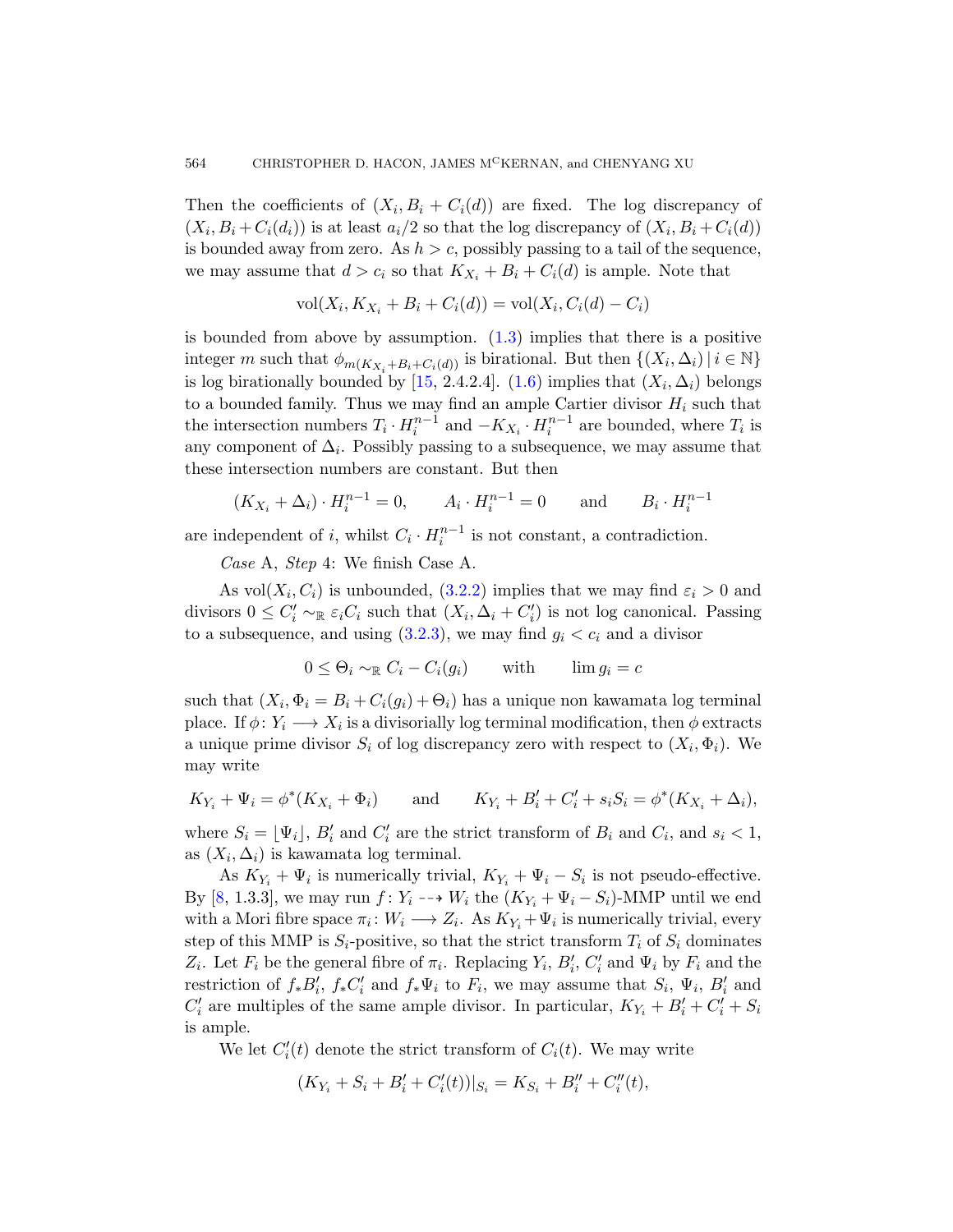where the coefficients of  $B_i''$  belong to  $D(I)$  and the coefficients of  $C_i''(t) \neq 0$ belong to  $D_t(I)$ . We let  $C_i'' = C_i''(c_i)$ .

There are two cases. Suppose that  $(S_i, B_i'' + C_i'')$  is not log canonical. Let

$$
k_i = \sup\{t \mid (S_i, B_i'' + C_i''(t)) \text{ is log canonical}\}\
$$

be the log canonical threshold. Then  $k_i \in \text{LCT}_{n-1}(D(I)) = N_{n-2}(I)$ . Then  $k = \lim k_i \in N_{n-2}(I) \subset N_{n-1}(I)$  by induction on n. As  $(S_i, B_i'' + C_i''(g_i))$  is kawamata log terminal,  $k_i \in (g_i, c_i)$ . Thus

$$
c = \lim c_i = \lim k_i = k \in N_{n-1}(I).
$$

Otherwise we may suppose that  $(S_i, B_i'' + C_i'')$  is log canonical. Let

 $l_i = \sup\{t \mid (S_i, B_i'' + C_i''(t)) \text{ is pseudo-effective}\}\$ 

be the pseudo-effective threshold. Then  $l_i \in N_{n-1}(I)$  and  $l = \lim l_i \in N_{n-1}(I)$ by induction on *n*. On the other hand,  $l_i \in (g_i, c_i)$ . Thus

$$
c = \lim c_i = \lim l_i = l \in N_{n-1}(I).
$$

Case B:  $\lim a_i = 0$ .

In this case, we assume that  $a_i$  approaches 0.

Case B, Step 1: We reduce to the case  $A_i \neq 0$ ,  $X_i$  is Q-factorial and  $(X_i, \Delta_i)$  is kawamata log terminal if and only if  $\lfloor A_i \rfloor = 0$ .

Possibly passing to a subsequence we may assume that  $a_i \ge a_{i+1}$  and  $a_i \leq 1$ . If  $(X_i, \Delta_i)$  is not divisorially log terminal or  $A_i \neq 0$  but  $X_i$  is not Q-factorial, then let  $\pi_i: X_i' \longrightarrow X_i$  be a divisorially log terminal modification. If  $A_i = 0$ , then let  $\pi_i \colon X_i' \longrightarrow X_i$  extract a divisor of log discrepancy  $a_i$ , where  $X_i'$  is Q-factorial. Either way, we may write

$$
K_{X_i'} + \Delta_i' = \pi_i^*(K_{X_i} + \Delta_i),
$$

where  $\Delta_i'$  is a sum of the strict transform of  $\Delta_i$  and a divisor which is exceptional. Let  $B'_i$  and  $C'_i$  be the strict transforms of  $B_i$  and  $C_i$ , and let  $A'_i = \Delta'_i - B'_i - C'_i \neq 0$ . Then  $X'_i$  is a Q-factorial projective variety of dimension n,  $(X'_i, \Delta'_i)$  is a divisorially log terminal pair,  $K_{X'_i} + \Delta'_i$  is numerically trivial, the coefficients of  $A_i' \neq 0$  are approaching one, the coefficients of  $B_i'$  belong to  $D(I)$  and the coefficients of  $C_i' \neq 0$  belong to  $D_{c_i}(I)$ . Replacing  $(X_i, \Delta_i)$  by  $(X'_i, \Delta'_i)$ , we may assume that  $A_i \neq 0$  and  $X_i$  is  $\mathbb Q$ -factorial. Moreover  $(X_i, \Delta_i)$ is kawamata log terminal if and only if  $|A_i| = 0$ .

Case B, Step 2: We are done if the support of  $C_i$  and  $|A_i|$  intersect.

Suppose that a component of  $C_i$  intersects the normalisation of a component  $S_i$  of  $|A_i|$ . Then we may write

$$
(K_{X_i} + \Delta_i)|_{S_i} = K_{S_i} + \Theta_i
$$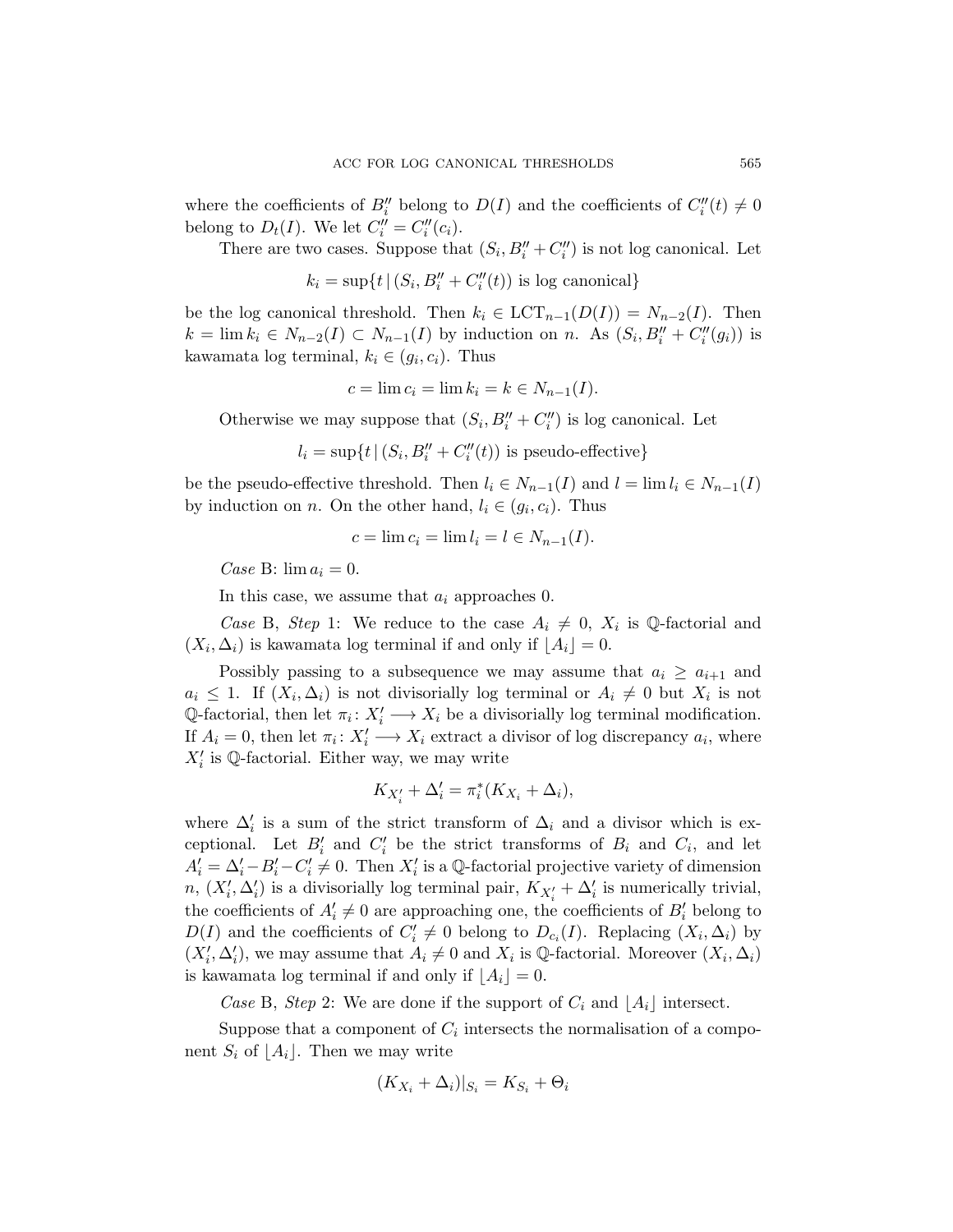by adjunction.  $S_i$  is projective of dimension  $n-1$ ,  $(S_i, \Theta_i)$  is log canonical,  $K_{S_i} + \Theta_i$  is numerically trivial, and we may write  $\Theta_i = A'_i + B'_i + C'_i$ , where the coefficients of  $A_i'$  approach one, the coefficients of  $B_i'$  belong to  $D(I)$  and the coefficients of  $C_i' \neq 0$  belong to  $D_{c_i}(I)$ . In this case, the limit c belongs to  $N_{n-2}(I) \subset N_{n-1}(I)$  by induction.

*Case* B, *Step* 3: We are done if  $f_i: X_i \longrightarrow Z_i$  is a Mori fibre space,  $A_i$ dominates  $Z_i$  and dim  $Z_i > 0$ .

Let  $F_i$  be the general fibre of  $f_i$ . We may write

$$
(K_{X_i} + \Delta_i)|_{F_i} = K_{F_i} + \Theta_i
$$

by adjunction.  $F_i$  is projective of dimension at most  $n-1$ ,  $(F_i, \Theta_i)$  is log canonical,  $K_{F_i} + \Theta_i$  is numerically trivial, and we may write  $\Theta_i = A'_i + B'_i + C'_i$ , where the coefficients of  $A'_i$  approach one, the coefficients of  $B'_i$  belong to  $D(I)$ and the coefficients of  $C_i'$  belong to  $D_{c_i}(I)$ .

There are two cases. Suppose that  $C_i' = 0$ . Then  $(1.5)$  implies that the coefficients of  $A'_i$  are fixed, so that  $A'_i = A'_i$ . But then  $A_i \neq 0$  dominates  $Z_i$ . On the other hand, as  $C'_i = 0$ ,  $C_i$  does not intersect  $F_i$ ; that is,  $C_i$  does not dominate  $Z_i$ . But then  $C_i$  must contain a fibre so that  $A_i$  and  $C_i$  intersect and we are done by Case B, Step 2. Otherwise  $C'_i \neq 0$ . In this case  $c_i \in N_{n-1}(I)$ so that

$$
c = \lim c_i \in N_{n-2}(I) \subset N_{n-1}(I)
$$

by induction.

Case B, Step 4: We reduce to the case  $(X_i, \Delta_i)$  is kawamata log terminal.

Suppose not, suppose that  $(X_i, \Delta_i)$  is not kawamata log terminal. By Case B, Step 1, this implies that  $S_i = \lfloor A_i \rfloor$  is not the zero divisor. Let  $\Theta_i = \Delta_i - S_i$ . We run the  $(K_{X_i} + \Theta_i)$ -MMP with scaling of some ample divisor. Let  $f_i: X_i \dashrightarrow X'_i$  be a step of the  $(K_{X_i} + \Theta_i)$ -MMP. As  $K_{X_i} + \Delta_i$  is numerically trivial,  $f_i$  is automatically  $S_i$ -positive. Let  $A'_i = f_{i*}A_i$ ,  $B'_i = f_{i*}B_i$ and  $C_i' = f_{i*}C_i$ . First suppose that  $f_i$  is birational. If  $C_i' = 0$ , then (1.5) implies that the coefficients of  $A_i'$  are all one. As  $f_i$  contracts  $C_i$ , it does not contract a component of  $A_i$  and so it follows that the coefficients of  $A_i$  are all one; that is,  $S_i = A_i$ . As  $f_i$  contracts  $C_i$  and  $f_i$  is  $S_i$ -positive,  $C_i$  intersects  $S_i$ and we are done by Case B, Step 2. Therefore we may assume that  $C_i' \neq 0$ , and we may replace  $(X_i, \Delta_i)$  by  $(X'_i, \Delta'_i)$ . As the MMP must terminate with a Mori fibre space, replacing  $(X_i, \Delta_i)$  with  $(X'_i, \Delta'_i)$  finitely many times, we may assume that  $f_i: X_i \longrightarrow Z_i = X'_i$  is a Mori fibre space and  $S_i$  dominates  $Z_i$ . By Case B, Step 3, we may assume that  $Z_i$  is a point. But then the support of  $S_i$ and  $C_i$  intersect and we are done by Case B, Step 2.

Case B, Step 5: We reduce to the case  $X_i$  has Picard number one.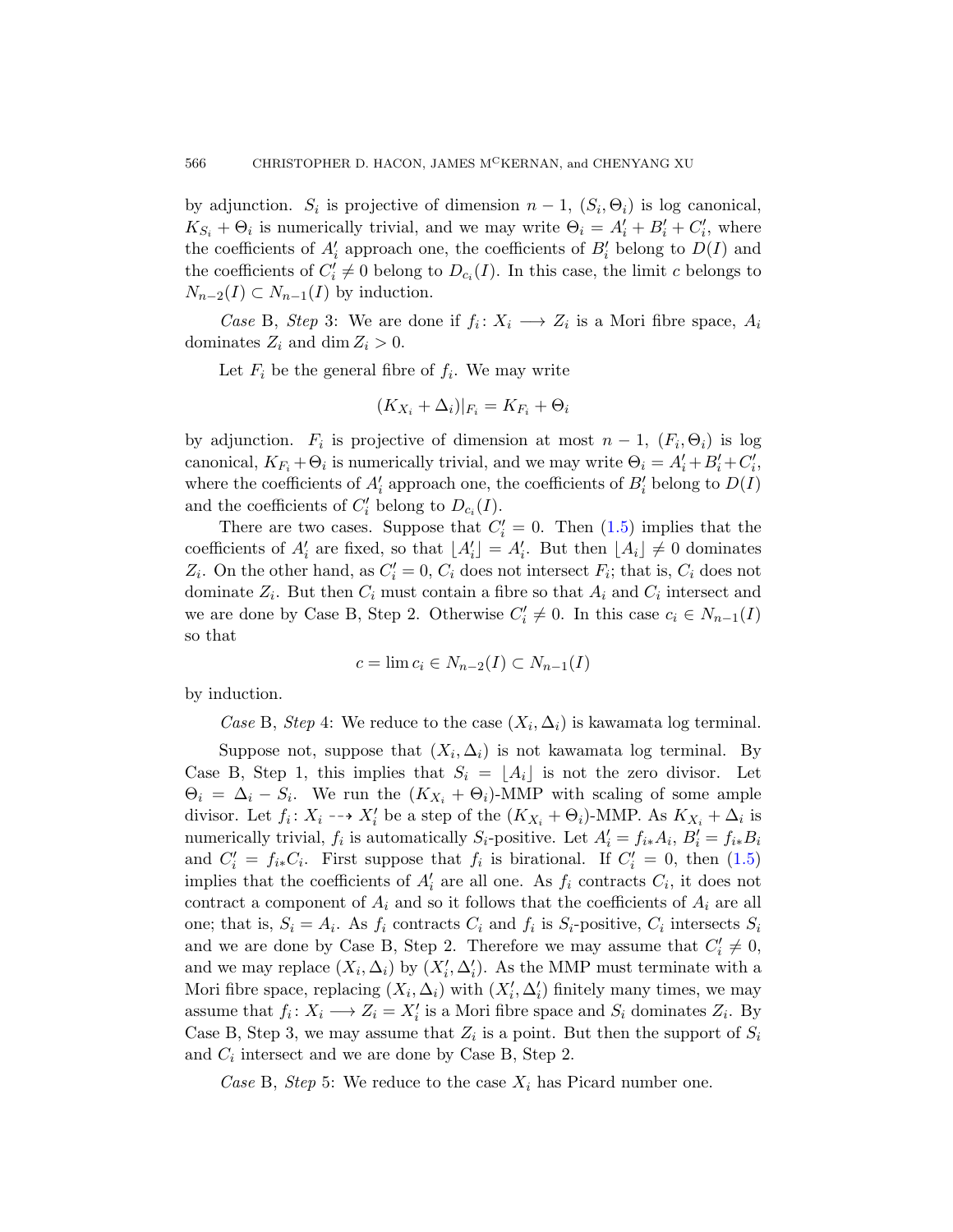We run the  $(K_{X_i} + B_i + C_i)$ -MMP with scaling of some ample divisor. Let  $f_i: X_i \dashrightarrow X'_i$  be a step of the  $(K_{X_i} + B_i + C_i)$ -MMP. As  $K_{X_i} + \Delta_i$  is numerically trivial,  $f_i$  is automatically  $A_i$ -positive. Let  $A'_i = f_{i*}A_i$ ,  $B'_i = f_{i*}B_i$ and  $C_i' = f_{i*}C_i$ . First suppose that  $f_i$  is birational. Suppose  $C_i' = 0$ . As  $f_i$  contracts only one divisor and  $A_i$  and  $C_i$  are nonzero by assumption, it follows that  $A'_i \neq 0$ . (1.5) implies that the coefficients of  $A'_i$  are all one, which contradicts the fact that  $(X_i, \Delta_i)$  is kawamata log terminal. Therefore we may assume that  $C'_i \neq 0$  and we may replace  $(X_i, \Delta_i)$  by  $(X'_i, \Delta'_i)$ . As the MMP must ter[minate](#page-39-1) with a Mori fibre space, replacing  $(X_i, \Delta_i)$  with  $(X'_i, \Delta'_i)$ finitely many times, we may assume that  $f_i: X_i \longrightarrow Z_i = X'_i$  is a Mori fibre space and  $A_i$  dominates  $Z_i$ .

By Case B, Step 3 we may assume that  $Z_i$  is a point, so that  $X_i$  has Picard number one.

Case B, Step 6: We finish case B and the proof.

Possibly passing to a subsequence, (11.6) implies that we may assume that the number of components of  $B_i$  and  $C_i$  is fixed. As the only accumulation point of  $D(I)$  is one and the coefficients of  $B_i$  are bounded away from one, possibly passing to a subsequence we may assume that the coefficients of  $B_i$ are fixed and that the coefficients of  $C_i$  have the form

$$
\frac{r-1}{r} + \frac{f}{r} + \frac{kc_i}{r},
$$

where  $k, r$  and  $f$  depend on the component but not on i.

Given  $t \in [0,1]$ , let  $C_i(t)$  be the divisor with the same components as  $C_i$ but now with coefficients

$$
\frac{r-1}{r} + \frac{f}{r} + \frac{kt}{r},
$$

so that  $C_i = C_i(c_i)$ .

Let  $T_i$  be the sum of the components of  $A_i$ , so that  $T_i$  has the same components as  $A_i$  but now every component has coefficient one. Then  $A_i \leq T_i$ and  $C_i(c) \leq C_i$ . Note that  $(X_i, A_i + B_i + C_i(c))$  is kawamata log terminal as  $(X_i, A_i + B_i + C_i)$  is kawamata log terminal. Let

$$
s_i = \sup\{s \in [0,1] | (X_i, A_i + B_i + C_i(c) + s(T_i - A_i)) \text{ is log canonical}\}\
$$

be [the](#page-2-1) log canonical threshold. Then

$$
A_i + B_i + C_i(c) \le A_i + B_i + C_i(c) + s_i(T_i - A_i) \le T_i + B_i + C_i(c).
$$

As the coefficients of  $A_i + B_i + C_i(c)$  belong to a set which satisfies the DCC and the coefficients of  $T_i-A_i$  approach zero, the coefficients of  $A_i+B_i+C_i(c)+$  $s_i(T_i - A_i)$  belong to a set which satisfies the DCC. Therefore, possibly passing to a tail of the sequence, (1.4) implies that  $s_i = 1$ , so that  $(X_i, T_i + B_i + C_i(c))$ is log canonical.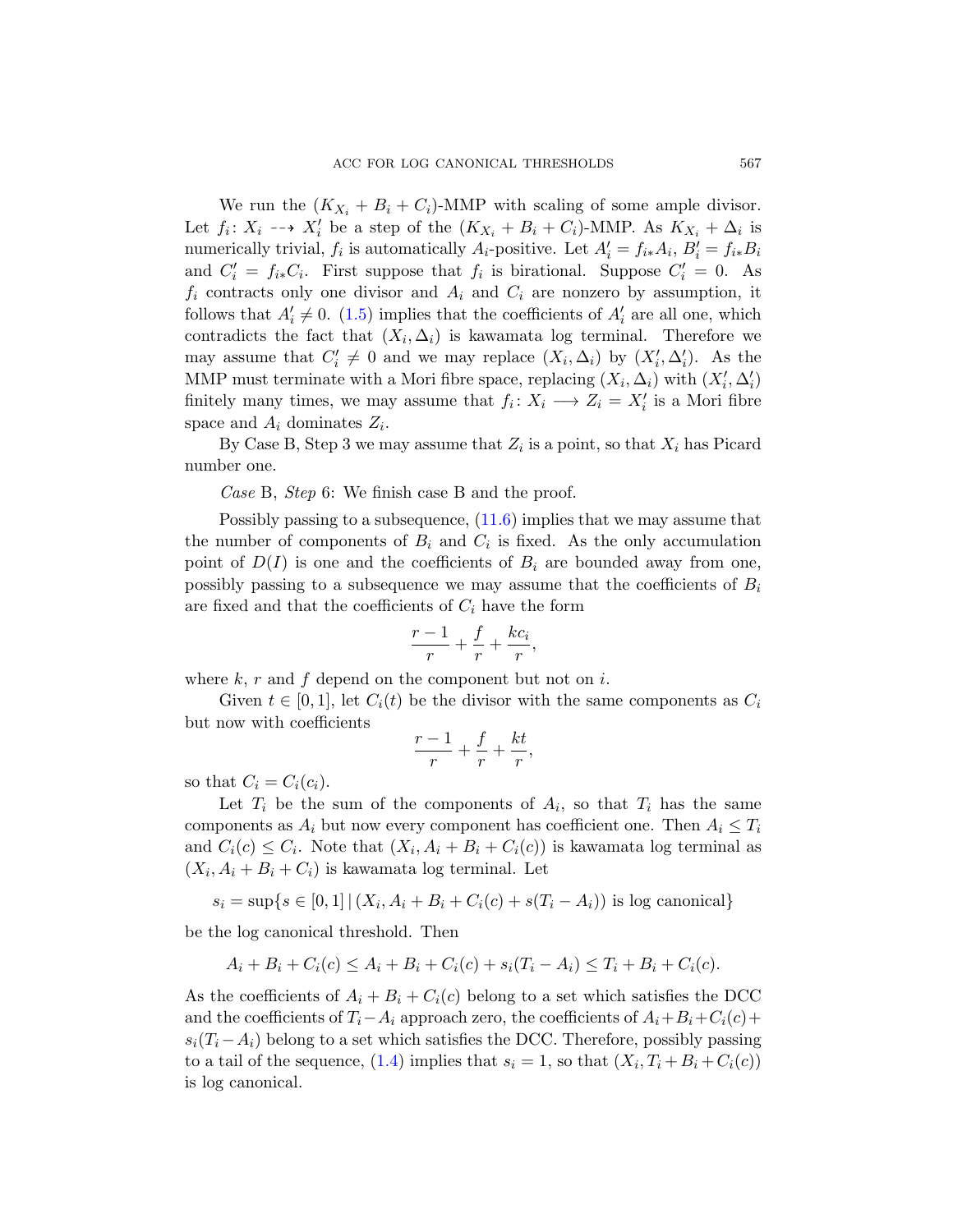Suppose that  $(X_i, T_i + B_i + C_i)$  is not log canonical. Let

$$
d_i = \sup\{t \in [c, c_i) \mid (X_i, T_i + B_i + C_i(t)) \text{ is log canonical}\}\
$$

be the log canonical threshold. Then  $d_i \in LCT_n(D(I)) = N_{n-1}(I)$  and  $c =$  $\lim d_i$ , and so we are done by induction on the dimension.

Thus we may assume that  $(X_i, T_i + B_i + C_i)$  is log canonical. Let

 $e_i = \sup\{t \in \mathbb{R} \mid K_{X_i} + T_i + B_i + C_i(t)\}\$ is pseudo-effective}

be the pseudo-effective threshold. Suppose that  $e_i < c$ . Let

$$
f_i = \sup\{t \in \mathbb{R} \mid K_{X_i} + tT_i + B_i + C_i(c)\}\
$$
is pseudo-effective $\}$ 

be the pseudo-effective threshold. As  $e_i < c, f_i < 1$  and  $\lim f_i = 1$ , so that the coefficients of  $f_i T_i + B_i + C_i(c)$  belong to a set which satisfies the DCC, which contradicts (1.5). Thus  $e_i \geq c$ . On the other hand,  $e_i < c_i$  as  $K_{X_i} + T_i + B_i + C_i$ is [strict](#page-38-0)ly bigger than  $K_{X_i} + A_i + B_i + C_i$ , which is numerically trivial. Thus  $\lim e_i = c$ . Possibly passing to a subsequence we may assume that either  $e_i >$  $e_{i+1}$  for all i or  $e_i = c$ . In the former case we might as well replace  $C_i = C_i(c_i)$ by  $C_i(e_i)$ . In this case some component of  $C_i$  intersects a component  $S_i$  of  $T_i$ and we are done by Case B, Step 2. In the latter case we restrict to a component  $S_i$  of  $T_i$  and apply adjunction to conclude that  $c = e_i \in N_{n-1}(I)$ .

*Proof of*  $(1.11)$ . By  $(11.5)$  it suffices to prove that the accumulation points of  $N_n(I)$  belong to  $N_{n-1}(I)$ . Suppose that  $c_1, c_2, \ldots \in [0,1]$  is a strictly decreasing sequence of real numbers such that  $\mathfrak{N}(I, c_i)$  is nonempty. Pick  $(X_i, \Delta_i) \in \mathfrak{N}(I, c_i)$ . By assumption we may write  $\Delta_i = B_i + C_i$  where the coefficients of  $B_i$  belong to  $D(I)$  and the coefficients of  $C_i \neq 0$  belong to  $D_{c_i}(I)$ , [and so \(11.7\) imp](http://dx.doi.org/10.1007/BFb0086258)lies that [the limit](http://www.ams.org/mathscinet-getitem?mr=1181201) c b[elongs to](http://www.zentralblatt-math.org/zmath/en/search/?q=an:0767.14017)  $N_{n-1}(I)$ .

#### [References](http://dx.doi.org/10.1142/S0129167X94000395)

- <span id="page-45-0"></span>[1] V. Alexeev, Theorems about good divisors on log Fano varieties (case of index  $r > n - 2$ ), in [Algebra](http://www.ams.org/mathscinet-getitem?mr=0984220)[ic Geometry](http://www.zentralblatt-math.org/zmath/en/search/?q=an:0724.14023) (Chi[cago, IL, 1989\)](http://dx.doi.org/10.1070/IM1989v033n03ABEH000859), Lecture Notes in Math. 1479[, Springer-V](http://dx.doi.org/10.1070/IM1989v033n03ABEH000859)erlag, New York, 1991, pp. 1–9. MR 1181201. Zbl 0767.14017. http://dx.doi.org/10.1007/BFb0086258.
- [2] V. ALEXEEV, [Boundedness a](http://www.ams.org/mathscinet-getitem?mr=2959783)nd  $K^2$  [for log s](http://www.zentralblatt-math.org/zmath/en/search/?q=an:1275.14004)[urfaces](http://dx.doi.org/10.1016/j.jalgebra.2012.06.015), *Internat. J. Math.* 5 [\(1994\), 779–810.](http://dx.doi.org/10.1016/j.jalgebra.2012.06.015) MR 1298994. Zbl 0838.14028. http://dx.doi.org/10.1142/ S0129167X94000395.
- [3] V. Alexeev, Fractional indices of log del Pezzo surfaces, Izv. Akad. Nauk SSSR Ser. Mat. 52 (1998), 1288–1304. MR 0984220. Zbl 0724.14023. http://dx.doi. org/10.1070/IM1989v033n03ABEH000859.
- [4] V. Alexeev and C. D. Hacon, Non-rational centers of log canonical singularities, *J. Algebra* **369** (2012), 1-15. MR 2959783. Zbl 1275.14004. http: //dx.doi.org/10.1016/j.jalgebra.2012.06.015.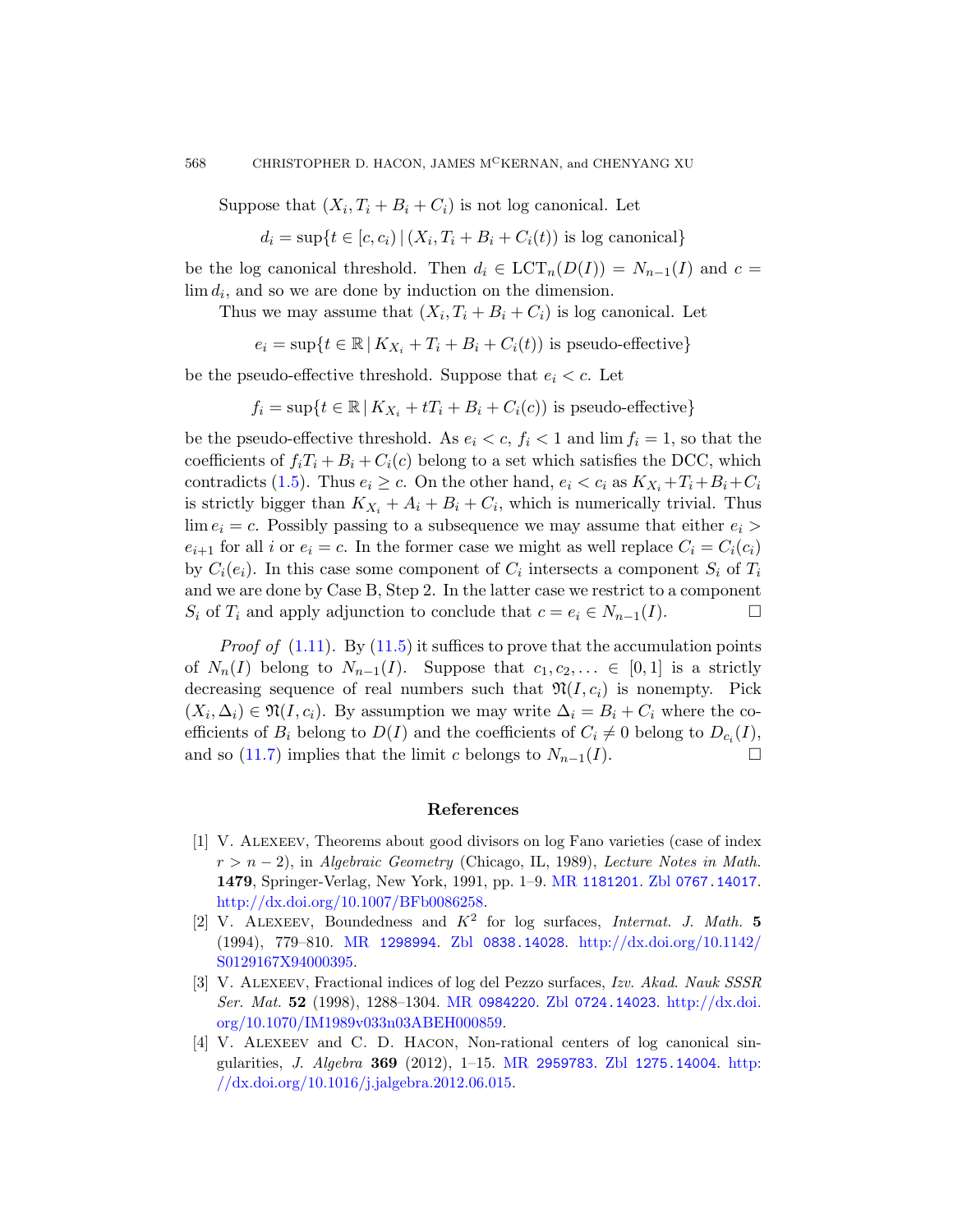- <span id="page-46-7"></span><span id="page-46-2"></span>[5] U. Angehrn and Y. T. Siu[, Effecti](http://www.ams.org/mathscinet-getitem?mr=2929730)[ve freeness and po](http://www.zentralblatt-math.org/zmath/en/search/?q=an:1256.14012)int separation for adjoint [bundles,](http://dx.doi.org/10.1007/s10240-012-0039-5) Invent. Math. 122 (1995), 291–308. MR 1358978. Zbl 0847.32035. http: //dx.doi.org/10.1007/BF01231446.
- <span id="page-46-6"></span>[6] C. Birkar, Ascending chain condition for log canonical thresholds and termi[nation o](http://www.ams.org/mathscinet-getitem?mr=2601039)f [log flips,](http://www.zentralblatt-math.org/zmath/en/search/?q=an:1210.14019) Duke Math. J. 136 [\(2007\), 173–180.](http://dx.doi.org/10.1090/S0894-0347-09-00649-3) MR 2271298. Zbl 1109. 14018. http://dx.doi.org/10.1215/S0012-7094-07-13615-9.
- <span id="page-46-1"></span>[\[7](http://dx.doi.org/10.1090/S0894-0347-09-00649-3)] C. Birkar, Existence of log canonical flips and a special LMMP, Publ. Math. Inst. Hautes Etudes Sci. 115 [\(2012\), 325–3](http://www.ams.org/mathscinet-getitem?mr=1837167)68. [MR](http://www.zentralblatt-math.org/zmath/en/search/?q=an:1073.14539) 2929730. Zbl 1256.14012. http://dx.doi.org/10.1007/s10240-012-0039-5.
- [8] C. Birkar, P. Cascini, C. D. Hacon, and J. McKernan, Existence of minimal models for varieties of log general type, J. Amer. Math. Soc. 23 [\(2010](http://www.zentralblatt-math.org/zmath/en/search/?q=an:1189.14044)), 405–468. MR 2601039. Zbl [1210.14019](http://dx.doi.org/10.1215/00127094-2010-008). http://dx.doi.org/10.1090/ S0894-0347-09-00649-3.
- [9] A. Borisov, Boundedness of Fano threefolds with log-terminal singularities of given index, J. Math. Sci. Univ. [Tokyo](http://www.ams.org/mathscinet-getitem?mr=2779474) 8 (2001), 329-342. MR 1837167. Zbl 1073. 14539.
- <span id="page-46-9"></span>[10] T. DE FERNEX, L. EIN, and M. MUSTATĂ, Shokurov's ACC conjecture for log canonical thresholds o[n smooth vari](http://www.ams.org/mathscinet-getitem?mr=2598245)eties, [Duke Math](http://www.zentralblatt-math.org/zmath/en/search/?q=an:1189.14025). J. 152 (2010), 93–114. MR 2643057. Zbl 1189.14044. http://dx.doi.org/10.1215/00127094-2010-008.
- <span id="page-46-8"></span> $[11]$  T. DE FERNEX, L. EIN, and M. MUSTAT $\check{A}$ , Log canonical thresholds on varieties with bounded si[ngularities, in](http://www.ams.org/mathscinet-getitem?mr=2832805) *[Classification of](http://www.zentralblatt-math.org/zmath/en/search/?q=an:1234.14013) [Algebr](http://dx.doi.org/10.2977/PRIMS/50)aic Varieties*, *EMS Ser.* [Congr](http://dx.doi.org/10.2977/PRIMS/50). Rep., Eur. Math. Soc., Zürich, 2011, pp. 221-257. MR 2779474. Zbl 1215. 14007. http://dx.doi.org/10.4171/007-1/10.
- <span id="page-46-4"></span>[12] O. FUJINO, Effective base poi[nt free theorem](http://www.ams.org/mathscinet-getitem?mr=2242631) [for log can](http://www.zentralblatt-math.org/zmath/en/search/?q=an:1121.14011)onical pairs—Kollár type theorem, [Tohoku Math](http://dx.doi.org/10.1007/s00222-006-0504-1). J. 61 (2009), 475–481. MR 2598245. Zbl 1189.14025. http://dx.doi.org/10.2748/tmj/1264084495.
- <span id="page-46-0"></span>[13] O. Fujino, Fundamental theorems for [the log minim](http://www.ams.org/mathscinet-getitem?mr=3034294)al model program, Publ. Res. Inst. Math. Sci. 47 (2011), 727–789. MR 2832805. Zbl 1234.14013. http: [//dx.doi.org/10.2977/PRIMS/50.](http://dx.doi.org/10.4007/annals.2013.177.3.6)
- <span id="page-46-3"></span>[14] [C. D. Hac](http://www.ams.org/mathscinet-getitem?mr=3032329)on and [J. McK](http://www.zentralblatt-math.org/zmath/en/search/?q=an:06160859)ernan[, Boundedness of plu](http://dx.doi.org/10.1007/s00222-012-0409-0)ricanonical maps of varieties of general type, Invent. Math. 166 (2006), 1–25. MR 2242631. Zbl 1121. 14011. http://dx.doi.org/10.1007/s00222-006-0504-1.
- [15] [C. D. H](http://www.ams.org/mathscinet-getitem?mr=2264806)acon, [J. McKer](http://www.zentralblatt-math.org/zmath/en/search/?q=an:1114.14009)nan, and C. Xu[, On the b](http://dx.doi.org/10.1007/s00222-006-0008-z)irational automorphisms of varieties of general type, Ann. of Math. 177 (2013), 1077–1111. MR 3034294. Zbl 06176988. http://dx.doi.org/10.4007/annals.2013.177.3.6.
- <span id="page-46-5"></span>[\[16\]](http://www.ams.org/mathscinet-getitem?mr=1646046) C. D[. Hacon](http://www.zentralblatt-math.org/zmath/en/search/?q=an:0919.14003) and C. Xu[, Existence of log canonical](http://dx.doi.org/10.1353/ajm.1998.0038) closures, Invent. Math. 192 (2013), 161–195. MR 3032329. Zbl 06160859. http://dx.doi.org/10.1007/ s00222-012-0409-0.
- [17] M. Kawakita, Inversion of adjunction on log canonicity, Invent. Math. 167 (2007), 129–133. MR 2264806. Zbl 1114.14009. http://dx.doi.org/10.1007/ s00222-006-0008-z.
- [18] Y. Kawamata, Subadjunction of log canonical divisors. II, Amer. J. Math. 120 (1998), 893–899. MR 1646046. Zbl 0919.14003. http://dx.doi.org/10.1353/ajm. 1998.0038.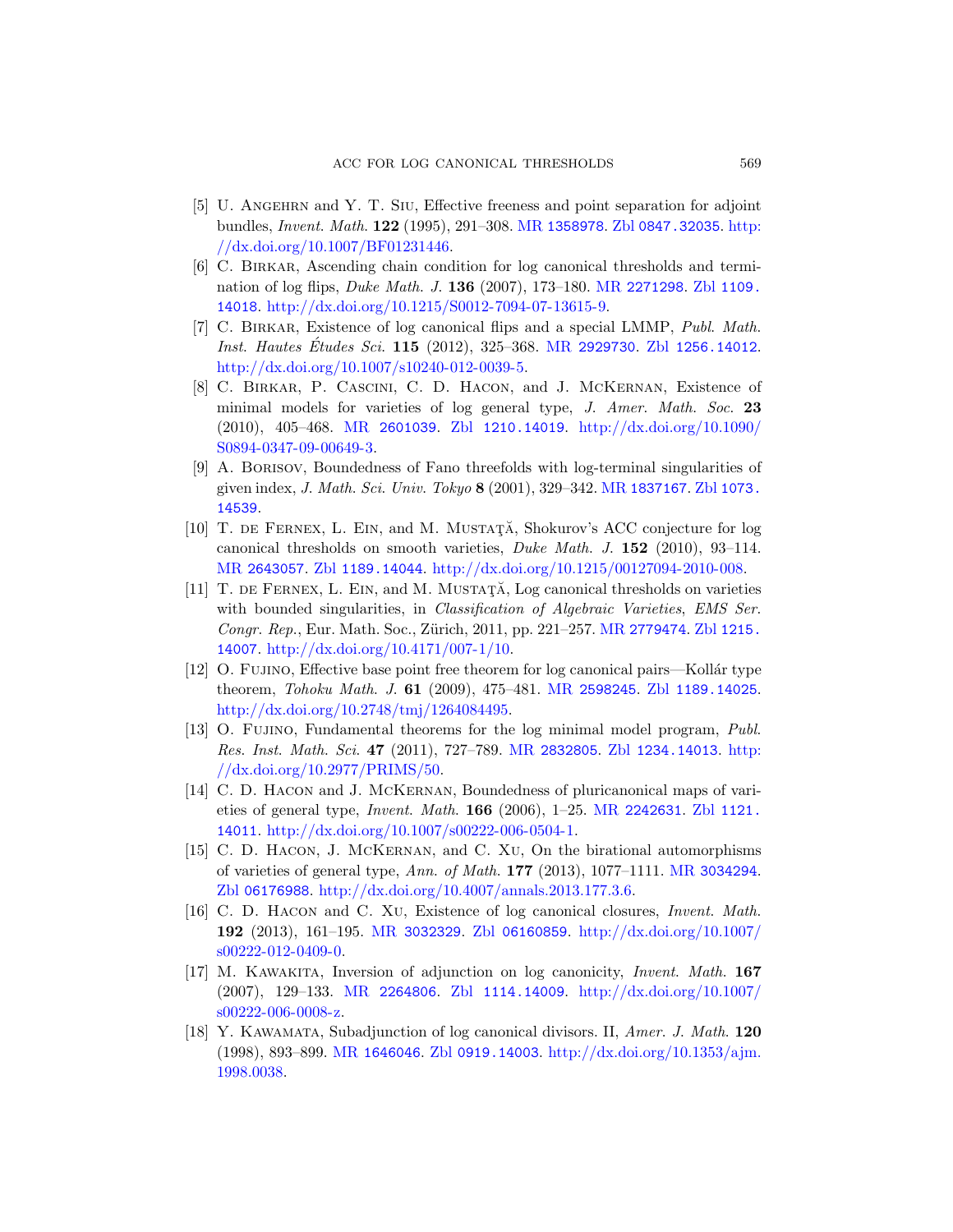- <span id="page-47-6"></span><span id="page-47-3"></span>[\[19\]](http://www.ams.org/mathscinet-getitem?mr=1225842) S. [Keel](http://www.zentralblatt-math.org/zmath/en/search/?q=an:0931.14011) and [J. McKernan](http://smf4.emath.fr/Publications/Asterisque/1992/211/html/smf_ast_211.html), R[ational curves on quasi-p](http://smf4.emath.fr/Publications/Asterisque/1992/211/html/smf_ast_211.html)rojective surfaces, Mem. Amer. Math. Soc. 140 (1999), viii+153. MR 1610249. Zbl 0955.14031. http: [//dx.](http://www.zentralblatt-math.org/zmath/en/search/?q=an:0818.14002)[doi.org/10.1090/memo/0669.](http://dx.doi.org/10.1007/BF01445123)
- <span id="page-47-0"></span>[20] J. KOLLÁR, Flips and abundance for algebraic threefolds, in Second Summer Seminar on Algebraic Geometry (University of Utah, Salt Lake City, Utah, August 1991), Astérisque 211, Société Mathématique de France, Paris, 1992, [pp. 2](http://dx.doi.org/10.1090/conm/162/01538)23–232. MR 1225842. Zbl 0931.14011. Available at http://smf4.emath.fr/ Publications/Asterisque/1992/211/html/smf ast 211.html.
- <span id="page-47-8"></span>[21] J. KOLLÁR[, Effective](http://www.ams.org/mathscinet-getitem?mr=1440180) [base point freen](http://www.zentralblatt-math.org/zmath/en/search/?q=an:0877.14012)ess, Math. Ann.  $296$  (1993), 595–605. MR 1233485. Zbl 0818.14002. http://dx.doi.org/10.1007/BF01445123.
- <span id="page-47-2"></span><span id="page-47-1"></span>[22] J. KOLLÁR, Log surfaces of general type; some conjectures, in Classification of [Algebr](http://www.zentralblatt-math.org/zmath/en/search/?q=an:0905.14002)aic Varieties (L'Aquila, 1992), Contemp. Math. 162, Amer. Math. Soc., Providence, RI, 1994, pp. 261–275. MR 1272703. Zbl 0860.14014. http://dx.doi. org/10.1090/conm/162/01538.
- [23] J. KOLLÁR, Rati[onal Curves on Algebraic Varieties](http://dx.doi.org/10.1093/acprof:oso/9780198570615.003.0008), Ergeb. Math. Grenzgeb. 32, Springer-Verlag, New York, 1996. MR 1440180. Zbl 0877.14012.
- [24] J. KOLLÁR, Singularities of pairs, in Algebraic Geometry—Santa Cruz 1995, Proc. Sympos. Pure Math. 62, Amer. Math. Soc., Providence, RI, 1997, pp. 221–287. MR 1492525. Zbl 0905.14002.
- <span id="page-47-5"></span>[25] J. KOLLÁR, Kodaira's canonical bundle [formula and](http://www.arxiv.org/abs/0805.0756) adjunction, in Flips for 3-Folds and 4-Folds, Oxford Lecture Ser. Math. Appl. 35, Oxford Univ. Press, Oxford, 2007, pp. 134–162. MR 2359346. http://dx.doi.org/10.1093/acprof:oso/ 978019[8570615.003.00](http://www.ams.org/mathscinet-getitem?mr=2629988)08.
- <span id="page-47-9"></span>[26] J. KOLLÁR, Moduli of [varieties of gener](http://www.zentralblatt-math.org/zmath/en/search/?q=an:1202.14003)[al type, in](http://dx.doi.org/10.1090/S0894-0347-10-00663-6) Handbook of Moduli: Volume II,  $Adv.$  Lect. Math.  $(ALM)$  24, Internat. Press, Somerville, MA, 2013, pp. 115– 130.
- [27] J. KOLLÁR[, Which powers of holomorph](http://dx.doi.org/10.1017/CBO9780511662560)i[c functions are](http://www.ams.org/mathscinet-getitem?mr=1658959) integrable?  $arXiv$  0805. 0756.
- [28] J. KOLLÁR and S. J. KOVÁCS, Log canonical singularities are Du Bois, J. Amer. [Math](http://www.zentralblatt-math.org/zmath/en/search/?q=an:1093.14501). Soc. 23 (2010), 791–813. MR 2629988. Zbl 1202.14003. http://dx.doi. org/10.1090/S0894-0347-10-00663-6.
- <span id="page-47-7"></span>[29] J. KOLLÁR and S. MORI, *Birational Geometry of Algebraic Varieties, Cambridge* [Tracts in Ma](http://www.zentralblatt-math.org/zmath/en/search/?q=an:1093.14500)th. 134, Cambridge Univ. Press, Cambridge, 1998. MR 1658959. Zbl 1143.14014. http://dx.doi.org/10.1017/CBO9780511662560.
- <span id="page-47-4"></span>[30] R. LAZARSFELD, [Positivity](http://www.zentralblatt-math.org/zmath/en/search/?q=an:1060.14022) [in algebraic geometry](http://dx.doi.org/10.1007/s00229-004-0457-x). I, Ergeb. Math. Grenzgeb. 48, Springer-Verlag, New York, 2004, Classical setting: line bundles and linear series. MR 2095471. Zbl 1093.14501.
- [31] R. Lazarsfeld, Positivity in Algebraic Geometry. II, Ergeb. Math. Grenzgeb. 49, Springer-Verlag, New York, 2004, Positivity for vector bundles, and multiplier ideals. MR 2095472. Zbl 1093.14500.
- [32] J. MCKERNAN and Y. PROKHOROV, Threefold thresholds, *Manuscripta Math.* 114 (2004), 281–304. MR 2075967. Zbl 1060.14022. http://dx.doi.org/10.1007/ s00229-004-0457-x.